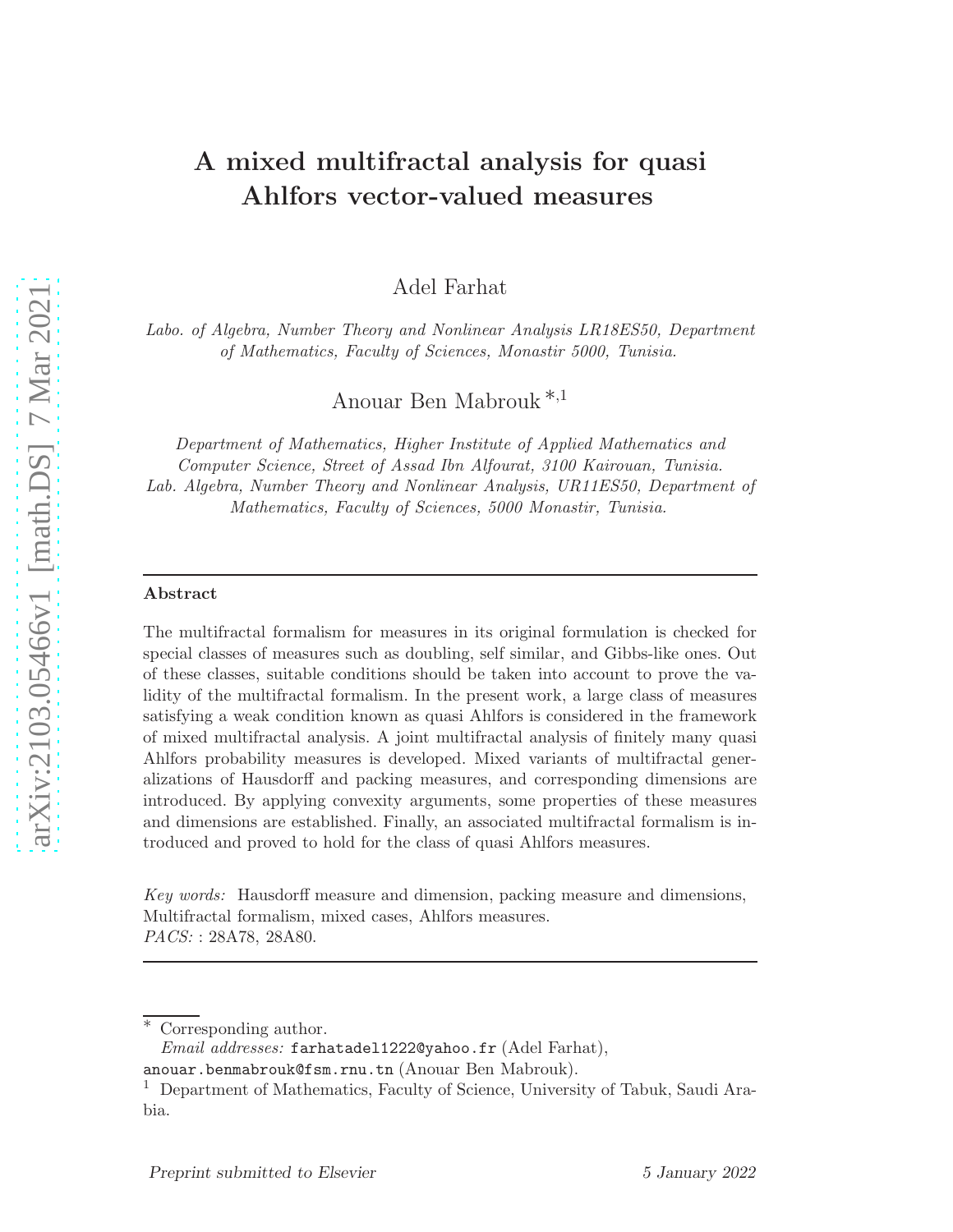#### 1 Introduction

The present work is devoted to the topic of multifractal analysis of measures and the validity of multifractal formalism. We precisely focus on the simultaneous behaviors of finitely many measures instead of a single measure as in the classical or original multifractal analysis of measures. We call such a study mixed multifractal analysis. Such a mixed analysis has been generating a great attention recently and thus proved to be powerful in describing the local behavior of measures especially fractal ones. (See [\[9\]](#page-29-0), [\[10\]](#page-29-1), [\[11\]](#page-29-2), [\[49\]](#page-31-0), [\[50\]](#page-32-0), [\[52\]](#page-32-1), [\[53\]](#page-32-2), [\[54\]](#page-32-3), [\[60\]](#page-32-4), [\[69\]](#page-33-0), [\[70\]](#page-33-1), [\[71\]](#page-33-2), [\[73\]](#page-33-3), [\[74\]](#page-33-4), [\[75\]](#page-33-5), [\[76\]](#page-33-6)).

In this paper, multi purposes will be done. Firstly we introduce the general context in which the new joint multifractal analysis will be developed. We introduce firstly some new variants of Hausdorff and packing measures based on some vector-valued measures controlled by a common measure assumed to be quasi-Ahlfors. Next, in the same section, associated multifractal dimensions due to the introduced measures are defined. Eventual relations between joint Hausdorff measures, joint packing measures, joint Hausdorff dimensions, joint packing dimensions as well as joint variants of Renyi dimensions are used. A second aim is to introduce a corresponding multifractal spectrum/formalism permitting to investigate the behavior of finitely many measures simultaneously.

As it is noticed from the literature on multifractal analysis of measures, this latter always considered a single measure and studies its scaling behavior as well as the multifractal formalism associated. Recently, many works have been focused on the study of simultaneous behaviors of finitely many measures. In [\[55\]](#page-32-5), a mixed multifractal analysis has been developed dealing with a generalization of Rényi dimensions for a finite set of self similar measures, constituting thus a first motivation to our present paper. We intend to combine the generalized Hausdorff and packing measures, and the corresponding dimensions with Olsen's results in [\[54\]](#page-32-3) to define and develop a more general multifractal analysis for finitely many measures by studying their simultaneous regularity, spectrum and to define a mixed multifractal formalism which may describe better the geometry of the singularities's sets of these measures. We apply the techniques of L. Olsen especially in  $[49]$  and  $[54]$  with the necessary modifications to study in details general mixed dimensions of simultaneously finite number of measures one of them at least is characterized by a quasi-Ahlfors property. Our results May be next shown to valid easily for a single measure, which confirms their generecity.

The assumption of being Ahlfors for one of the measures is essential contrarily to some existing works that have omitted such assumption and developed somequestionable version of multifractal densities  $([2,20,24])$  $([2,20,24])$  $([2,20,24])$  $([2,20,24])$  $([2,20,24])$ . Indeed, in such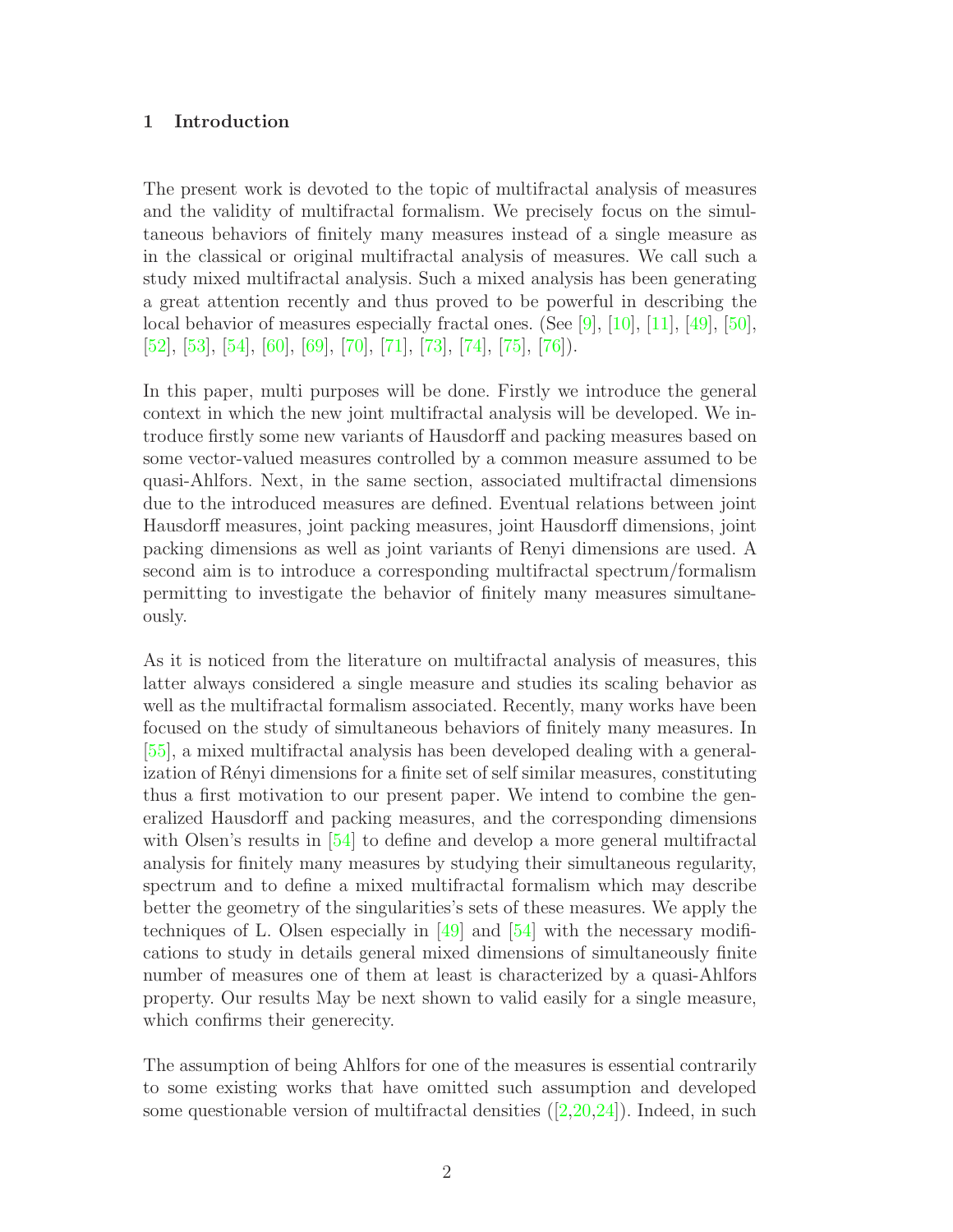references the authors referred to [\[13\]](#page-29-3) to show that a real-valued dimension may exist without a link between the measure of a ball and its diameter. However, the authors did not pay attention to the fact that general probability measures (although being doubling) may not lead to multifractal dimensions. Indeed, it is assumed in  $[13]$  (but not in  $[2]$  and  $[20]$ ) that

- both the lower bound taken in the definition of the  $\mu$ -Hausdorff measure and the upper bound taken in the  $\mu$ -packing measure, may extend on all  $\mu$ - $\rho$ coverings and packings whenever  $\mu$  is a Borel probability measure. Besides, a  $\mu$ - $\rho$ -covering is already a covering by cylinders C satisfying  $\mu(C) < \rho$ , where  $\rho$  is the diameter or the radius.
- The measure  $\mu$  is assumed to be nonatomic. Otherwise, the set of  $\mu$ - $\rho$ coverings may be empty.

Consequently, one may check for [\[2\]](#page-28-0) and [\[20\]](#page-30-0) the validity of the multifractal formalism in a general case without any assumption on the measure of balls and their diameters. Relatively to  $[49]$ , where the measure  $\nu$  is equivalent to a Lebesgue's one, the results obtained in [\[2\]](#page-28-0) and [\[20\]](#page-30-0) are different. We proposed in the present work to relax hypothesis on the applied measures and assume a weak form of the so-called Alhfors measures. Backgrounds on such measures may be found in [\[30\]](#page-30-2), [\[37\]](#page-31-1), [\[45\]](#page-31-2), [\[47\]](#page-31-3), [\[58\]](#page-32-6), [\[59\]](#page-32-7).

**Definition 1.1** Let  $\nu$  be a Borel probability measure on  $\mathbb{R}^d$ . We say that  $\nu$  is a quasi-Ahlfors measure with regularity index  $\alpha > 0$  if it satisfies

$$
\limsup_{|U|\to 0}\frac{\mu(U)}{|U|^{\alpha}}<+\infty.
$$

We say that  $\nu$  is an Ahlfors measure with regularity index  $\alpha > 0$  if it satisfies

$$
0 < \liminf_{|U| \to 0} \frac{\mu(U)}{|U|^{\alpha}} \le \limsup_{|U| \to 0} \frac{\mu(U)}{|U|^{\alpha}} < +\infty.
$$

In the rest of the paper, we will write  $\mathcal{QAHP}(\mathbb{R}^d)$  (respectively,  $\mathcal{AHP}(\mathbb{R}^d)$ ) to designate the set of quasi-Ahlfors (respectively, Ahlfors) probability measures on  $\mathbb{R}^d$ .

With these assumptions, it becomes natural to extend the multifractal analysis to the cases introduced in  $[2]$  and  $[20]$ . The readers may refer to  $[13]$ ,  $[21]$ , [\[48\]](#page-31-4), [\[49\]](#page-31-0), [\[50\]](#page-32-0), [\[60\]](#page-32-4), [\[69\]](#page-33-0), [\[70\]](#page-33-1), [\[71\]](#page-33-2), [\[72\]](#page-33-7), [\[72\]](#page-33-7), [\[73\]](#page-33-3), [\[74\]](#page-33-4), [\[75\]](#page-33-5), [\[76\]](#page-33-6) for more understanding.

Resuming, mixed multifractal analysis is a natural extension of multifractal analysis of single objects such as measures, functions, statistical data, distributions, ... It is developed quite recently (since 2014) in the pure mathematical point of view. In physics and statistics, it was appearing on different forms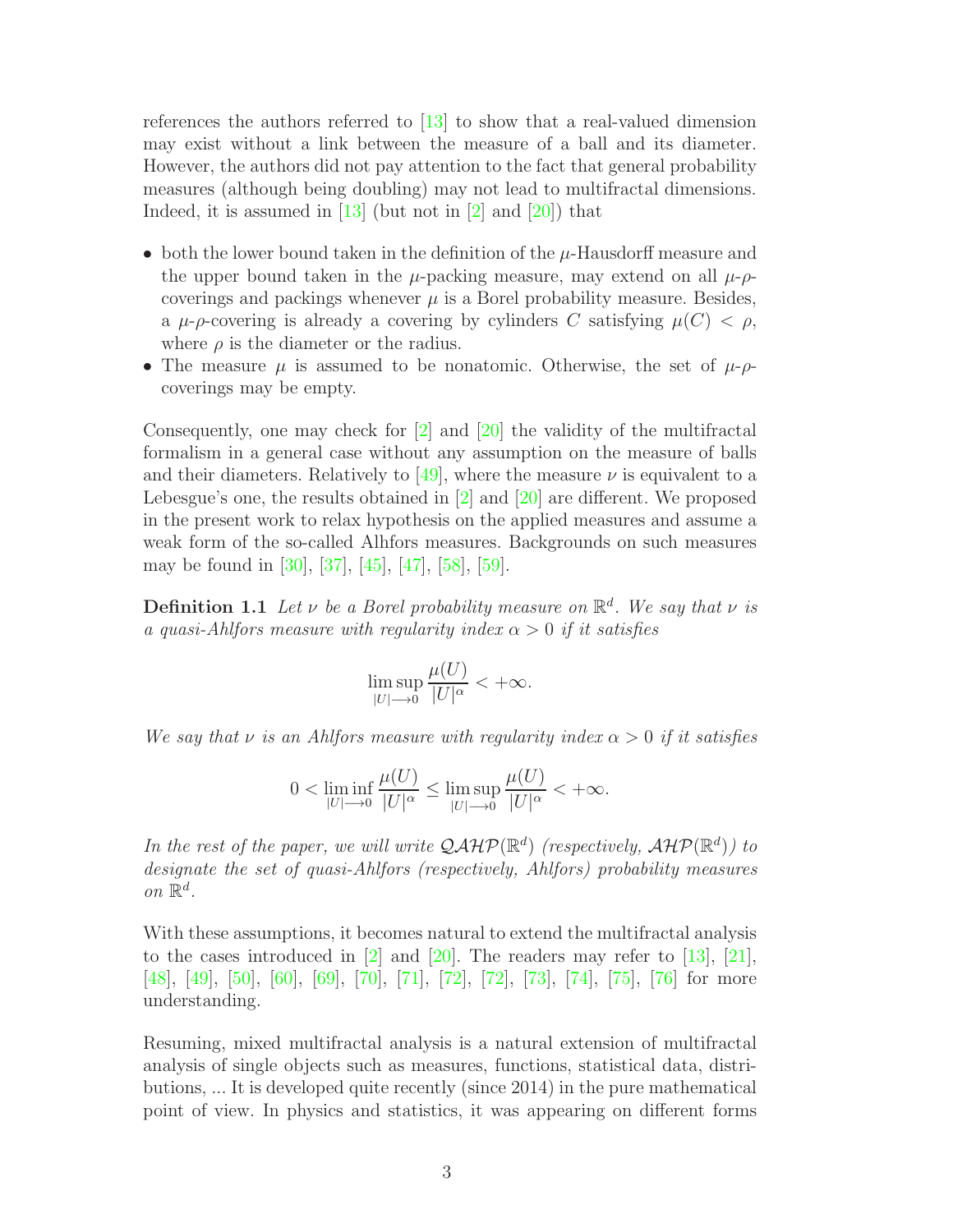but not really and strongly linked to the mathematical theory. See for example [\[34\]](#page-30-4), [\[43\]](#page-31-5). In many applications such as clustering topics, each attribute in a data sample may be described by more than one type of measure. This leads researchers to apply measures well adopted for mixed-type data. See for example [\[34\]](#page-30-4).

In section 2, we address a brief review on single/mixed multifractal analysis. We precisely focus on eventual applications, existing works and possible future direction, already with enlightening the link to our work in the present paper and the novelty relatively to existing works in the same topic. In section 3, we introduce the new context of the joint multifractal analysis. We introduce the new joint extensions of Hausdorff and packing measures and we show that they associate as for the classical case some multifractal dimensions to sets. We prove some properties of convexity, monotony, upper and lower bounds for these dimensions. Next, section 4 is devoted to the development of an associated multifractal spectrum relative to the new dimensions and measures developed previously. An upper bound of such a spectrum is provided. In section 5, we develop an associated multifractal formalism issued from the previous framework. Results on the validity of such formalism are established as well as an application to the case of projections of measures. Section 6 is a conclusion, in which we resume the results obtained, and raise eventual extensions and applications.

# 2 On the utility of mixed multifractal analysis and motivations

In a simple description, mixed multifractal analysis may be defined as mathematical glasses that permit to capture and/or to quantify the transient higherorder dependence beyond correlation of many measures, functions, time series, and distributions.

Multifractal analysis has now applications and/or links to many cases in AI. It is indeed used in smart grids such as fractal ones, smart cities, buildings, nano-materials such as nano-circuits, patterns, complexity in nature, Patterns, biosignals, bioimages, ...etc. The bibliography in such topics is growing up rapidly. Interested readers may refer to the further reading section ([\[77](#page-33-8)[,78,](#page-33-9)[79,](#page-33-10)[80,](#page-33-11)[81](#page-33-12)[,82](#page-34-0)[,83](#page-34-1)[,84](#page-34-2)[,85](#page-34-3)[,86](#page-34-4)[,87](#page-34-5)[,88\]](#page-34-6)) for more information.

Mixed multifractal analysis (MXMA) has been applied in explaining joint movements in volatility for asset markets such as joint multifractal Markovswitching models. Besides, mixed multifractal analysis is not really new in financial series processing. It has been in contrast merged under the name of multivariate multifractal analysis (MVMA), where many situations in financial markets, and their volatility have been described. Multivariate models have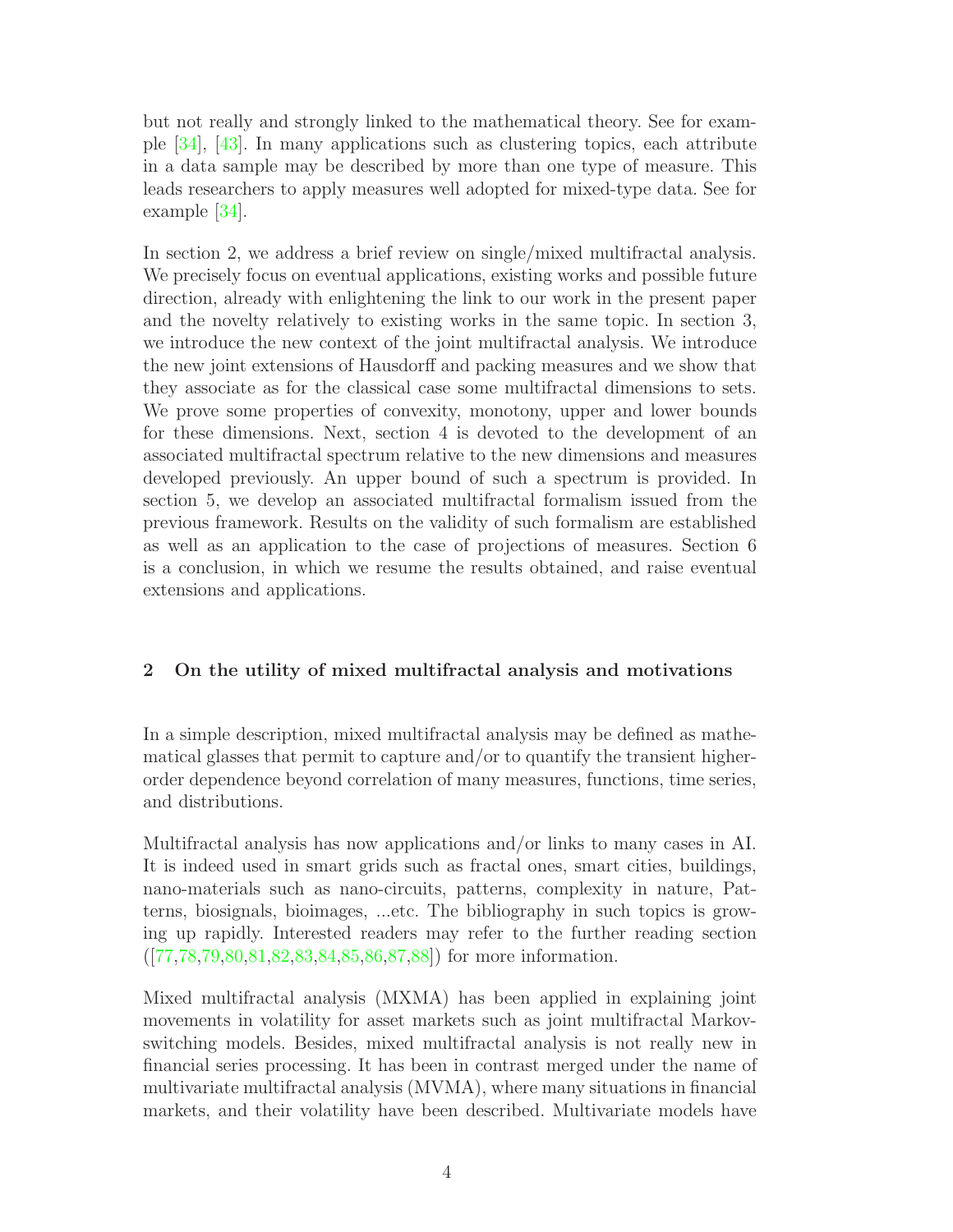been also applied for long memory with mixture distributions. See for instance [\[16](#page-29-4)[,29,](#page-30-5)[33,](#page-30-6)[41,](#page-31-6)[42\]](#page-31-7).

Mixed multifractal analysis of measures has been applied in [\[22\]](#page-30-7) to extract the properties of stock index series, and in exploiting the eventual inner relationship that relates them.

Mixed multifractal analysis has been also applied in the last decade to generalize the so-called detrended fluctuation analysis, which is applied widely for modeling time series. Mixed multifractal analysis has been emerged in such a field to model the nonlinear correlation in time series and/or their volatility to understand better the dependence between markets' indices. See [\[12](#page-29-5)[,14](#page-29-6)[,38](#page-31-8)[,44\]](#page-31-9).

Recently, joint multifractal analysis, another face of mixed multifractal analysis, has been applied in economic-environmental linkage of indices. In [\[15\]](#page-29-7), the dynamics of atmospheric carbon emissions and industrial production index have been investigated by means of joint multifractal analysis for both short and long terms. Already in the study of environmental indices and/or climate factors, a mixed multifractal study has been developed in [\[19\]](#page-29-8) to understand the thermal structure of the mixed layer in sea surface. Recall that temperature changes are basic causes of the well-known NINO phenomenon detected on sea surfaces.

In [\[68\]](#page-33-13), multivariate multifractal analysis has been applied to texture characterization of natural images. The MVMA shows that image intensity may be subject to fluctuated regularity. In [\[66\]](#page-32-8), MVMA has been applied for characterizing volatility and cross-correlation for agricultural futures' markets. Several statistical measures such as autocorrelation, coupling correlation as well as cross-correlation for some Chicago board of trade series have been estimated via the MVMA to decide about the state of markets.

In relation to AI applications of fractals and multifractals, Castiglioni and Faini addressed in [\[17\]](#page-29-9) a multivariate multifractal analysis for biomedical applications by developing a fast DFA algorithm on maximally overlapped blocks suitable for short and long time series due to physiological applications. See also [\[67\]](#page-33-14).

From a theoretical point of view, in [\[25\]](#page-30-8), a mixed multifractal analysis has been developed to detect mutual singularities of the multifractal Hausdorff measure  $\mathcal{H}_{\mu}^{q,t}$  and the packing measure  $\mathcal{P}_{\mu}^{q,t}$ . This differs from our work as we seek here the mutual singularities for the measure  $\mu$  included in the definition of the Hausdorff/packing measure and not the singularities of  $\mathcal{H}_{\mu}^{q,t}$  and  $\mathcal{P}_{\mu}^{q,t}$ .

In [\[3\]](#page-28-1), a mixed multifractal analysis has been developed for box dimension of measures. Recall that box dimensions may coincide with the Hausdorff and packing ones under suitable conditions such as the compactness of the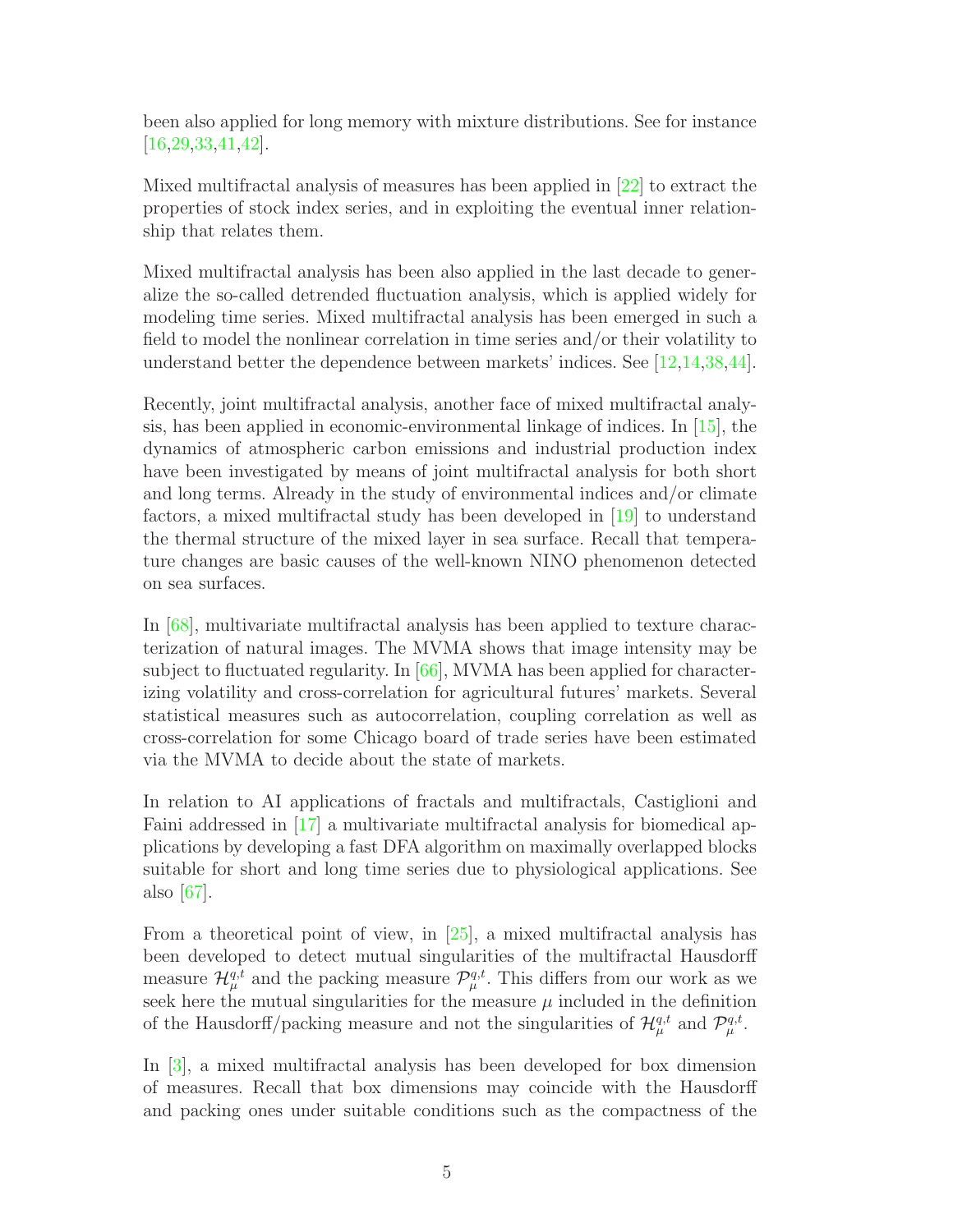metric space. In our work, we get such coincidence without restricting to compact metric spaces. See also  $[28,64]$  $[28,64]$ . In  $[27]$ , the authors applied the mixed multifractal analysis of measures to estimate the Rényi dimension relative to a couple of measures where the product of such measures is controlled by the diameter/radius of the coverings. In  $[63]$ , some known concepts about the multifractal analysis are revisited in the framework of a relative multifractal analysis. New simplified proofs and examples have been provided.

More about the use of mixed multifractal analysis of measures as well as functions and time series or images may be found in  $[1,5,23,40,57]$  $[1,5,23,40,57]$  $[1,5,23,40,57]$  $[1,5,23,40,57]$  $[1,5,23,40,57]$  and the references therein.

## 3 New joint multifractal measures and associated dimensions

In this section, we propose to develop the general framework of the joint multifractal analysis. General joint variants of both Hausdorff and packing measures will be introduced as well as the associated dimensions of sets.

Let  $\mathcal{P}(\mathbb{R}^d)$  be the set of all probability Borel measures on  $\mathbb{R}^d$ . For a single or vector-valued measure  $\mu$  denote  $S_{\mu}$  its topological support. Let  $k \in \mathbb{N}$  be fixed and  $\mu = (\mu_1, \mu_2, ..., \mu_k) \in \mathcal{P}(\mathbb{R}^d)^k$ . Let also  $q = (q_1, q_2, ..., q_k) \in \mathbb{R}^k$ ,  $x \in \mathbb{R}^d$ and  $r > 0$ . We denote

$$
[\mu(B(x,r))]^q = [\mu_1(B(x,r))]^{q_1} \times \dots \times [\mu_k(B(x,r))]^{q_k},
$$

where we designate by  $B(x, r)$  the ball of center x and radius r. Next, given  $E \subseteq \mathbb{R}^d$  and  $\varepsilon > 0$ , we call an  $\varepsilon$ -covering of E any finite or countable set  $(U_i)_i$ of non-empty subsets  $U_i \subseteq \mathbb{R}^d$  satisfying

$$
E \subseteq \bigcup_i U_i \text{ and } |U_i| < \varepsilon,\tag{1}
$$

where |.| is the diameter.

The last assumption is already assumed in  $[13]$ ,  $[10]$ ,  $[11]$ ,  $[48]$ ,  $[49]$ ,  $[50]$ ,  $[51]$ , [\[52\]](#page-32-1), [\[53\]](#page-32-2), [\[55\]](#page-32-5) but unfortunately not in [\[2\]](#page-28-0) and [\[20\]](#page-30-0). When assuming that the measure is quasi-Ahlfors, this assumption is not necessary and may be replaced by the original one in [\[13\]](#page-29-3) on  $\mu$ - $\varepsilon$ -coverings.

**Definition 3.1** Given  $E \subseteq \mathbb{R}^d$  and  $\varepsilon > 0$ , we call an  $\mu$ - $\varepsilon$ -covering of E any at most countable set  $(U_i)_i$  of non-empty subsets  $U_i \subseteq \mathbb{R}^d$  satisfying

$$
E \subseteq \bigcup_i U_i \text{ and } \mu(U_i) < \varepsilon.
$$

For a subset  $E \subseteq \mathbb{R}^d$  and  $\varepsilon > 0$ , a countable set  $(B(x_i, r_i))_i$  of balls in  $\mathbb{R}^d$  is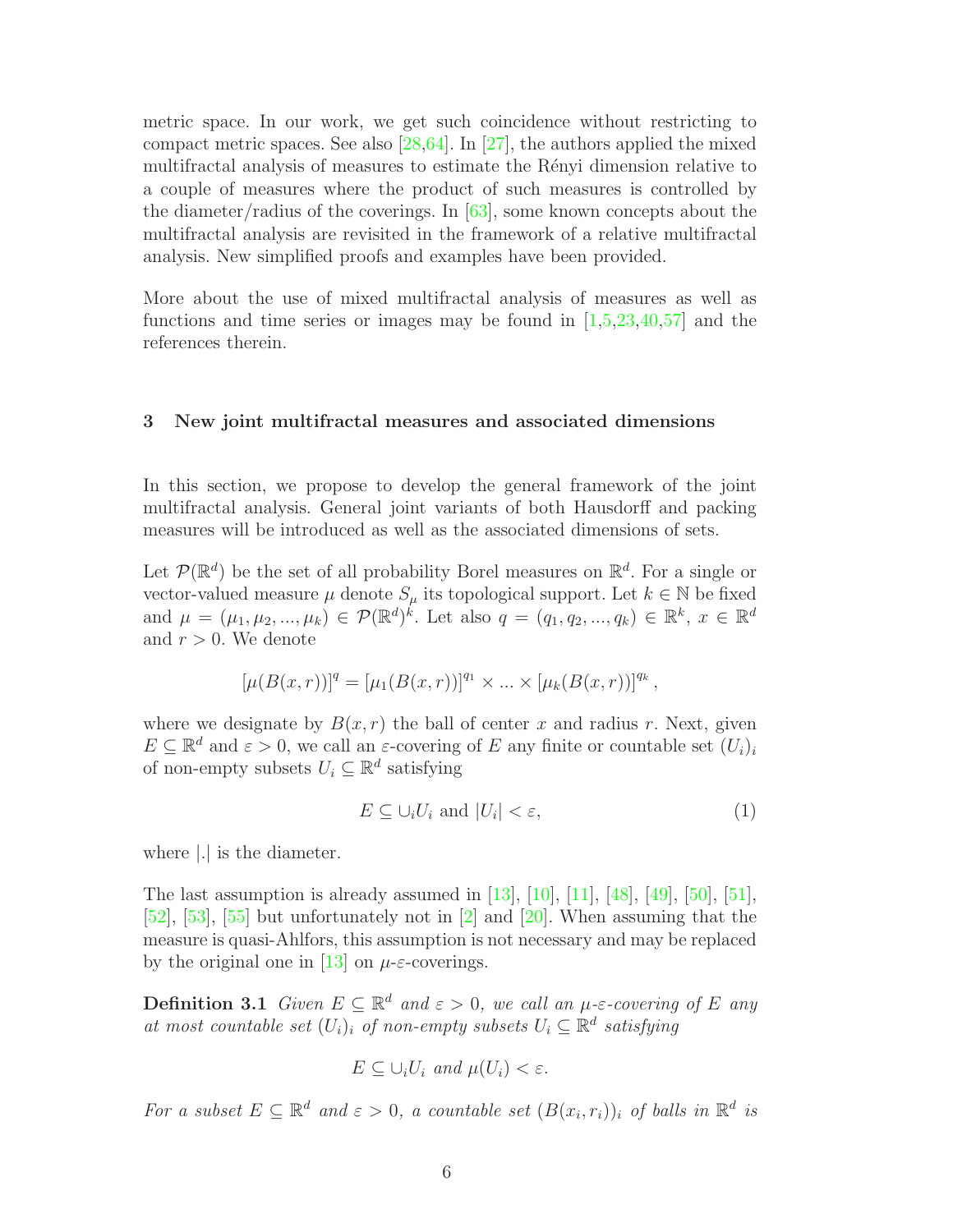called a centered  $\varepsilon$ -*u*-covering of E if

 $E \subseteq \bigcup_i B(x_i, r_i), \ x_i \in E \text{ and } 0 < \mu(B(x_i, r_i)) < \varepsilon \text{ for all } i.$ 

**Definition 3.2** Let  $\mu = (\mu_1, \mu_2, ..., \mu_k)$  be a positive vector-valued measure on  $E = E_1 \times E_2 \times ... \times E_k$ . Then the support of  $\mu$  is the complement of the largest open subset U of E such that  $\mu(U) = (0, 0, ..., 0)$ .

**Theorem 3.1** (Besicovitch covering theorem) There exists a fixed  $\mathcal{N}_B \in$  $\mathbb N$  satisfying the following assertion: For any  $A \subset \mathbb R^d$  and any bounded set  $(r_x)_{x \in A} \subset (0,\infty)$ , there exists  $N_B$  subsets  $C_1, C_2, ..., C_{N_B}$  of  $\{B(x,r_x), x \in A\}$ , such that

- (1) Each set  $C_i$  is finite or countable, for all  $i = 1, ..., N_B$ .
- (2) Each  $C_i$  is composed of disjoint sets, for all  $i = 1, ..., N_B$ .  $(3)$   $A \subseteq$  $N_B$ <br>| |  $i=1$  $\overline{1}$  $B \in C_i$ B.

We now proceed in introducing the construction of the new variants of multifractal Hausdorff and packing measures and the associated dimensions. We will see later that being quasi-Ahlfors is necessary for at least one measure.

Let  $\xi = (\mu, \nu) = (\mu_1, \mu_2, ..., \mu_k, \nu) \in \mathcal{P}(\mathbb{R}^d)^k \times \mathcal{QAHP}(\mathbb{R}^d)$  and  $(q, t) =$  $(q_1, q_2, ..., q_k, t) \in \mathbb{R}^{k+1}$ . For  $E \subset \mathbb{R}^d$  and  $\varepsilon > 0$ , let

$$
\overline{\mathcal{H}}_{\xi,\varepsilon}^{q,t}(E) = \inf \left\{ \sum_{i} (\mu(B(x_i,r_i)))^q (\nu(B(x_i,r_i)))^t \right\}
$$

and

$$
\overline{\mathcal{H}}_{\xi}^{q,t}(E) = \lim_{\varepsilon \downarrow 0} \overline{\mathcal{H}}_{\xi,\varepsilon}^{q,t}(E),
$$

where the inf is over the set of centred  $\varepsilon$ -coverings of E. Similarly, let

$$
\overline{\mathcal{P}}_{\xi,\varepsilon}^{q,t}(E) = \sup \{ \sum_{i} (\mu(B(x_i, r_i)))^q (\nu(B(x_i, r_i)))^t \}
$$

and

$$
\overline{\mathcal{P}}_{\xi}^{q,t}(E) = \lim_{\varepsilon \downarrow 0} \overline{\mathcal{P}}_{\xi,\varepsilon}^{q,t}(E),
$$

where the sup is over the set of centred  $\varepsilon$ -packings of E.

**Definition 3.3** The mixed generalized Hausdorff measure relatively to  $\xi$  is stated as

$$
\mathcal{H}^{q,t}_{\xi}(E) = \sup_{F \subseteq E} \overline{\mathcal{H}}^{q,t}_{\xi}(F).
$$

The mixed generalized packing measure relatively to  $\xi$  is expressed by

$$
\mathcal{P}_{\xi}^{q,t}(E) = \inf_{E \subseteq \cup_i E_i} \sum_i \overline{\mathcal{P}}_{\xi}^{q,t}(E_i).
$$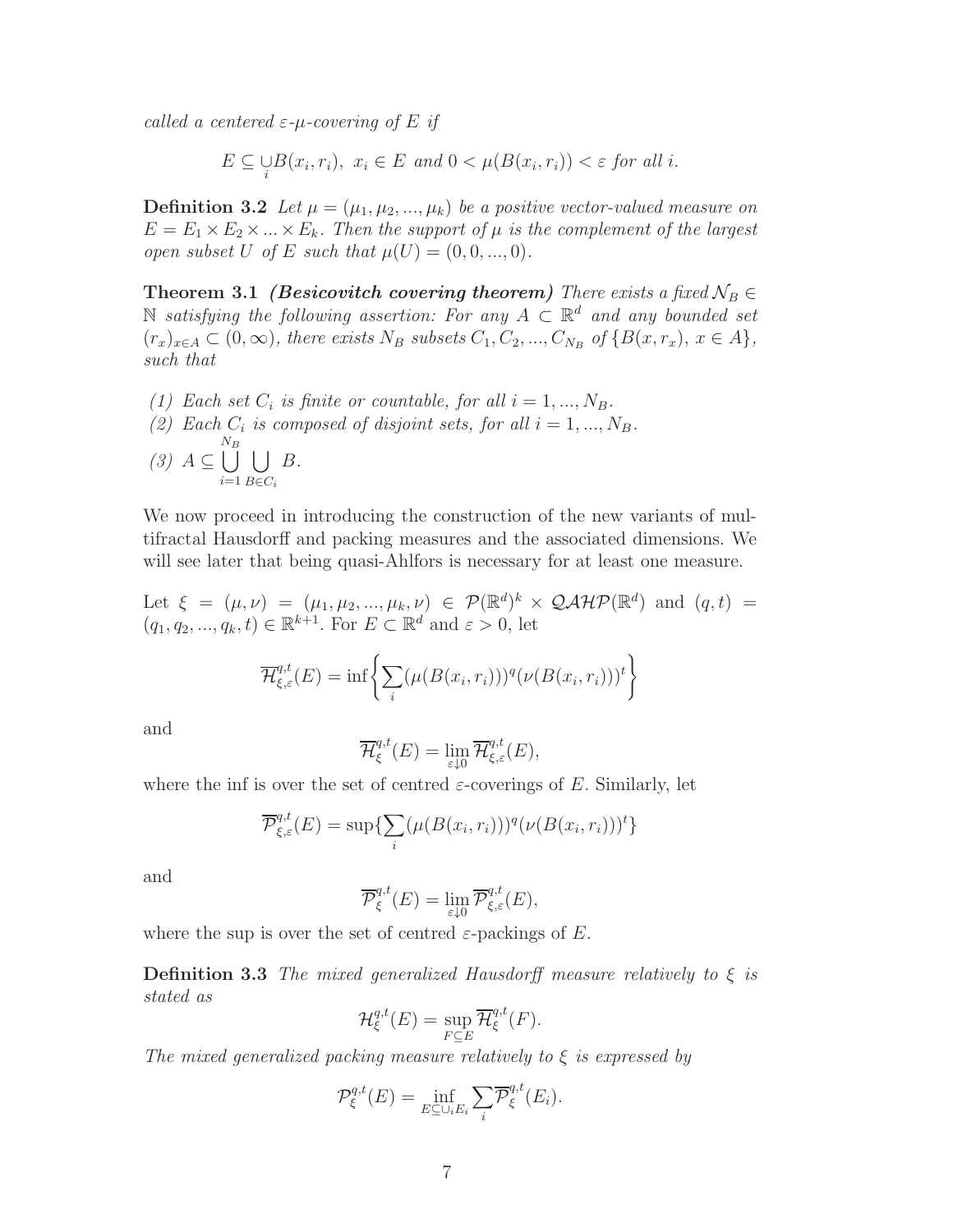It is straightforward that  $\mathcal{H}^{q,t}_{\xi}$  $_{\xi}^{q,t}$  and  $\mathcal{P}_{\xi}^{q,t}$  $\zeta^{q,t}$  are outer metric and regular measures on  $\mathbb{R}^d$ . Borel sets are thus measurable relatively to them. Furthermore, we may prove using the well known Besicovitch covering theorem that

<span id="page-7-0"></span>
$$
\mathcal{H}_{\xi}^{q,t}(E) \le \mathcal{N}_B \mathcal{P}_{\xi}^{q,t} \le \mathcal{N}_B \overline{\mathcal{P}}_{\xi}^{q,t}(E), \ \forall (q,t) \in \mathbb{R}^{k+1}, \ \forall E \subseteq \mathbb{R}^d. \tag{2}
$$

 $\mathcal{N}_B$  is the constant number related to the Besicovitch covering theorem.

The original idea in [\[49\]](#page-31-0) considers for  $\mu \in \mathcal{P}(\mathbb{R}^d)$  and  $(q, t) \in \mathbb{R}^2$  the dimension function

$$
h_{q,t}(r) = \mu(B(x,r))^q r^t, \ \ r > 0,
$$

and associates variants  $\mathcal{H}_{h_{q,t}}$  for Hausdorff and  $\mathcal{P}_{h_{q,t}}$  for packing measures relatively to  $h_{q,t}$ . These measures have special supports

$$
X_{\mu}(\alpha) = \left\{ x \in \mathcal{S}_{\mu}, \lim_{r \downarrow 0} \frac{\log(\mu(B(x,r)))}{\log r} = \alpha \right\}
$$

known as multifractal decomposition sets, for suitable parameters  $\alpha$  and  $\mu$  as in doubling, Hölderian, and Gibbs cases. To show the validity of the multifractal formalism in some special cases  $X_{\nu}(f(\alpha))$  for suitable functions f, a large deviation formalism has been applied to obtain Gibbs measures supported by these sets. Billingsley theorem known in ergodic theory has been next applied to deduce the dimension of  $X_\mu(\alpha)$  from the dimension of  $X_\nu(f(\alpha))$ .

In the present situation, a more general case is investigated for vector-valued measures using the cross-correlation dimension function

$$
H_{q_1,\ldots,q_k,t}(r)=\mu_1(B(x,r))^{q_1}\ldots\mu_k(B(x,r))^{q_k}\nu(B(x,r))^{t},\ \ r>0,
$$

for  $q_1, \ldots, q_k, t \in \mathbb{R}$ , and where  $\mu_1, \ldots, \mu_k, \nu$  are Borel probability measures on  $\mathbb{R}^d$ .  $\nu$  plays the role of a gauge function used to control the simultaneous behavior of the measures  $\mu_i$ ,  $i = 1, \ldots, k$ . Variants of Hausdorff and packing measures relatively to the multi-variables dimension function  $H_{q_1,\dots,q_k,t}$  are introduced. For example, in the single case  $k = 1$  and the choice  $\nu(B(x, r)) \simeq$ r, we immediately obtain

$$
H_{q,t}(r) = h_{q,t}(r)
$$

for all  $q, t \in \mathbb{R}$ , which means that the variants of Hausdorff and packing measures relative to  $H_{q_1,...,q_k,t}$  are indeed extensions of those introduced in [\[49\]](#page-31-0).

The results developed in the present work lie in the whole topic of dimension theory, especially Carathéodory dimension, which in turns constitutes a general form of Hausdorff one. Indeed, in [\[59\]](#page-32-7), a link between dynamical systems and dimension theory has been pointed out, which makes a motivation to our work here. The idea in [\[59\]](#page-32-7) consists in interpreting the concept of dimension as a C-structure. Mathematically speaking, let  $C$  be any collection of subsets of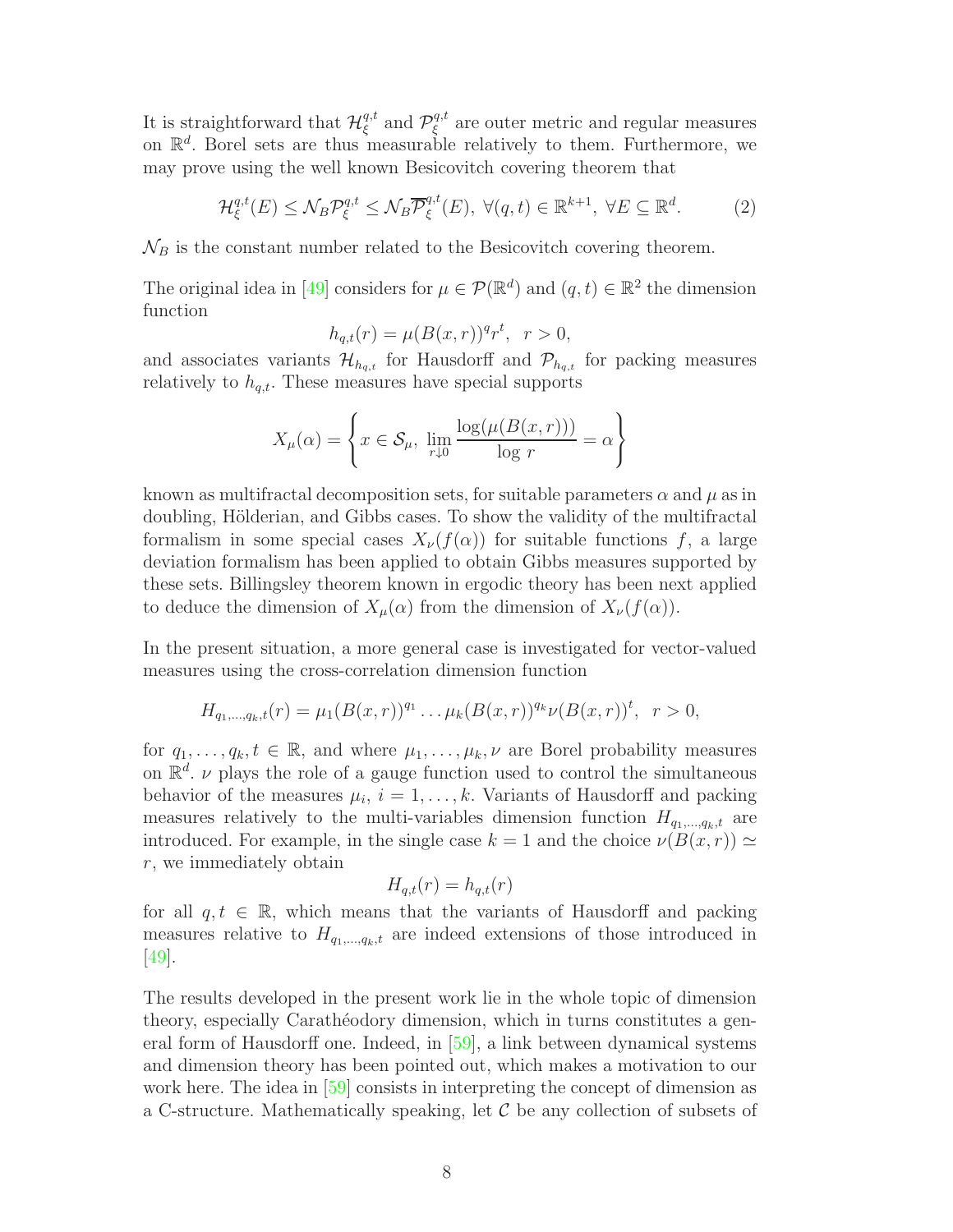a space X known as the physical space, and consider some non-negative functions  $\varphi$ ,  $\Lambda$  and  $\Theta$  defined on  $\mathcal{C}$ , which play respectively the role of the diameter and some statistical physics measures. In this framework, the dimension function  $\mathcal{H}^{q,t}_{\xi}$  $\zeta^{q,t}$  applied in the present work may be interpreted as a multivariate form of the Carathéodory one. Under suitable conditions on these functions, we may introduce a free energy analogue to the fractal measures by setting

$$
\mathcal{H}_\alpha(X)=\inf\{\sum_{U\in\mathcal{G}}\varphi(U)\Lambda(U)^\alpha\},
$$

where G depends eventually on X and  $\Lambda$ . This which yields as usual a dimension called the capacity of  $X$ . One of the related frameworks in multifractal analysis is the adoption of the continuous analysis to discrete spaces such as  $\mathbb{Z}^d$ . Some essays have been already started the last decades by comparing the log-measure of balls to some quantities that are not log-powers of the diameter. As we know, the Hausdorff dimension of discrete sets is not important in the framework of classical definitions. Therefore, different variants of function dimensions should be applied appropriately for discrete sets. These set functions are no longer power-laws of the diameter. Interested readers may refer to [\[4\]](#page-28-4), [\[7\]](#page-29-10), [\[35\]](#page-31-11) and the references therein for the discrete framework.

In another parallel direction, J. Cole in [\[20\]](#page-30-0) proposed to control the analyzed measure  $\mu$  by another suitable measure  $\nu$  via a relative multifractal analysis of the relative singularity sets

$$
X_{\xi}(\alpha,\beta) = \left\{ x \in \mathcal{S}_{\xi}, \lim_{r \downarrow 0} \frac{\log(\mu(B(x,r)))}{\log r} = \alpha \text{ and } \lim_{r \downarrow 0} \frac{\log(\mu(B(x,r)))}{\log(\nu(B(x,r)))} = \beta \right\}.
$$

We now introduce the associated mixed dimensions relative to the generalized Hausdorff and packing measures  $\mathcal{H}^{q,t}_{\xi}$  $_{\xi}^{q,t}$  and  $\mathcal{P}_{\xi}^{q,t}$  $\zeta^{q,t}$ . We will notice the necessity of the quasi-Ahlfors assumption. We have the following result which prepares to introduce the new mixed dimensions and shows the necessity of being Ahlfors for some measures composing the  $(k + 1)$ -tuple measure  $\xi$ .

**Lemma 3.1** Let  $\xi = (\mu, \nu) \in \mathcal{P}(\mathbb{R}^d)^k \times \mathcal{QAHP}(\mathbb{R}^d)$  and  $E \subseteq \mathbb{R}^d$ .  $\forall q \in \mathbb{R}^k$ , The set  $\Gamma_q := \left\{ t \in \mathbb{R}, \ \mathcal{H}^{q,t}_{\xi} \right\}$  $\left\{ \begin{array}{l} q,t\ (\overline{E}) < +\infty \end{array} \right\}$  is nonempty.

**Proof 3.1** Let  $\alpha, M \in \mathbb{R}_+$  be such that

<span id="page-8-0"></span>
$$
\limsup_{|U|\to 0}\frac{\nu(U)}{|U|^{\alpha}}
$$

We obtain, for some  $\delta > 0$  and  $\forall r, 0 < r < \delta$ ,

$$
\nu(U) \le M|U|^{\alpha}; \ \forall U, \ |U| < r.
$$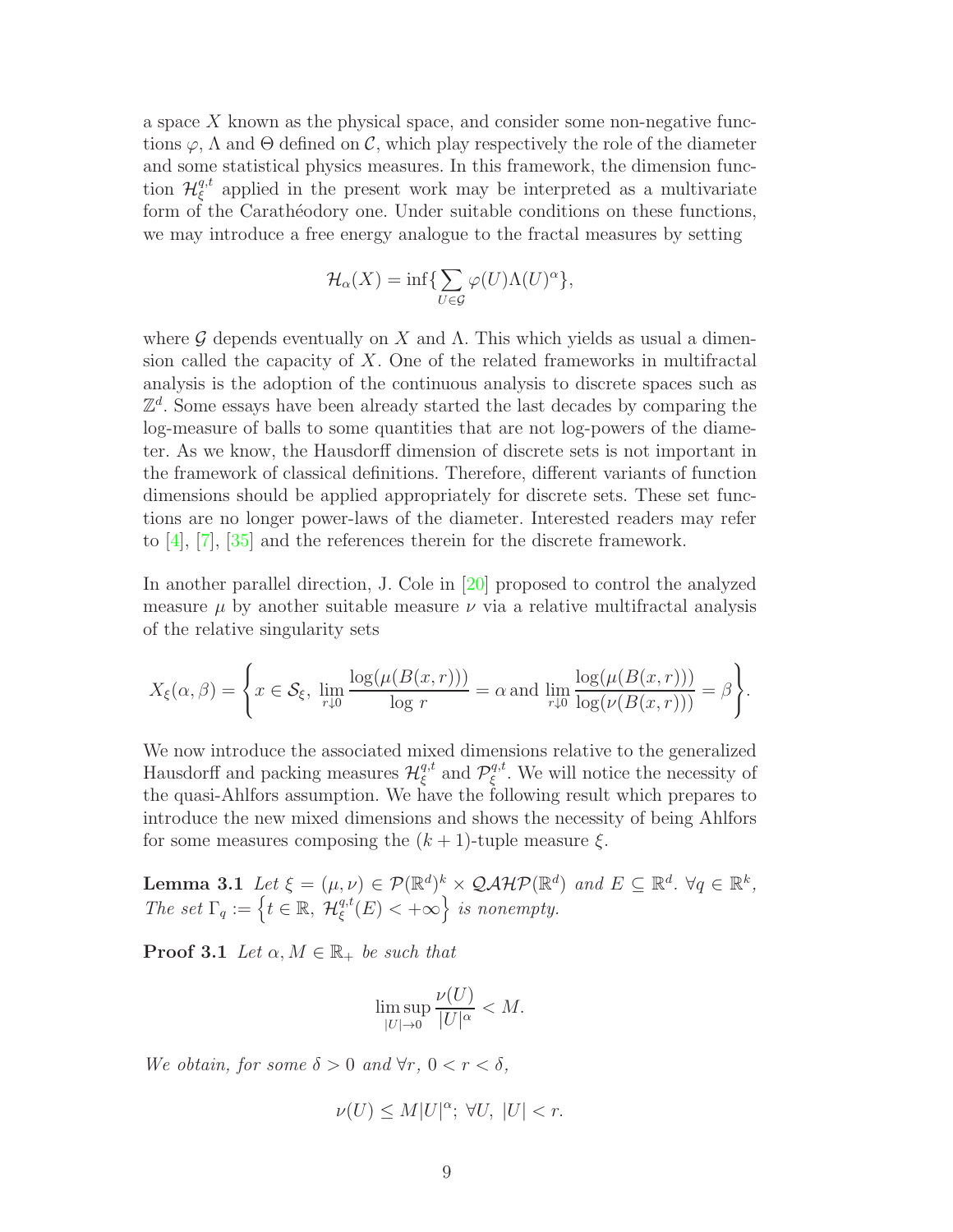Consider next a  $\delta$ -covering  $(B(x_i, r_i))_i$  of E, and the  $\mathcal{N}_B$  Besicovitch collections. We obtain

$$
\sum_{i} \mu(B(x_i, r_i))^q \nu(B(x_i, r_i))^t \leq \sum_{i=1}^{N_B} \sum_{j} \mu(B(x_{ij}, r_{ij}))^q \nu(B(x_{ij}, r_{ij}))^t.
$$

Whenever  $q \geq 0$ , the right hand term is bounded by

$$
\sum_{i=1}^{N_B} \sum_j \nu(B(x_{ij}, r_{ij}))^t.
$$

For  $t = 1$ , this becomes

$$
\sum_{i=1}^{N_B} \sum_j \nu(B(x_{ij}, r_{ij})).
$$

As the  $(B(x_{ij}, r_{ij}))_j$  are disjoint, the last quantity will be bounded by

$$
\sum_{i=1}^{N_B} \nu(\cup_j B(x_{ij}, r_{ij})) \leq \mathcal{N}_B \nu(\mathbb{R}^d) = \mathcal{N}_B.
$$

Consequently, we obtain

$$
\mathcal{H}^{q,1}_{\xi}(E) < +\infty.
$$

Assume now that there exist  $i_j$ ,  $1 \leq j \leq k$  such that  $q_{i_j} \leq 0$ . For  $t > 0$ , we get

$$
\nu(B(x_{i_j}, r_{i_j}))^t \le M^t r_{i_j}^{\alpha t}, \forall j.
$$

As a result, we get

$$
\sum_{j} \mu(B(x_{i_j}, r_{i_j}))^q \nu(B(x_{i_j}, r_{i_j}))^t \leq 2^{-\alpha t} M^t \sum_{j} \mu(B(x_{i_j}, r_{i_j}))^q (2r_{i_j})^{\alpha t}.
$$

Let next  $t > \frac{1}{\alpha}$  $\left[\max\left(1, \dim_{\mu}^q(E)\right)\right]$ . We obtain

$$
\mathcal{H}^{q,t}_{\xi}(E) \le 2^{-\alpha t} M^t \mathcal{H}^{q,\alpha t}_{\xi}(E) < +\infty.
$$

As a consequence of Lemma [3.1,](#page-8-0) we get

<span id="page-9-0"></span>
$$
\mathcal{H}_{\xi}^{q,t}(E) < +\infty \implies \mathcal{H}_{\xi}^{q,s}(E) = 0, \ \forall \, s > t,\tag{3}
$$

and

<span id="page-9-2"></span><span id="page-9-1"></span>
$$
\mathcal{H}_{\xi}^{q,t}(E) > 0 \implies \mathcal{H}_{\xi}^{q,s}(E) = +\infty, \ \forall \, s < t. \tag{4}
$$

This permits to introduce now the generalised mixed multifractal dimensions due to the variants  $\mathcal{H}^{q,t}_{\xi}$  $_{\xi}^{q,t}$  and  $\mathcal{P}_{\xi}^{q,t}$ ξ .

**Proposition 3.1** For any set  $E \subseteq \mathbb{R}^d$ , there exists unique values denoted by  $\dim_{\xi}^{\overline{q}}(E), \ \Delta_{\xi}^{\overline{q}}$  $\mathcal{L}^q_{\xi}(E)$  and  $Dim^q_{\xi}(E)$  in  $[-\infty, +\infty]$ , and satisfying respectively,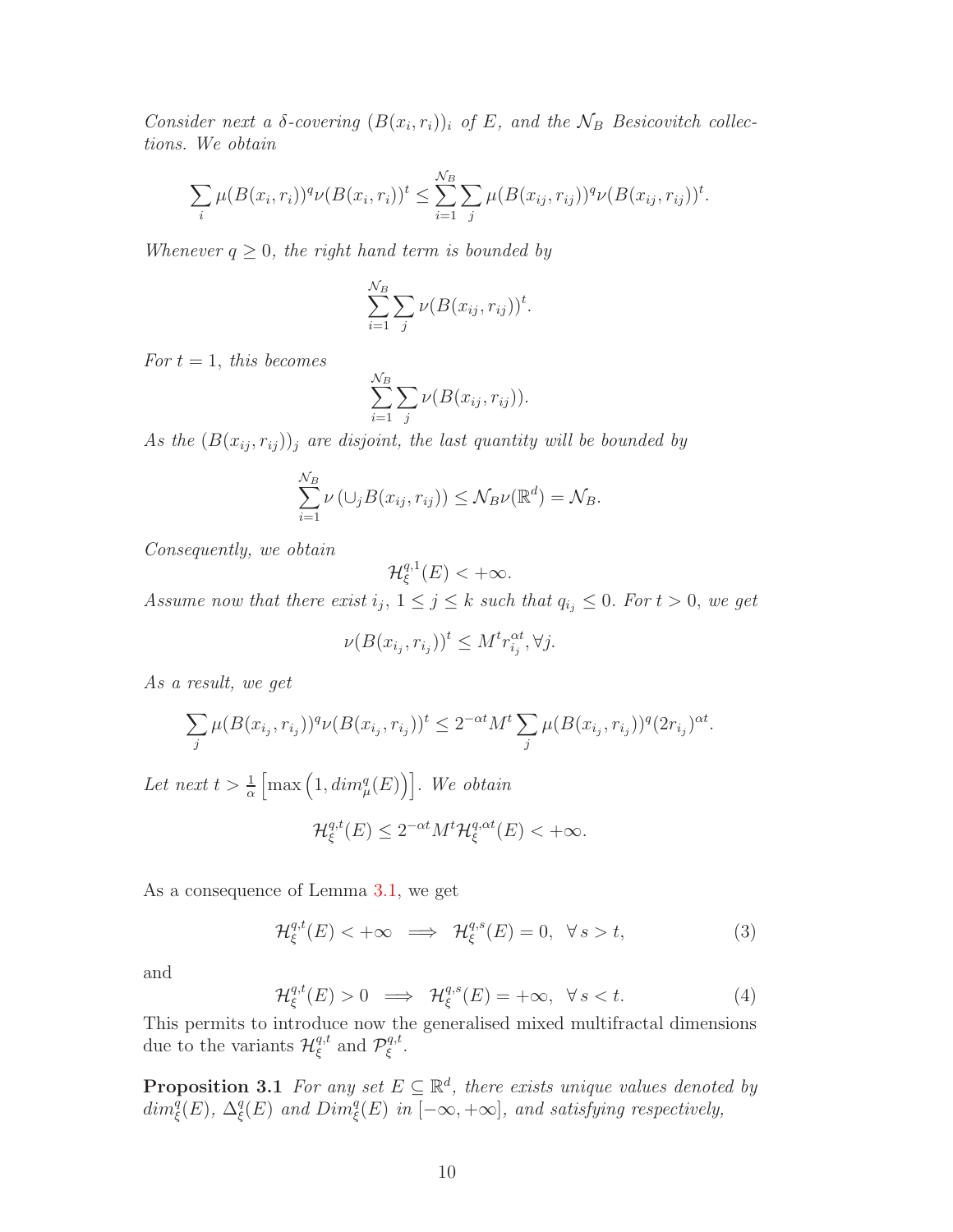(1)

$$
\mathcal{H}_{\xi}^{q,t}(E) = \begin{cases} \infty \text{ for } t < \dim_{\xi}^{q}(E), \\ 0 \text{ for } t > \dim_{\xi}^{q}(E). \end{cases}
$$

(2)

$$
\overline{\mathcal{P}}_{\xi}^{q,t}(E) = \begin{cases} \infty & \text{for } t < \Delta_{\xi}^q(E), \\ 0 & \text{for } t > \Delta_{\xi}^q(E). \end{cases}
$$

(3)

$$
\mathcal{P}_{\xi}^{q,t}(E) = \begin{cases} \infty & \text{for } t < \text{Dim}_{\xi}^q(E), \\ 0 & \text{for } t > \text{Dim}_{\xi}^q(E). \end{cases}
$$

**Proof 3.2** Item 1 is a consequence of equations [\(3\)](#page-9-0) and [\(4\)](#page-9-1) by setting

$$
dim_{\xi}^{q}(E) = \inf\{t \in \mathbb{R}; \ \mathcal{H}_{\xi}^{q,t}(E) = 0\}.
$$

Item 2 is a consequence of the following assertion, stating that for all  $E \subseteq \mathbb{R}^d$ and  $t > 0$ ,

$$
\overline{\mathcal{P}}_{\xi}^{q,t}(E) < +\infty \implies \overline{\mathcal{P}}_{\xi}^{q,s}(E) = 0, \ \forall s > t,
$$

and

$$
\overline{\mathcal{P}}_{\xi}^{q,t}(E) > 0 \implies \overline{\mathcal{P}}_{\xi}^{q,s}(E) = +\infty, \ \forall s < t,
$$

by setting

$$
\Delta_{\xi}^{q}(E) = \inf \{ t \in \mathbb{R} ; \overline{\mathcal{P}}_{\xi}^{q,t}(E) = 0 \}.
$$

Item 3 is a consequence of the following assertion, stating that for all  $E \subseteq \mathbb{R}^d$ and  $t > 0$ ,

$$
\mathcal{P}_{\xi}^{q,t}(E) < +\infty \implies \mathcal{P}_{\xi}^{q,s}(E) = 0, \ \forall s > t,
$$

and

$$
\mathcal{P}_{\xi}^{q,t}(E) > 0 \implies \mathcal{P}_{\xi}^{q,s}(E) = +\infty, \ \forall s < t,
$$

by setting

$$
Dim_{\xi}^{q}(E) = \inf\{ t \in \mathbb{R} ; P_{\xi}^{q,t}(E) = 0 \}.
$$

**Definition 3.4** •  $dim_{\xi}^{q}(E)$  is called the mixed multifractal generalization of the Hausdorff dimension of the set E.

- $Dim_{\xi}^{q}(E)$  is called the mixed multifractal generalization of the packing dimension of the set E.
- $\bullet$   $\Delta^q_{\epsilon}$  $\mathcal{C}^q_\xi(E)$  is called the mixed multifractal generalization of the logarithmic index of the set E.

Remark easily that the original definitions of the single Hausdorff and packing measures and dimensions are obtained for  $k = 1$  and  $q = 0$ . Besides, the multifractal generalizations due to Olsen are obtained for  $k = 1$  and  $q \in \mathbb{R}$ . We have precisely,

$$
dim_{\xi}^{Q_i}(E) = dim_{\mu_i,\nu}^{q_i}(E), \ Dim_{\xi}^{Q_i}(E) = Dim_{\mu_i,\nu}^{q_i}(E), \ \Delta_{\xi}^{Q_i}(E) = \Delta_{\mu_i,\nu}^{q_i}(E),
$$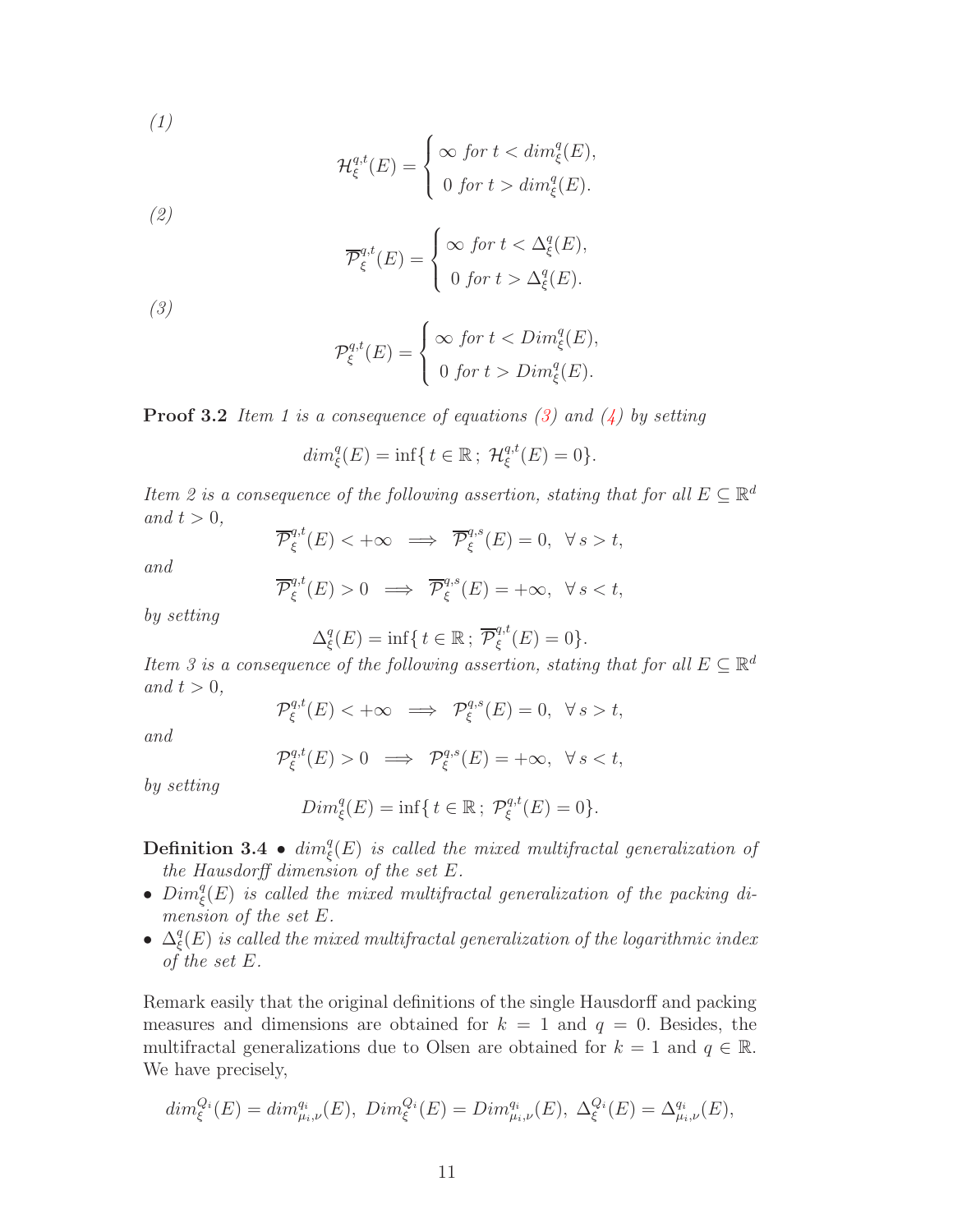and

$$
dim_{\xi}^{0}(E) = dim_{\nu}(E), \ Dim_{\xi}^{0}(E) = Dim_{\nu}(E), \ \Delta_{\xi}^{0}(E) = \Delta_{\nu}(E).
$$

From now on, we will denote for  $E \subseteq \mathbb{R}^d$ ,  $q = (q_1, q_2, ..., q_k) \in \mathbb{R}^k$ ,  $t \in \mathbb{R}$ ,  $\mu \in \mathcal{P}(\mathbb{R}^d)$  and  $\nu \in \mathcal{QAHP}(\mathbb{R}^d)$ ,

$$
b_{\xi}(E,q) = dim_{\xi}^{q}(E), B_{\xi}(E,q) = Dim_{\xi}^{q}(E), \Delta_{\xi}(E,q) = \Lambda_{\xi}^{q}(E).
$$

For  $E = S_{(\mu,\nu)}$ , we denote

$$
b_{\xi}(q) = dim_{\xi}^{q}(S_{(\mu,\nu)}), B_{\xi}(q) = Dim_{\xi}^{q}(S_{(\mu,\nu)}), \Delta_{\xi}(q) = \Lambda_{\xi}^{q}(S_{(\mu,\nu)}).
$$

For  $x = (x_1, x_2, \dots, x_k)$  and  $q = (q_1, q_2, \dots, q_k)$  in  $\mathbb{R}^k$  we denote

$$
|x| = x_1 + x_2 + \cdots + x_k
$$
 and  $x^q = x_1^{q_1} x_2^{q_2} \ldots x_k^{q_k}$ .

Theorem 3.2 The following assertions are true.

**a.**  $b_{\xi}(., q)$  and  $B_{\xi}(., q)$  and  $\Delta_{\xi}(., q)$  are non-decreasing with respect to the inclusion proprerty in  $\mathbb{R}^d$ . **b.**  $b_{\xi}(.,q)$  and  $B_{\xi}(.,q)$  are  $\sigma$ -stable. c.  $B_{\xi}(q)$  and  $\Lambda_{\xi}(q)$  are convex.

**d.** For  $\hat{q}_i = (q_1, ..., q_{i-1}, q_{i+1}, ..., q_k)$  fixed, the functions  $q_i \mapsto b_{\xi}(q)$ ,  $q_i \mapsto B_{\xi}(q)$ and  $q_i \mapsto \Lambda_{\xi}(q)$  are non-increasing,  $\forall i = 1, 2, ..., k$ .

**Proof 3.3 a.** follows from the non decreasing property of  $\mathcal{H}^{q,t}_{\xi}$  $_{\xi}^{q,t},\,\mathcal{P}_{\xi}^{q,t}$  $\overline{\mathcal{P}}_{\xi}^{q,t}$  and  $\overline{\mathcal{P}}_{\xi}^{q,t}$ ξ with respect to the inclusion in  $\mathbb{R}^d$ .

**b.** follows from the sub-additivity property of  $\mathcal{H}^{q,t}_{\xi}$  $_{\xi}^{q,t}$  and  $\mathcal{P}_{\xi}^{q,t}$  $i^{q,t}$  in  $\mathbb{R}^d$ .

**c.** We start by proving the convexity of  $\Lambda_{\xi}(E,.)$ . Consider  $p, q \in \mathbb{R}^{k}$ ,  $\alpha \in ]0,1[$ , and  $s, t \in \mathbb{R}$ , such that

$$
s > \Lambda_{\xi}(E, p)
$$
 and  $t > \Lambda_{\xi}(E, q)$ .

Let  $\varepsilon > 0$  be fixed arbitrary, and  $(B_i = B(x_i, r_i))$  be a centered  $\varepsilon$ -packing of E. We have

$$
\sum_{i} (\mu(B_i))^{\alpha q + (1-\alpha)p} (\nu(B_i))^{\alpha t + (1-\alpha)s}
$$
\n
$$
\leq \left[ \sum_{i} (\mu(B_i))^q (\nu(B_i))^t \right]^{\alpha} \left[ \sum_{i} (\mu(B_i))^p (\nu(B_i))^s \right]^{1-\alpha}.
$$

Hence,

$$
\overline{\mathcal{P}}_{\xi,\varepsilon}^{\alpha q + (1-\alpha)p,\alpha t + (1-\alpha)s}(E) \leq (\overline{\mathcal{P}}_{\xi,\varepsilon}^{q,t}(E))^{\alpha}(\overline{\mathcal{P}}_{\xi,\varepsilon}^{p,s}(E))^{1-\alpha}.
$$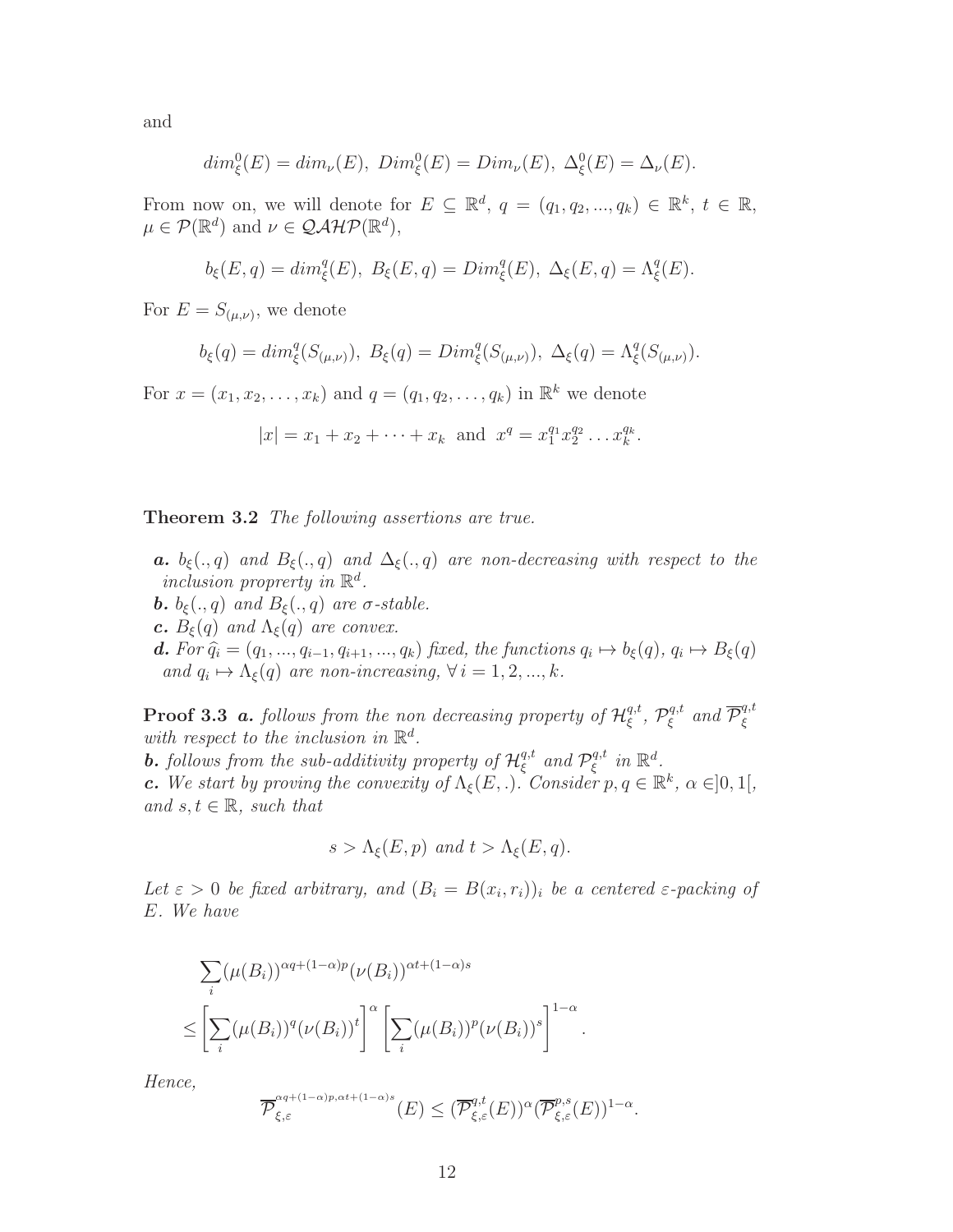The limit as  $\varepsilon \downarrow 0$  gives

$$
\overline{\mathcal{P}}_{\xi}^{\alpha q + (1-\alpha)p, \alpha t + (1-\alpha)s}(E) \leq (\overline{\mathcal{P}}_{\xi}^{q,t}(E))^{\alpha} (\overline{\mathcal{P}}_{\xi}^{p,s}(E))^{1-\alpha}.
$$

Consequently,

$$
\overline{\mathcal{P}}_{\xi}^{\alpha q + (1-\alpha)p, \alpha t + (1-\alpha)s}(E) = 0, \ \forall \, s > \Lambda_{\xi}(E, p) \, \text{ and } t > \Lambda_{\xi}(E, q).
$$

It results that

$$
\Lambda_{\xi}(\alpha q + (1 - \alpha)p, E) \leq \alpha \Lambda_{\xi}(E, q) + (1 - \alpha)\Lambda_{\xi}(E, p).
$$

We now prove the convexity of  $B_{\xi}(E,.)$ . We set in this case

$$
t = B_{\xi}(E, q) \text{ and } s = B_{\xi}(E, p).
$$

We have

$$
\mathcal{P}_{\xi}^{q,t+\varepsilon}(E) = \mathcal{P}_{\xi}^{q,s+\varepsilon}(E) = 0.
$$

Therefore, there exists  $(H_i)_i$  and  $(K_i)_i$  coverings of the set E for which

$$
\sum_{i} \overline{\mathcal{P}}_{\xi}^{q,t+\varepsilon}(H_i) \le C < +\infty \ \ and \ \sum_{i} \overline{\mathcal{P}}_{\xi}^{p,s+\varepsilon}(K_i) \le C < +\infty.
$$

C being a positive constant. Then, the sequence  $(E_n = \bigcup_{i,j=1}^n (H_i \cap K_j))\Big)_{n \in \mathbb{N}}$ is a covering of E. So that,

$$
\mathcal{P}_{\xi}^{\alpha q + (1-\alpha)p, \alpha t + (1-\alpha)s}(E_n)
$$
\n
$$
\leq \sum_{i,j=1}^{n} \mathcal{P}_{\xi}^{\alpha q + (1-\alpha)p, \alpha t + (1-\alpha)s}(H_i \cap K_j)
$$
\n
$$
\leq \sum_{i,j=1}^{n} \overline{\mathcal{P}}_{\xi}^{\alpha q + (1-\alpha)p, \alpha t + (1-\alpha)s}(H_i \cap K_j)
$$
\n
$$
\leq \left(\sum_{i,j=1}^{n} \overline{\mathcal{P}}_{\xi}^{q, t+\varepsilon}(H_i \cap K_j)\right)^{\alpha} \left(\sum_{i,j=1}^{n} \overline{\mathcal{P}}_{\xi}^{p, s+\varepsilon}(H_i \cap K_j)\right)^{1-\alpha}
$$
\n
$$
\leq nC < \infty.
$$

Consequently,

$$
B_{\xi}(E_n, \alpha q + (1 - \alpha)p) \leq \alpha t + (1 - \alpha)s + \varepsilon, \ \forall \varepsilon > 0.
$$

Hence,

$$
B_{\xi}(E, \alpha q + (1 - \alpha)p) \leq \alpha B_{\xi}(E, q) + (1 - \alpha)B_{\xi}(E, p).
$$

d. For  $i = 1, 2, ..., n$  and  $\hat{q}_i = (q_1, ..., q_{i-1}, q_{i+1}, ..., q_k)$  fixed and  $p_i \leq q_i$  denote

$$
q = (q_1, ..., q_{i-1}, q_i, q_{i+1}, ..., q_k)
$$
 and  $p = (q_1, ..., q_{i-1}, p_i, q_{i+1}, ..., q_k).$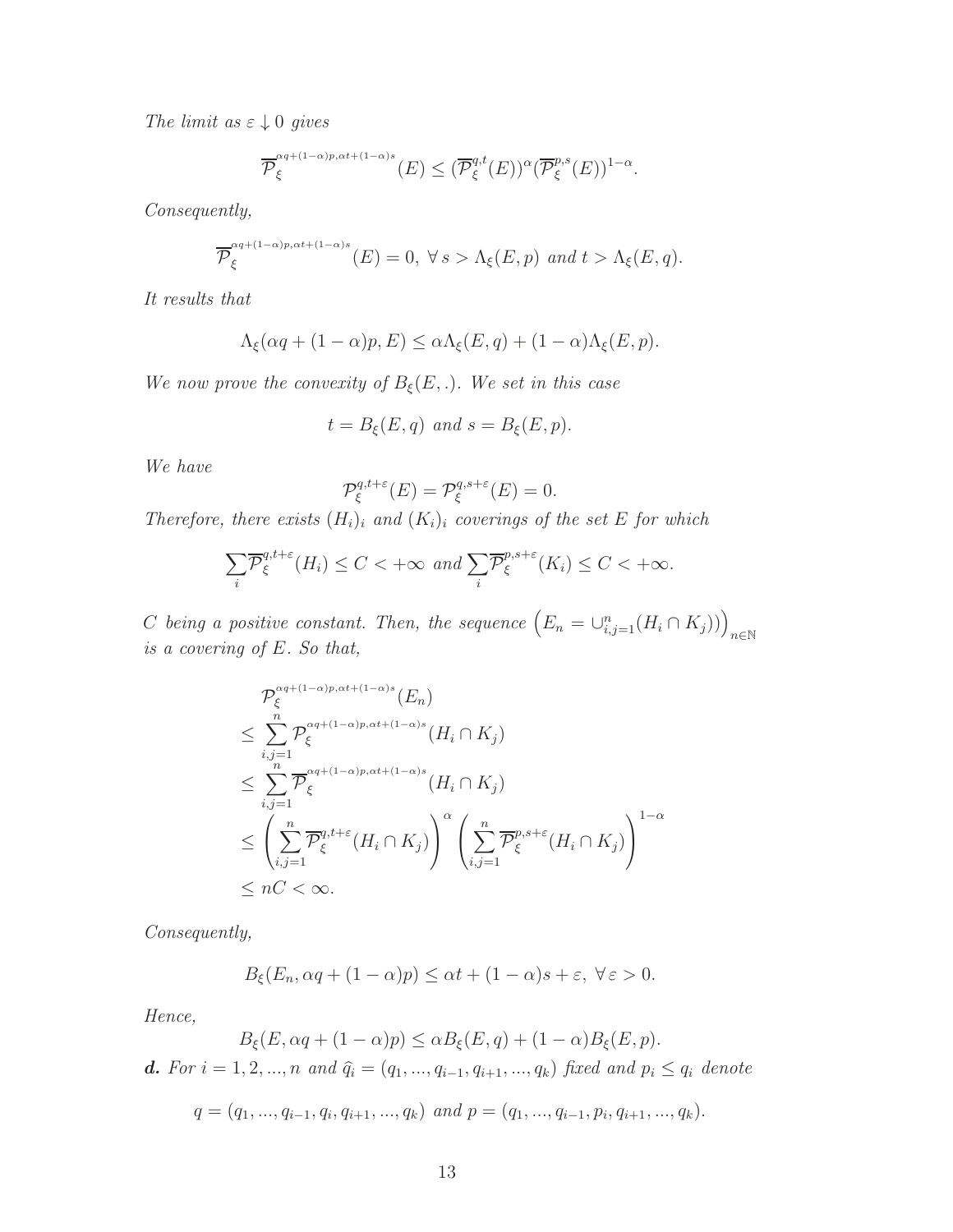For any  $A \subseteq E$  and any centered  $\varepsilon$ -covering  $(B(x_i, r_i))$  of A we have

$$
(\mu(B(x_i,r_i)))^q(\nu(B(x_i,r_i)))^t \leq (\mu(B(x_i,r_i)))^p(\nu(B(x_i,r_i)))^t, \forall t \in \mathbb{R}.
$$

Hence,

Therefore,

As a result,

 $\overline{\mathcal{H}}_{\xi,\varepsilon}^{q,t}(A) \leq \overline{\mathcal{H}}_{\xi,\varepsilon}^{p,t}(A), \ \forall A \subseteq E.$ When  $\varepsilon \downarrow 0$ , we get  $\overline{\mathcal{H}}^{q,t}_\varepsilon$  $_{\xi}^{q,t}(A) \leq \overline{\mathcal{H}}_{\xi}^{p,t}$  $_{\xi}^{p,\iota}(A),\ \forall A\subseteq E.$  $\mathcal{H}^{q,t}_\varepsilon$  $_{\xi}^{q,t}(E) \leq \mathcal{H}_{\xi}^{p,t}(E).$  $\mathcal{H}^{q,t}_\varepsilon$ 

Consequently

 $b_{\xi}(E, q) < t, \ \forall t > b_{\xi}(E, p).$ 

 $\mathcal{L}_{\xi}^{q,t}(E) = 0, \ \forall t > b_{\xi}(E, p).$ 

Which means that

$$
b_{\xi}(E,q) \leq b_{\xi}(E,p).
$$

The proof of the monotonicity of  $B_{\xi}(E,.)$  and  $\Lambda_{\xi}(E,.)$  is similar.

**Theorem 3.3** Let  $\mu = (\mu_1, \mu_2, ..., \mu_k) \in \mathcal{P}(\mathbb{R}^d)^k$  and  $\nu \in \mathcal{QAHP}(\mathbb{R}^d)$ . We have 1.  $0 \leq b_{\xi}(q) \leq B_{\xi}(q) \leq \Lambda_{\xi}(q)$ ,  $\forall q_i < 1$ ,  $\forall 1 \leq i \leq k$ .

2.  $b_{\xi}(e_i) = B_{\xi}(e_i) = \Lambda_{\xi}(e_i) = 0$  with  $e_i = (0, 0, 0..., 1, 0, 0..., 0)$ . 3.  $b_{\xi}(q) \leq B_{\xi}(q) \leq \Lambda_{\xi}(q) \leq 0$ ,  $\forall q_i > 1$ ,  $\forall 1 \leq i \leq k$ .

**Proof 3.4** Using  $(2)$  we get

$$
b_{\xi}(E,q) \le B_{\xi}(E,q) \le \Lambda_{\xi}(E,q), \ \forall q \in \mathbb{R}^k.
$$

We are going to prove now that  $b_{\xi}(e_i) \geq 0$  and  $\Lambda_{\xi}(e_i) \leq 0$  with  $e_i = (0, 0, ..., 0, 1, 0, ..., 0)$ . Indeed if  $t < 0$ ,  $0 < \varepsilon < \frac{1}{2}$  and  $(B(x_i, r_i))_i$  is an  $\varepsilon$ -covering of E, then

$$
\sum_{i} \mu(B(x_i, r_i))^{e_i} \nu(B(x_i, r_i))^t \ge 1 \implies \overline{\mathcal{H}}_{\xi,\varepsilon}^{e_i,t}(E) \ge 1, \forall t > 0.
$$

Therefore,

$$
t \le b_{\xi}(e_i), \forall t < 0.
$$

 $b_{\xi}(e_i) > 0.$ 

Consequently,

Consider now  $t > 0$ ,  $0 < \delta < \frac{1}{2}$  and  $(B(x_i, r_i))_i$  is a centered  $\varepsilon$ -packing of E, then

$$
\overline{\mathcal{P}}_{\xi,\varepsilon}^{e_i,t}(E) \leq \sum_i \mu(B(x_i,r_i))^{e_i} \nu(B(x_i,r_i))^t \leq 1.
$$

Consequently,

$$
\overline{\mathcal{P}}_{\xi,\varepsilon}^{e_i,t}(E) \le 1, \ \forall \ t > 0,
$$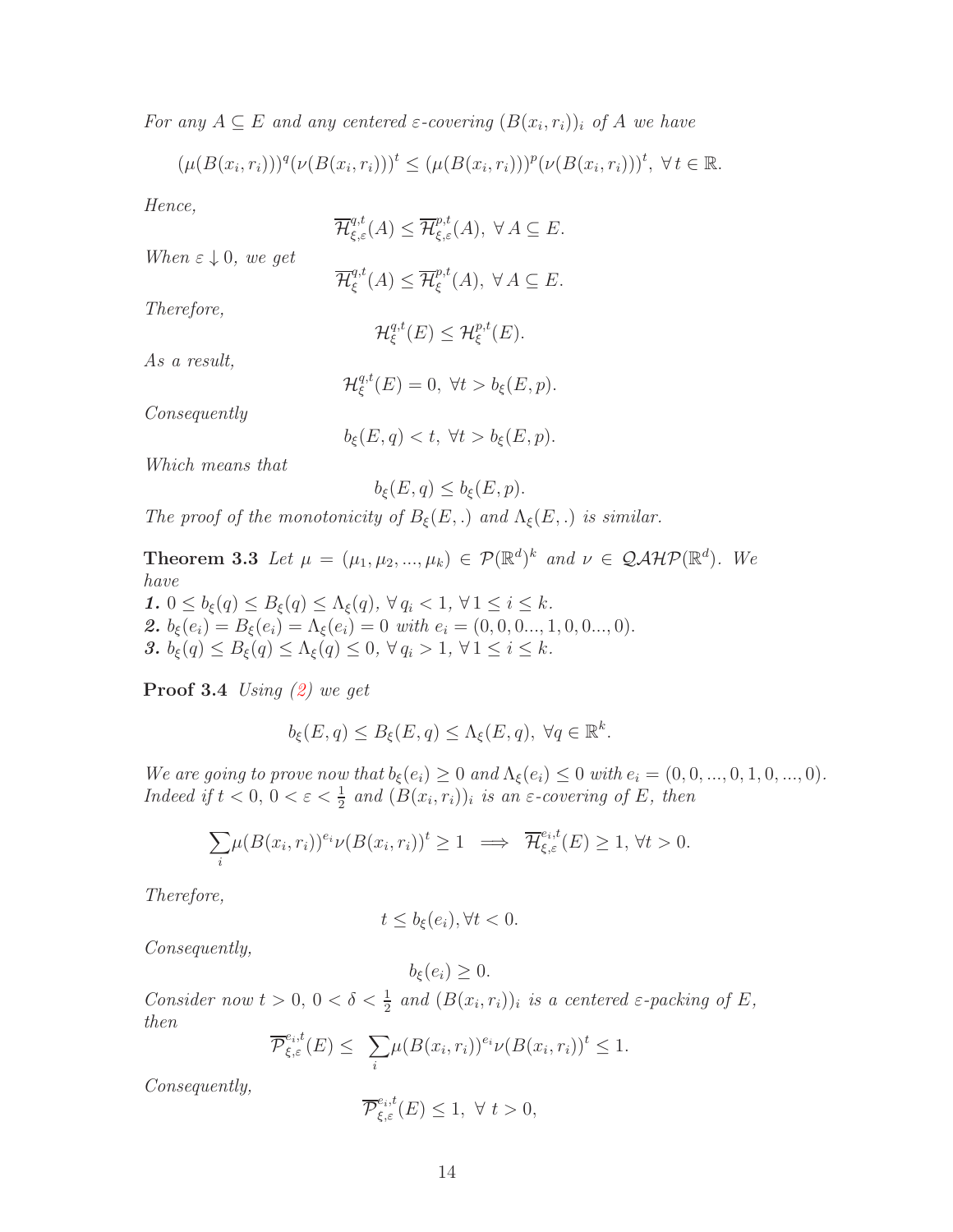which implies that

$$
\Lambda_{\xi}(e_i) \leq t, \ \forall t > 0.
$$

Finally, we get

 $\Lambda_{\xi}(e_i) \leq 0.$ 

As a conclusion, whenever  $q_i > 1$ ,  $\forall i = 1, 2, ..., n$ , we get  $\Lambda_{\xi}(q) < \Lambda_{\xi}(e_i) \leq 0$ and then

$$
b_{\xi}(q) \leq B_{\xi}(q) \leq \Lambda_{\xi}(q) \leq \Lambda_{\xi}(e_i) \leq 0.
$$

Similarly, for  $q_i < 1$ ,  $\forall i = 1, 2, ..., n$ , we obtain  $b_{\xi}(q) > b_{\xi}(e_i) \geq 0$  and thus

$$
0 \le b_{\xi}(e_i) \le b_{\xi}(q) \le B_{\xi}(q) \le \Lambda_{\xi}(q).
$$

Furthermore, we have

$$
\forall q \in \mathbb{R}^k, \ b_{\xi}(q) \leq B_{\xi}(q) \leq \Lambda_{\xi}(q).
$$

Then,

$$
0 \le b_{\xi}(e_i) \le B_{\xi}(e_i) \le \Lambda_{\xi}(e_i) \le 0,
$$

which implies that

$$
b_{\xi}(e_i) = B_{\xi}(e_i) = \Lambda_{\xi}(e_i) = 0.
$$

Next, we need to introduce the following quantities which will be useful later. Let  $\mu = (\mu_1, \mu_2, ..., \mu_k)$  be a vector-valued probability measure on  $\mathbb{R}^d$ . For  $E \subseteq S_\mu$ , and  $a > 1$  we denote

$$
T_a^j(\mu) = \limsup_{r \downarrow 0} \left[ \sup_{x \in S_\mu} \frac{\mu_j(B(x, ar))}{\mu_j(B(x, r))} \right], \ 1 \le j \le k,
$$

and for  $x \in S_{\mu}$ ,  $T_a^j(x) = T_a^j({x})$ . We define the set  $P_D(\mathbb{R}^n)$  of doubling probability measures on  $\mathbb{R}^n$  by

$$
P_D(\mathbb{R}^d) = \left\{ \mu \in P(\mathbb{R}^d); \ T_a^j(\mu) < \infty \text{ for some } a, \ \forall \ j \right\}.
$$

We denote also

<span id="page-14-0"></span>
$$
\mathcal{QAHP}_D(\mathbb{R}^d) = \mathcal{QAHP}(\mathbb{R}^d) \cap P_D(\mathbb{R}^d).
$$

Obviously, these sets are independent of a.

**Proposition 3.2** Let  $\mu = (\mu_1, \mu_2, ..., \mu_k) \in \mathcal{P}(\mathbb{R}^d)^k$  and  $\nu \in \mathcal{Q}A\mathcal{H}\mathcal{P}_D(\mathbb{R}^d)$ ,  $E \subset \mathbb{R}^d$ ,  $p, q \in \mathbb{R}^k$  and  $\alpha \in [0, 1]$ . Then, we have

$$
b_{\xi}(E,\alpha p + (1 - \alpha)q) \leq \alpha B_{\xi}(E,p) + (1 - \alpha)b_{\xi}(E,q).
$$

**Proof 3.5** Let  $t = B_{\xi}(E, p)$  and  $s = b_{\xi}(E, q)$ . We will prove that

$$
b_{\xi}(E,\alpha p + (1 - \alpha)q) \leq \alpha t + (1 - \alpha)s, \ \forall \ \varepsilon > 0.
$$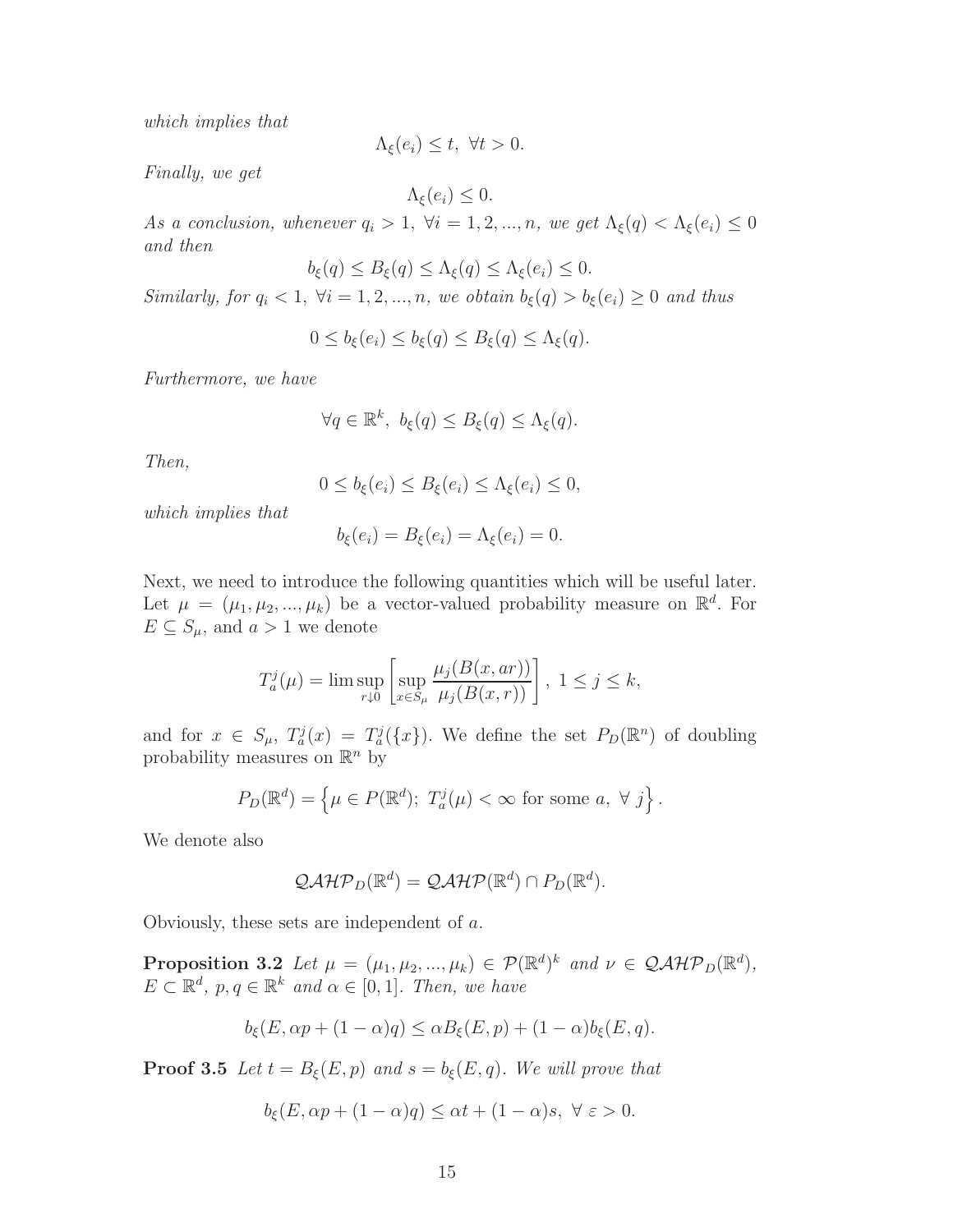Let  $\varepsilon > 0$ ,  $m \in \mathbb{N}^*$ , and denote

$$
E_m = \{x \in E; \ \frac{\mu_j(B(x,5r))}{\mu_j(B(x,r))} < m, \ \forall j, \ \frac{\nu(B(x,5r))}{\nu(B(x,r))} < m, \ 0 < r < \frac{1}{m} \}.
$$

As  $E = \bigcup_m E_m$ , we shall prove that

$$
\mathcal{H}_{\xi}^{\alpha p + (1-\alpha)q, \alpha t + (1-\alpha)s + \varepsilon} (E_m) < \infty \quad \forall \ m \in \mathbb{N}^*.
$$

So, let  $F \subset E_m$  and  $(F_i)_i$  be an arbitrary covering of F, and  $\delta > 0$ . Let next  $\varepsilon > 0$ ,  $i \in \mathbb{N}$ , and  $\delta_i > 0$  be such that

$$
\overline{\mathcal{P}}_{\xi,\delta_i}^{p+\varepsilon,t}(F_i) \leq \overline{\mathcal{P}}_{\xi}^{p+\varepsilon,t}(F_i) + \frac{1}{2^i}.
$$

Since  $F_i \cap F \subset F \subset E$ , it holds that

$$
b_{\xi}(F_i \cap F, q) \le b_{\xi}(E, q) = s < s + \varepsilon.
$$

Consequently

$$
b_{\xi}(F_i \cap F, q) < s + \varepsilon,
$$

which yields that

$$
\overline{\mathcal{H}}_{\xi}^{q,s+\varepsilon}(F_i \cap F) = 0.
$$

There exists consequently a centered  $\left(\frac{\delta}{5}\right)$  $\frac{\delta}{5} \wedge \frac{1}{m}$  $\frac{1}{m} \wedge \delta_i$ )-covering  $(B(x_{ij}, r_{ij}))_{j \in I_i}$  of  $F_i \cap F$  satisfying

$$
\sum_{j\in I_i}\mu(B(x_{ij},r_{ij}))^q\nu(B(x_{ij},r_{ij}))^{s+\varepsilon}\leq \frac{1}{2^i}.
$$

Let now  $J_i \subset I_i$  composed of disjoint balls such that

$$
\bigcup_{j\in I_i} B(x_{ij}, r_{ij}) \subset \bigcup_{j\in J_i} B(x_{ij}, 5r_{ij}).
$$

Since  $(B(x_{ij}, 5r_{ij}))_{j\in J_i}$  is a centered  $\delta$ -covering of  $F_i \cap F$  and  $(B(x_{ij}, r_{ij}))_{j\in J_i}$ is a centered  $\delta_i$ -packing of  $F_i$ , we obtain

<span id="page-15-0"></span>
$$
\overline{\mathcal{H}}_{\xi,\delta}^{\alpha(p,q),\alpha_{\varepsilon}(t,s)}(F) \leq \overline{\mathcal{H}}_{\xi,\delta}^{\alpha(p,q),\alpha_{\varepsilon}(t,s)} \Big( \bigcup_{i} \bigcup_{j\in J_{i}} B(x_{ij}, 5r_{ij}) \Big) \n\leq \sum_{i} \sum_{j\in J_{i}} \left[ \mu(B(x_{ij}, 5r_{ij})) \right]^{\alpha(p,q)} \left[ \nu(B(x_{ij}, 5r_{ij})) \right]^{\alpha_{\varepsilon}(t,s)},
$$
\n(5)

where  $\alpha(p,q) = \alpha p + (1-\alpha)q$  and  $\alpha_{\varepsilon}(t,s) = \alpha t + (1-\alpha)s + \varepsilon$ . Consequently, whenever  $\alpha(p,q) \in (0,+\infty)^k$  and  $\alpha_{\varepsilon}(t,s) \in (0,+\infty)$ , we get

$$
[\mu(B(x_{ij}, 5r_{ij}))]^{\alpha(p,q)} \le m^{|\alpha(p,q)|} [\mu(B(x_{ij}, r_{ij}))]^{\alpha(p,q)},
$$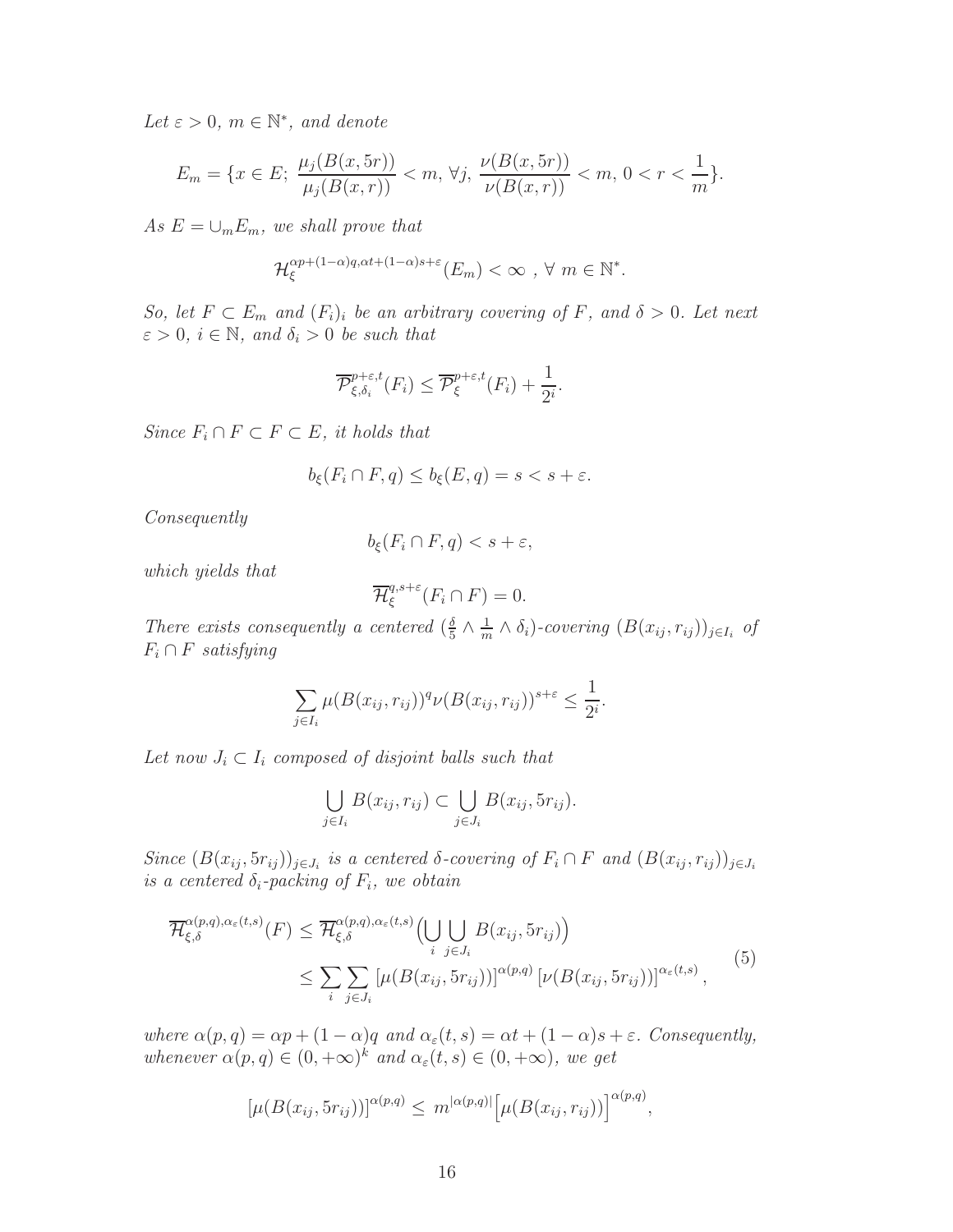and

$$
[\nu(B(x_{ij}, 5r_{ij}))]^{\alpha_{\varepsilon}(t,s)} \leq m^{\alpha_{\varepsilon}(t,s)} [\nu(B(x_{ij}, r_{ij}))]^{\alpha_{\varepsilon}(t,s)}.
$$

Consequently, using [\(5\)](#page-15-0), we get

$$
\overline{\mathcal{H}}_{\xi,\delta}^{\alpha(p,q),\alpha_{\varepsilon}(t,s)}(F) \leq m^{|\alpha(p,q)|+\alpha_{\varepsilon}(t,s)} \left(\sum_{i} (\overline{\mathcal{P}}_{\xi}^{p,t+\varepsilon}(F_{i})+\frac{1}{2^{i}})\right)^{\alpha},
$$

which yields that

$$
\overline{\mathcal{H}}_{\xi}^{\alpha(p,q),\alpha_{\varepsilon}(t,s)}(F) \leq m^{|\alpha(p,q)|+\alpha_{\varepsilon}(t,s)} \left(\sum_{i} \overline{\mathcal{P}}_{\xi}^{p,t+\varepsilon}(F_{i})+1\right)^{\alpha}.
$$

Hence,  $\forall F \subseteq E_m$ , we get

$$
\overline{\mathcal{H}}_{\xi}^{\alpha(p,q),\alpha_{\varepsilon}(t,s)}(F) \leq m^{|\alpha(p,q)|+\alpha_{\varepsilon}(t,s)} (\mathcal{P}_{\xi}^{p,t+\varepsilon}(F)+1)^{\alpha},
$$

which implies that

$$
\overline{\mathcal{H}}_{\xi}^{\alpha(p,q),\alpha_{\varepsilon}(t,s)}(E_m) \leq m^{|\alpha(p,q)|+\alpha_{\varepsilon}(t,s)} (\mathcal{P}_{\xi}^{p,t+\varepsilon}(E_m)+1)^{\alpha}.
$$

Consequently,

$$
\overline{\mathcal{H}}_{\xi}^{\alpha(p,q),\alpha_{\varepsilon}(t,s)}(E_m) < \infty, \forall m.
$$

Therefore,

$$
b_{\xi}(E_m, \alpha(p,q)) \leq \alpha_{\varepsilon}(t,s), \forall \varepsilon > 0, \forall m,
$$

which yields finally that

$$
b_{\xi}(E, \alpha p + (1 - \alpha)q) \leq \alpha t + (1 - \alpha)s = \alpha B_{\xi}(E, p) + (1 - \alpha)b_{\xi}(E, q).
$$

<span id="page-16-0"></span>**Theorem 3.4** Let  $\mu = (\mu_1, \mu_2, ..., \mu_k) \in \mathcal{P}(\mathbb{R}^d)^k$  and  $\nu \in \mathcal{QAHP}_D(\mathbb{R}^d)$ ,  $q \in$  $\mathbb{R}^k$  and  $E \subseteq S_\mu \cap S_\nu$ . The following assertions hold. 1. Whenever  $q_i \leq 0, \forall k, we have$ 

$$
b_{\xi}^{q}(E) \ge \dim_{\nu}(E) \left(1 - \frac{|q|}{k}\right). \tag{6}
$$

2. Whenever  $0 \le q_i \le 1$ ,  $\forall k$ , we have

$$
b_{\xi}^{q}(E) \le \dim_{\nu}(E) \left(1 - \frac{|q|}{k}\right) \le \frac{n}{k}(k - |q|). \tag{7}
$$

3. Whenever  $q_i \geq 1$ ,  $\forall k$ , we have

$$
b_{\xi}^{q}(E) \ge \frac{\beta}{\beta - 1} \dim_{\nu}(E) \ge \frac{\beta}{\beta - 1} n, \quad \text{with } \beta = \max_{i} (1 - \frac{1}{q_{i}}). \tag{8}
$$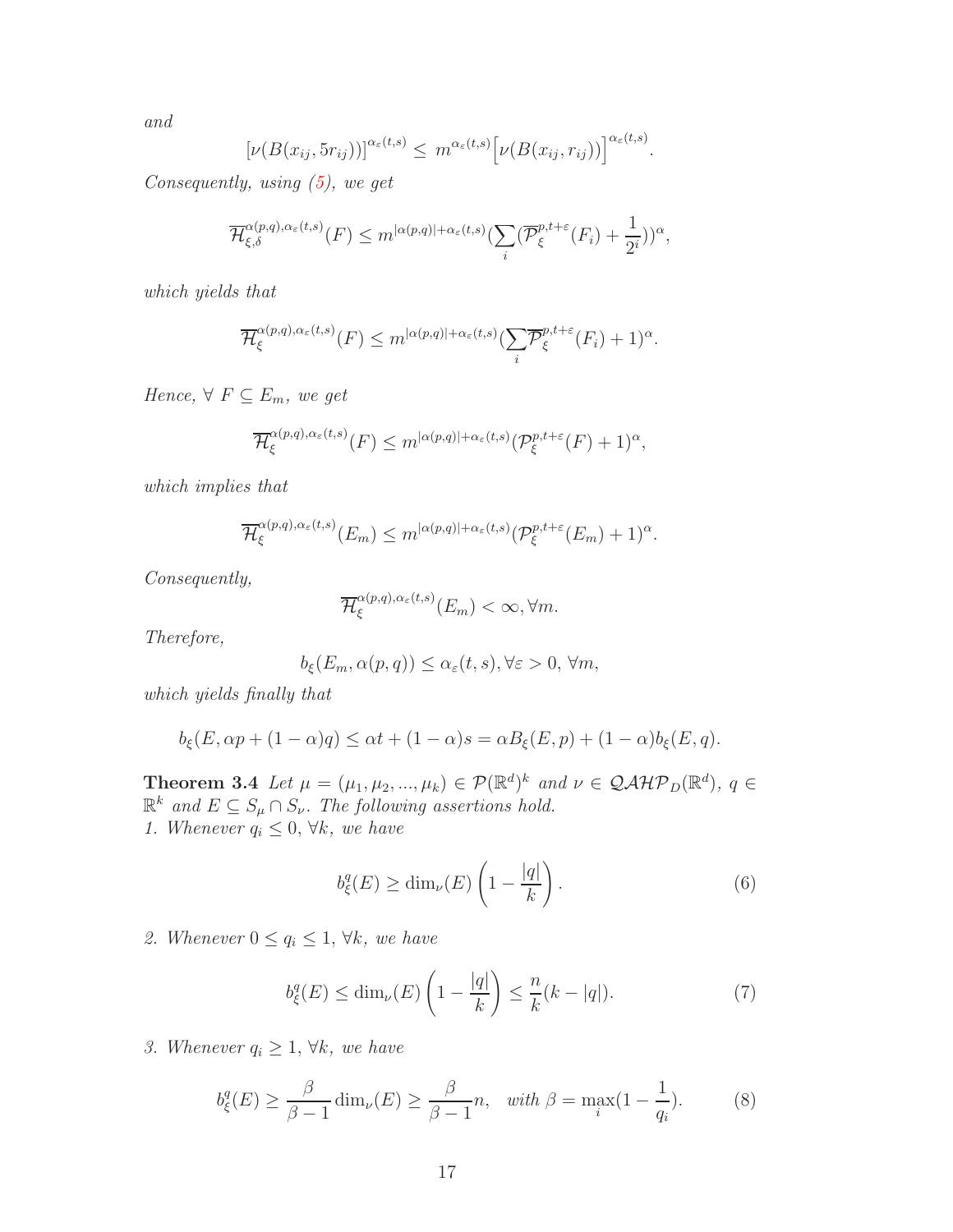**Proof 3.6 1.** For  $q = (q_1, ..., q_k) \in \mathbb{R}^k$  take in Proposition [3.2,](#page-14-0)  $p = e_i$ ,  $\tilde{q}_i =$  $q_i e_i$  and  $\alpha = \frac{-q_i}{1-a_i}$  $\frac{-q_i}{1-q_i}$ . As  $q_i \leq 0$ ,  $\forall i$ , we get in one hand

$$
b_{\xi}(0) \leq \alpha B_{\xi}(e_i) + (1 + \frac{q_i}{1 - q_i})b_{\xi}(\tilde{q}_i).
$$

Recall now that  $B_{\xi}(e_i) = 0$ . Therefore,

$$
(1 - q_i)b_{\xi}(0) \le b_{\xi}(\tilde{q}_i) \le b_{\xi}(q),
$$

which implies that

$$
(1 - q_i) \dim_{\nu}(E) \le b_{\xi}^q(E).
$$

The summation on  $i = 1, 2, ..., k$  gives

$$
b_{\xi}^{q}(E) \ge \dim_{\nu}(E) \Big(1 - \frac{|q|}{k}\Big).
$$

2. For  $q = (q_1, ..., q_k) \in \mathbb{R}^k$  take in Proposition [3.2,](#page-14-0)  $p = e_i$ ,  $\tilde{q}_i = q_i e_i$ , and  $\alpha = q_i$ , and follow similar techniques as in assertion 1. **3.** For  $q = (q_1, ..., q_k) \in \mathbb{R}^k$  take in Proposition [3.2,](#page-14-0)  $p = 0$ , and  $\alpha = \beta$ , and follow as usual similar techniques as previously.

**Theorem 3.5** Let  $\xi = (\mu, \nu) = (\mu_1, \mu_2, ..., \mu_k, \nu) \in \mathcal{P}(\mathbb{R}^d)^k \times \in \mathcal{Q} \mathcal{A} \mathcal{H} \mathcal{P}_D(\mathbb{R}^d)$ ,  $q \in \mathbb{R}^k$ , and  $E \subseteq S_\mu \cap S_\nu$ . The following assertions hold. 1. Whenever  $q_i \leq 0, \forall k, we have$ 

$$
B_{\xi}^{q}(E) \geq \text{Dim}_{\nu}(E) \left(1 - \frac{|q|}{k}\right). \tag{9}
$$

2. Whenever  $0 \le q_i \le 1, \forall k, we have$ 

$$
B_{\xi}^{q}(E) \leq Dim_{\nu}(E)\left(1 - \frac{|q|}{k}\right) \leq \frac{n}{k}(k - |q|). \tag{10}
$$

3. Whenever  $q_i \geq 1$ ,  $\forall k$ , we have

$$
B_{\xi}^{q}(E) \ge \frac{\beta}{\beta - 1} \operatorname{Dim}_{\nu}(E) \ge \frac{\beta}{\beta - 1} n, \quad \text{with } \beta = \max_{i} (1 - \frac{1}{q_i}). \tag{11}
$$

The proof follows similar techniques as in Theorem [3.4.](#page-16-0)

 $\text{Proposition 3.3 \:} Let \: \xi = (\mu, \nu) = (\mu_1, \mu_2, ..., \mu_k, \nu) \in \mathcal{P}(\mathbb{R}^d)^k \times \mathcal{AHP}_D(\mathbb{R}^d)$ be Radon vector-valued measure on  $\mathbb{R}^d$  with compact support, and such that  $S_{\mu} \subseteq S_{\nu}$ . Assume further that  $\mu$  is absolutely continuous relatively to the Lebesgue measure on  $S_{\mu_i}$ . Then, for all Borel set  $E \subset S_{\mu}$  such that  $\mu_i(E) > 0$ ,  $\forall i$  and  $q \in \mathbb{R}^k$  with  $|q| \in [0,1]$ , we have

<span id="page-17-0"></span>
$$
\alpha b_{\xi}(E, q) \ge (1 - |q|),
$$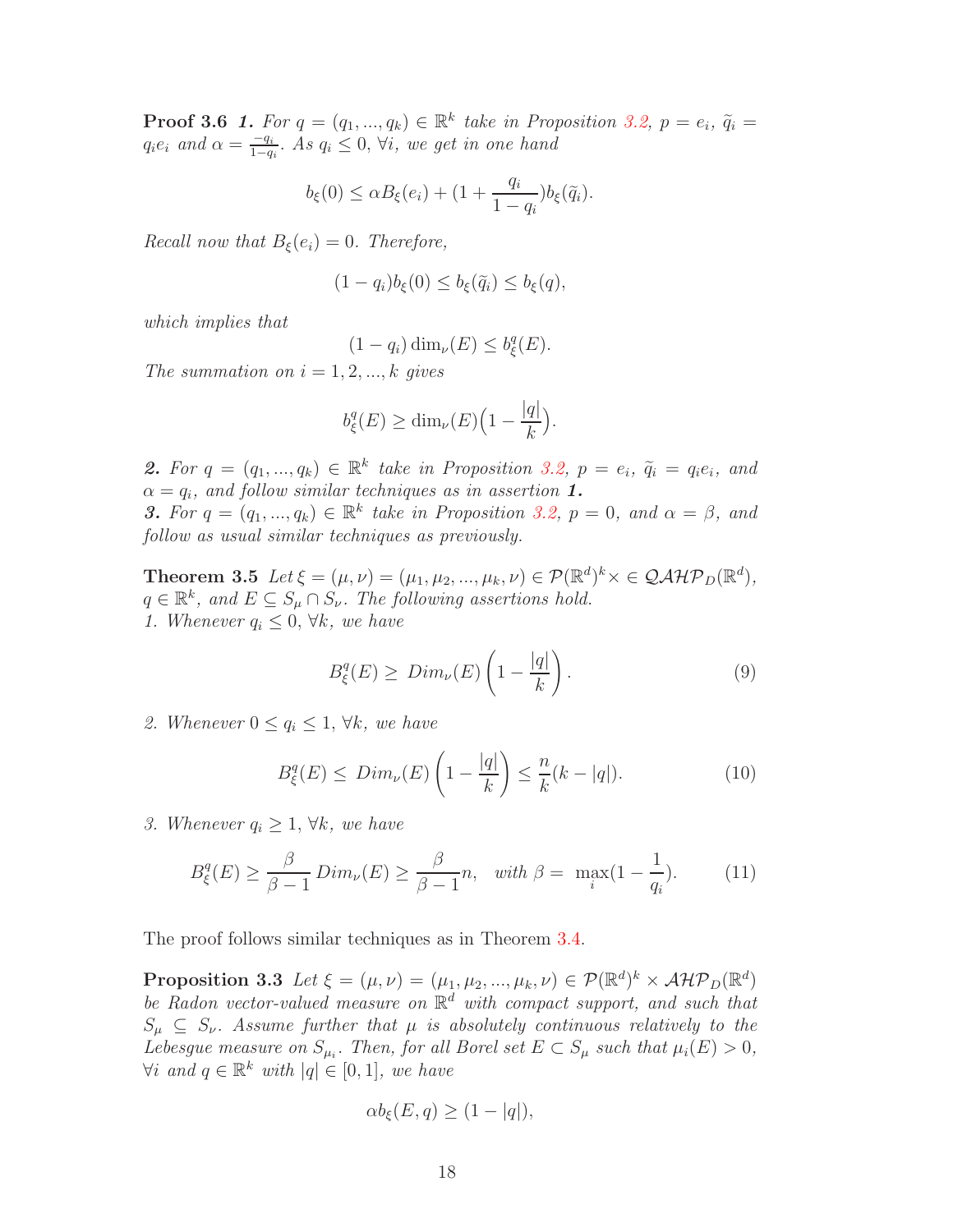with  $|q| = q_1 + q_2 + ... + q_k$  and  $\alpha$  is the Ahlfors regularity index of  $\nu$ .

**Proof 3.7** Since  $\mu$  is absolutely continuous relatively to the Lebesque measure on  $S_{\mu_i}$ , we may find for each i a function  $g_i \geq 0$  such that  $\mu_i = g_i \lambda_{|S_{\mu_i}}^n$ . Therefore, as  $\mu_i(E) > 0$ , there exists a  $B_i \subset E$  (being Borel) with Lebesgue measure  $\lambda^n(B_i) > 0$ , and a constant  $\gamma_i > 0$  satisfying

<span id="page-18-0"></span>
$$
g_i(x) \ge \gamma_i, \,\forall x \in B_i. \tag{12}
$$

Let next  $\varepsilon > 0$  and  $(B(x_i, r_i))_i$  be a centred  $\varepsilon$ -covering of E. For  $t > 0$ , we have

$$
\sum_i (\mu(B(x_i,r_i)))^q (\nu(B(x_i,r_i)))^t \geq C_{\nu} \sum_i (\mu(B(x_i,r_i)))^q (\lambda^n(B(x_i,r_i)))^{\alpha t},
$$

where  $C_{\nu}$  is a constant due to Ahlfors regularity of  $\nu$ . Denote next  $B = \bigcup_i B_i \subset$ E. It holds from [\(12\)](#page-18-0) that

$$
(\mu(B(x_i,r_i)))^q \ge \gamma^q \bigg(\lambda^n(B(x_i,r_i) \cap B)\bigg)^q.
$$

As a result,

$$
\sum_{i} (\mu(B(x_i, r_i)))^q (\nu(B(x_i, r_i)))^t \geq C_{\nu} \gamma^q \sum_{i} \left( \lambda^n (B(x_i, r_i) \cap B) \right)^{|q| + \alpha t}.
$$

For  $\alpha t < 1 - |q|$ , it yields that

$$
\sum_{i} (\mu(B(x_i, r_i)))^q (\nu(B(x_i, r_i)))^t \ge C_\nu \gamma^q \lambda^n(B) > 0.
$$

Consequently,  $\forall t$  such that  $0 < \alpha t < 1 - |q|$ , we get

 $\mathcal{H}^{q,t}_\varepsilon$  $_{\xi}^{q,t}(E) > 0,$ 

which implies that

$$
b_{\xi}(E,q) \geq t.
$$

By letting  $t \rightarrow$  $1 - |q|$  $\alpha$ , we obtain

$$
b^q_{\xi}(E) \ge \frac{1 - |q|}{\alpha}.
$$

<span id="page-18-1"></span>**Proposition 3.4** Let  $p > 1$ ,  $\xi = (\mu, \nu) = (\mu_1, \mu_2, ..., \mu_k, \nu) \in \mathcal{P}(\mathbb{R}^d)^k$  $\mathcal{AHP}(\mathbb{R}^d)$  be a vector-valued Radon probability measure on  $\mathbb{R}^d$  with compact support, and  $S_{\mu} \subset S_{\nu}$ . Suppose further that  $\mu_i \in L^p(\mathbb{R}^d)$ . Then for  $q_i \geq 1$ , we have

$$
\alpha B_{\xi}(q) \leq \max \left\{ k - |q|, \frac{-|q|(p-1)}{p} \right\}.
$$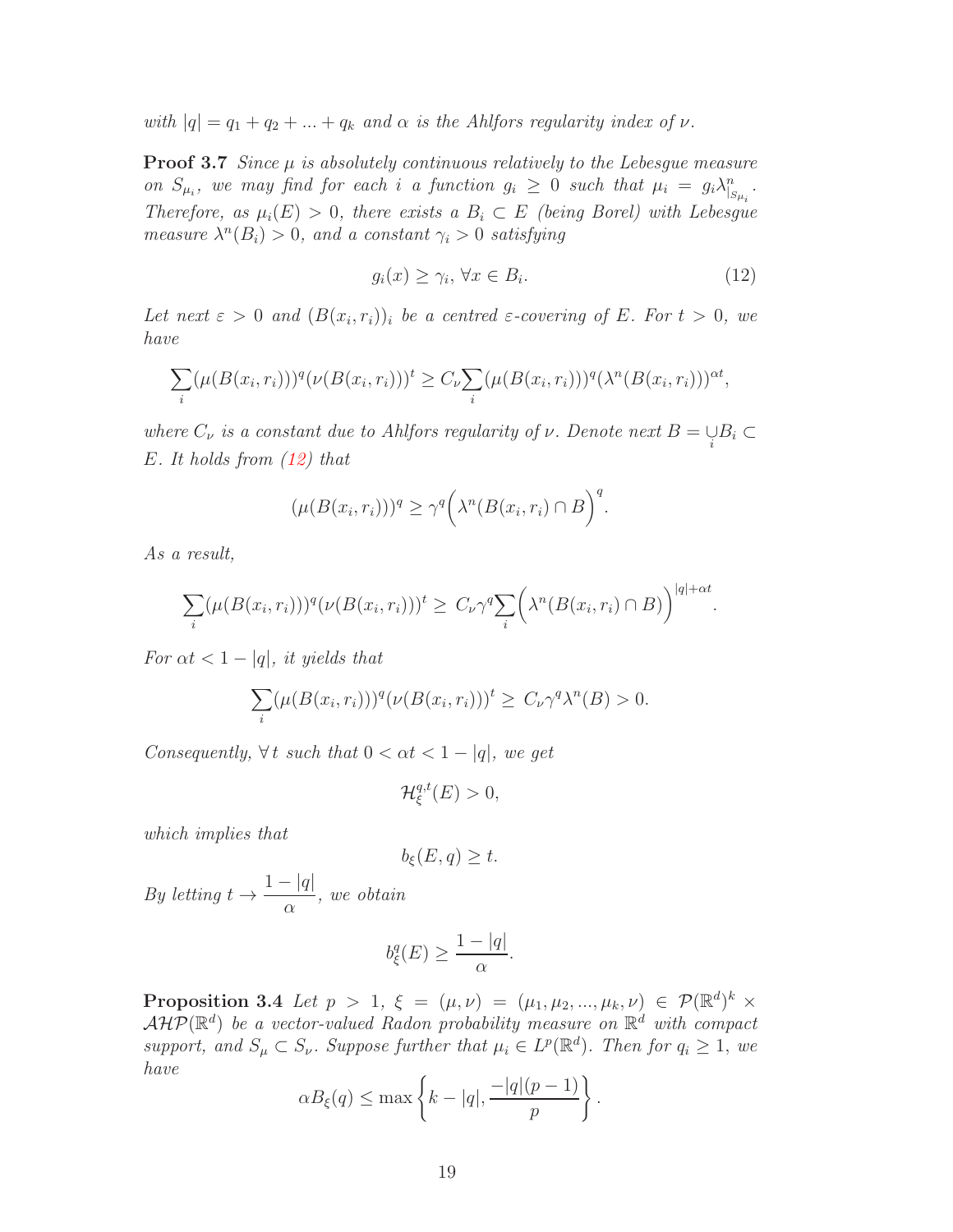**Proof 3.8** Let for  $i = 1, 2, ..., k$ ,  $g_i \in L^p(\mathbb{R}^d)$  be such  $d\mu_i = g_i d\lambda^n$  on  $S_{\mu_i}$ . Of course, the g<sup>i</sup> 's are compactly supported functions. Assume for instance that  $q_i \ge p > 1$ ,  $\forall i$ . Let next  $\delta > 0$ , and consider a centred  $\delta$ -packing  $(B(x_i, r_i))_i$ of  $S_{\mu}$ . Let finally,  $g = \max_{i} g_i$ . Analogously to Proposition [3.3,](#page-17-0) it follows for  $t > \frac{-|q|(p-1)}{p}$ , that

$$
\sum_{i} (\mu(B(x_i,r_i)))^q (\nu(B(x_i,r_i)))^t \leq C_{\nu} \sum_{i} (\lambda^n(B(x_i,r_i)))^{\alpha t + \frac{|q|(p-1)}{p}} \left(\int_{B(x_i,r_i)} g^p d\lambda^n\right)^{\frac{|q|}{p}}.
$$

As  $\alpha t > \frac{-|q|(p-1)}{p}$ , we get

$$
\sum_{i} (\mu(B(x_i, r_i)))^q (\nu(B(x_i, r_i)))^t \leq C_{\mu} \sum_{i} \left( \int_{B(x_i, r_i)} g^p d\lambda^n \right).
$$

This yields that

$$
\sum_{i} (\mu(B(x_i, r_i)))^q (\nu(B(x_i, r_i)))^t \leq C_{\mu} (\int g^p d\lambda^n)^{\frac{|q|}{p}} < \infty.
$$

Hence,

$$
\overline{\mathcal{P}}_{\xi}^{q,t}(S_{\mu}) < \infty,
$$

and consequently,

$$
\mathcal{P}_{\xi}^{q,t}(S_{\mu}) < \infty.
$$

Therefore,

$$
B_{\xi}(E,q) \leq t, \ \forall t > \frac{-|q|(p-1)}{\alpha p}.
$$

As a result

$$
\alpha B_{\xi}(E,q) \le \frac{-|q|(p-1)}{p}.
$$

Now, assume that  $1 \leq q_i < p$ ,  $\forall i$ . Let  $t > n-|q|$ ,  $\delta > 0$ , and consider a centred  $\delta$ -packing  $(B_i = B(x_i, r_i))_i$  of  $S_\mu$ . We get

$$
\sum_{i} (\mu(B_i))^q (\nu(B_i))^t \leq C_{\mu} \sum_{i} (\mu(B_i))^q ((\lambda^n (B_i \cap S_{\mu}))^{\alpha t}).
$$

Therefore,

$$
\sum_{i} (\mu(B_i))^q (\nu(B_i))^t \leq C_{\mu} \sum_{i} \prod_{l} \left( \int_{B_i \cap S_{\mu}} g_l \, d\lambda^n \right)^{q_l} (\lambda^n(B_i \cap S_{\mu}))^{\alpha t}.
$$

Next, by Hölder's inequality, it follows that

$$
\sum_{i} (\mu(B_i))^q (\nu(B_i))^t \leq C_{\mu} \sum_{i} \prod_{l} \left( \int_{B_i \cap S_{\mu}} g_l^q d\lambda^n \right) [\lambda^n (B_i \cap S_{\mu})]^{q_l - 1} \lambda^n (B_i \cap S_{\mu})^{\alpha t}.
$$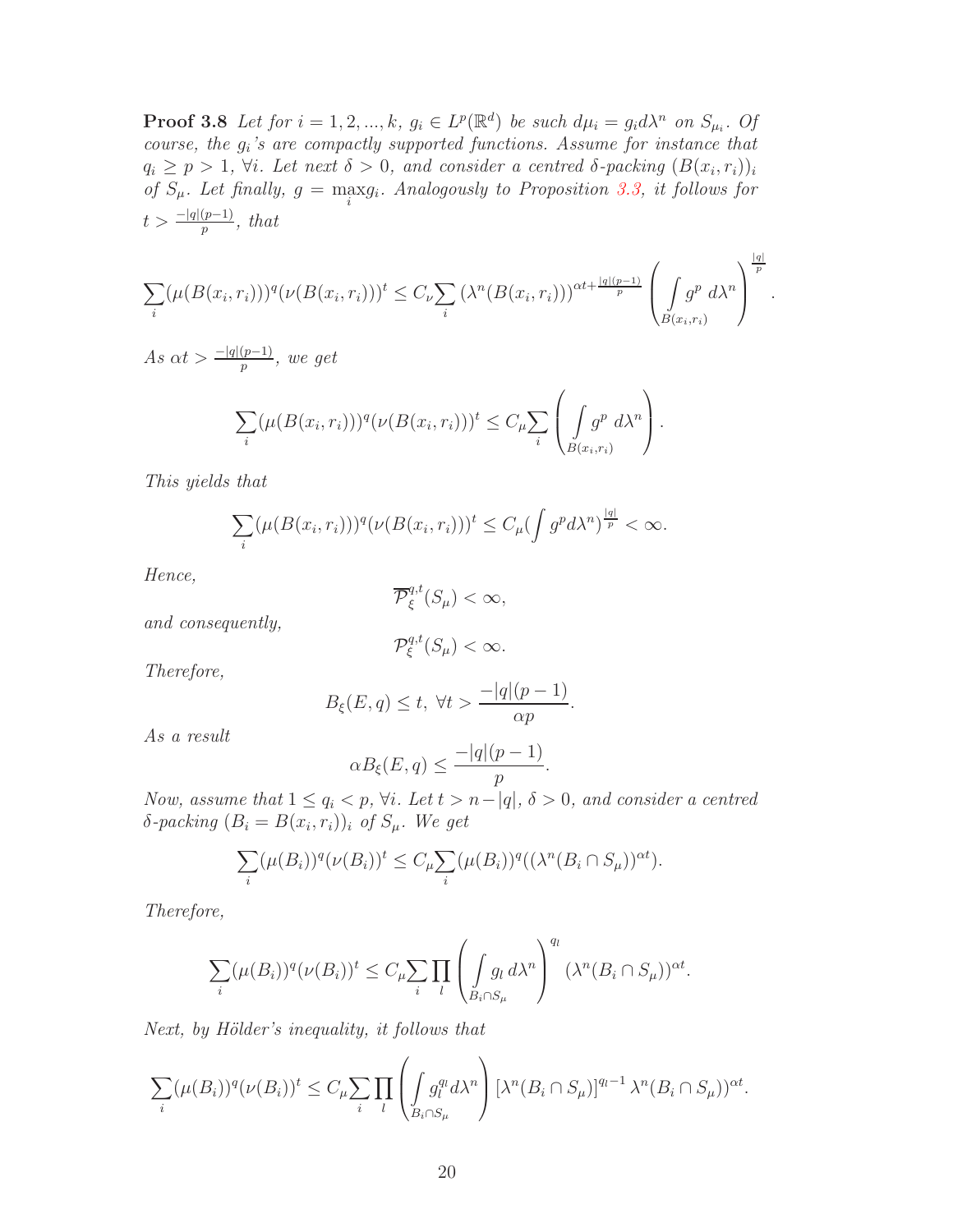This yields that

$$
\sum_{i} (\mu(B_i))^q (\nu(B_i))^t \leq C_{\mu} \sum_{i} (\lambda^n(B_i \cap S_{\mu}))^{\alpha t + |q| - k} \prod_{l} \left( \int_{B_i \cap S_{\mu}} g^q d\lambda^n \right) < C < \infty.
$$

As a consequence, we get

$$
\overline{\mathcal{P}}_{\xi}^{q,t}(S_{\mu}) < \infty,
$$

which means that

$$
B_{\xi}(q) \leq t, \ \forall t > \frac{k - |q|}{\alpha}.
$$

This in turns yields that

$$
B_{\xi}(q) \leq \frac{k - |q|}{\alpha}.
$$

**Remark 3.1** For  $\alpha = 1$ , the measure v is equivalent to the Lebesque's one. If further  $k = 1$ , Propositions [3.3](#page-17-0) and [3.4](#page-18-1) are the classical cases raised by Olsen.

#### 4 The associated joint multifractal spectrum

We propose in this section to introduce an associated multifractal spectrum relatively to the joint generalisations of Hausdorff measure/dimension and their analogues of packing measure/dimension developed in the previous section.

Consider a vector  $\xi = (\mu, \nu) = (\mu_1, \mu_2, ..., \mu_k, \nu)$  of Borel probability measures on  $\mathbb{R}^d$ . We define the local upper dimension of  $\mu_j$  relatively to  $\nu$  at  $x \in \mathbb{R}^d$  by

$$
\overline{\gamma}_{\mu_j,\nu}(x) = \limsup_{r \to 0} \frac{\log(\mu_j(B(x,r)))}{\log(\nu(B(x,r)))}.
$$

Similarly, the local lower dimension of  $\mu_j$  relatively to  $\nu$  at  $x \in \mathbb{R}^d$  is

$$
\underline{\gamma}_{\mu_{j,\nu}}(x) = \liminf_{r \to 0} \frac{\log(\mu_j(B(x,r)))}{\log(\nu(B(x,r)))}.
$$

Whenever  $\overline{\gamma}_{\mu_j,\nu}(x) = \underline{\gamma}_{\mu_j,\nu}(x)$ , we call local dimension of  $\mu_j$  relatively to ν at x their common value, which will be written  $γ_{μ_j,ν}(x)$ . Next, for  $γ =$  $(\gamma_1, \gamma_2, \ldots, \gamma_k) \in \mathbb{R}_+^k$ , we set

$$
\overline{\mathcal{K}}^{\gamma} = \left\{ x \in S_{\xi} ; \ |\overline{\gamma}_{\mu_{j},\nu}(x) \leq \gamma_{j} \ \forall j = 1,\dots,k \right\},
$$

$$
\overline{\mathcal{K}}_{\gamma} = \left\{ x \in S_{\xi} ; \ \gamma_{j} \leq \overline{\gamma}_{\mu_{j},\nu}(x), \ \forall j = 1,\dots,k \right\},
$$

$$
\underline{K}^{\gamma} = \left\{ x \in S_{\xi} ; \ \underline{\gamma}_{\mu_{j},\nu}(x) \leq \gamma_{j}, \ \forall j = 1,\dots,k \right\}
$$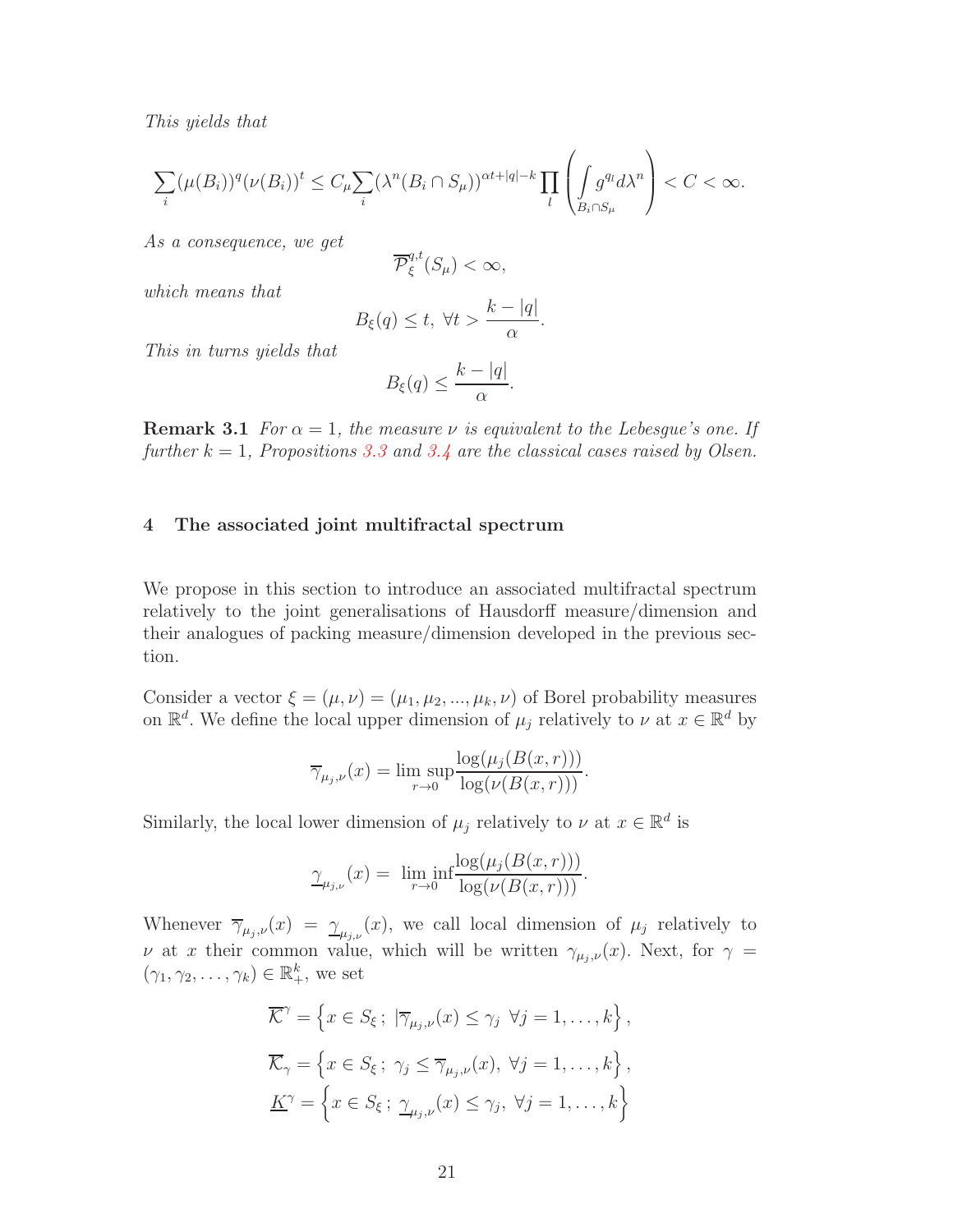and

$$
\underline{K}_{\gamma} = \left\{ x \in S_{\xi} ; \ \gamma_j \leq \underline{\gamma}_{\mu_j,\nu}(x), \ \forall j = 1, \ldots, k \right\}.
$$

Let also

$$
K(\gamma) = \underline{K}_{\gamma} \cap \overline{\mathcal{K}}^{\gamma}.
$$

The joint spectrum of singularities associated to the vector  $\xi$  is

 $d(\gamma) = dim K(\gamma),$ 

where the symbol dim designates the Hausdorff dimension. In the present section, we aim to establish some bounds for such a spectrum.

Proposition 4.1 Consider a metric space X, and a vector-valued Borel probability measure  $\xi = (\mu, \nu) = (\mu_1, \mu_2, ..., \mu_k, \nu)$  on  $\mathbb{R}^d$ . Fix  $\gamma = (\gamma_1, \gamma_2, ..., \gamma_k) \in$  $\mathbb{R}^k_+$ ,  $q = (q_1, q_2, ..., q_k) \in \mathbb{R}^k$ ,  $t \in \mathbb{R}$ , and  $\delta > 0$  satisfying  $0 < \delta \leq \langle \gamma, q \rangle + t$ . The following assertions are true.

\n- (1) 
$$
\mathcal{H}_{\nu}^{\langle \gamma, q \rangle + t + k\delta}(\overline{\mathcal{K}}^{\gamma}) \leq \mathcal{H}_{\xi}^{q,t}(\overline{\mathcal{K}}^{\gamma})
$$
 for  $q \in \mathbb{R}_{+}^{k}$ .
\n- (2)  $\mathcal{H}_{\nu}^{\langle \gamma, q \rangle + t + k\delta}(\underline{K}_{\gamma}) \leq \mathcal{H}_{\xi}^{q,t}(\underline{K}_{\gamma})$  for  $q \in \mathbb{R}_{+}^{k}$ .
\n- (3)  $\mathcal{P}_{\nu}^{\langle \gamma, q \rangle + t + k\delta}(\overline{\mathcal{K}}^{\gamma}) \leq \mathcal{P}_{\xi}^{q,t}(\overline{\mathcal{K}}^{\gamma})$  for  $q \in \mathbb{R}_{+}^{k}$ .
\n- (4)  $\mathcal{P}_{\nu}^{\langle \gamma, q \rangle + t + k\delta}(\underline{K}_{\gamma}) \leq \mathcal{P}_{\xi}^{q,t}(\underline{K}_{\gamma})$  for  $q \in \mathbb{R}_{-}^{k}$ .
\n- (5) For all Borel set  $A \subseteq \overline{\mathcal{K}}^{\gamma}$ ,  $\mathcal{H}_{\xi}^{q,t}(A) \leq \mathcal{H}_{\nu}^{\langle \gamma, q \rangle + t - k\delta}(\overline{\mathcal{K}}^{\gamma})$  if  $q \in \mathbb{R}_{+}^{k}$ .
\n- (6) For all Borel set  $A \subseteq \underline{K}_{\gamma}$ ,  $\mathcal{H}_{\xi}^{q,t}(A) \leq \mathcal{P}_{\nu}^{\langle \gamma, q \rangle + t - k\delta}(\overline{\mathcal{K}}^{\gamma})$  if  $q \in \mathbb{R}_{+}^{k}$ .
\n- (7) For all Borel set  $A \subseteq \overline{\mathcal{K}}^{\gamma}$ ,  $\mathcal{P}_{\xi}^{q,t}(A) \leq \mathcal{P}_{\nu}^{\langle \gamma, q \rangle + t - k\delta}(\overline{\mathcal{K}}^{\gamma})$  if  $q \in \mathbb{R}_{-}^{k}$

**Proof 4.1** We will develop the proofs of assertions 1., 3., 5. and 7. The remaining assertions may be shown by similar arguments.

1. For  $q = 0$  the statement is obvious. So, let next  $q_j > 0$ , for all j. For  $m \in \mathbb{N}$ , let

$$
\overline{\mathcal{K}}_m^{\gamma} = \left\{ x \in \overline{\mathcal{K}}^{\gamma}; \ \frac{\log(\mu_j(B(x,r)))}{\log(\nu(B(x,r)))} \leq \gamma_j + \frac{\delta}{q_j}, \ 0 < r < \frac{1}{m}, \ \forall j, \ s.t. \ 1 \leq j \leq k \right\}.
$$

Let  $\eta$  be such that  $0 < \eta < \frac{1}{m}$  and  $(B_i = B(x_i, r_i))$  be an  $\eta$ -covering of  $E \subseteq \overline{\mathcal{K}}_m^{\gamma}$ . It follows that

$$
\frac{\log(\mu_j(B(x,r)))}{\log(\nu(B(x,r)))} \leq \gamma_j + \frac{\delta}{q_j} \Rightarrow \mu_j(B(x,r)) \geq \nu(B(x,r)^{\gamma_j + \frac{\delta}{q_j}}.
$$

Since  $q \in \mathbb{R}^k_+$ , we get

$$
\mu(B(x,r))^q \ge \nu(B(x,r)^{\langle \gamma, q \rangle + k\delta}.
$$

Then,

$$
\mathcal{H}_{\nu,\eta}^{\langle \gamma,q\rangle+t+k\delta}(E) \leq \sum_{i} \nu(B(x,r)^{\langle \gamma,q\rangle+t+k\delta} \leq \sum_{i} \mu(B(x,r))^q \nu(B(x,r)^t,
$$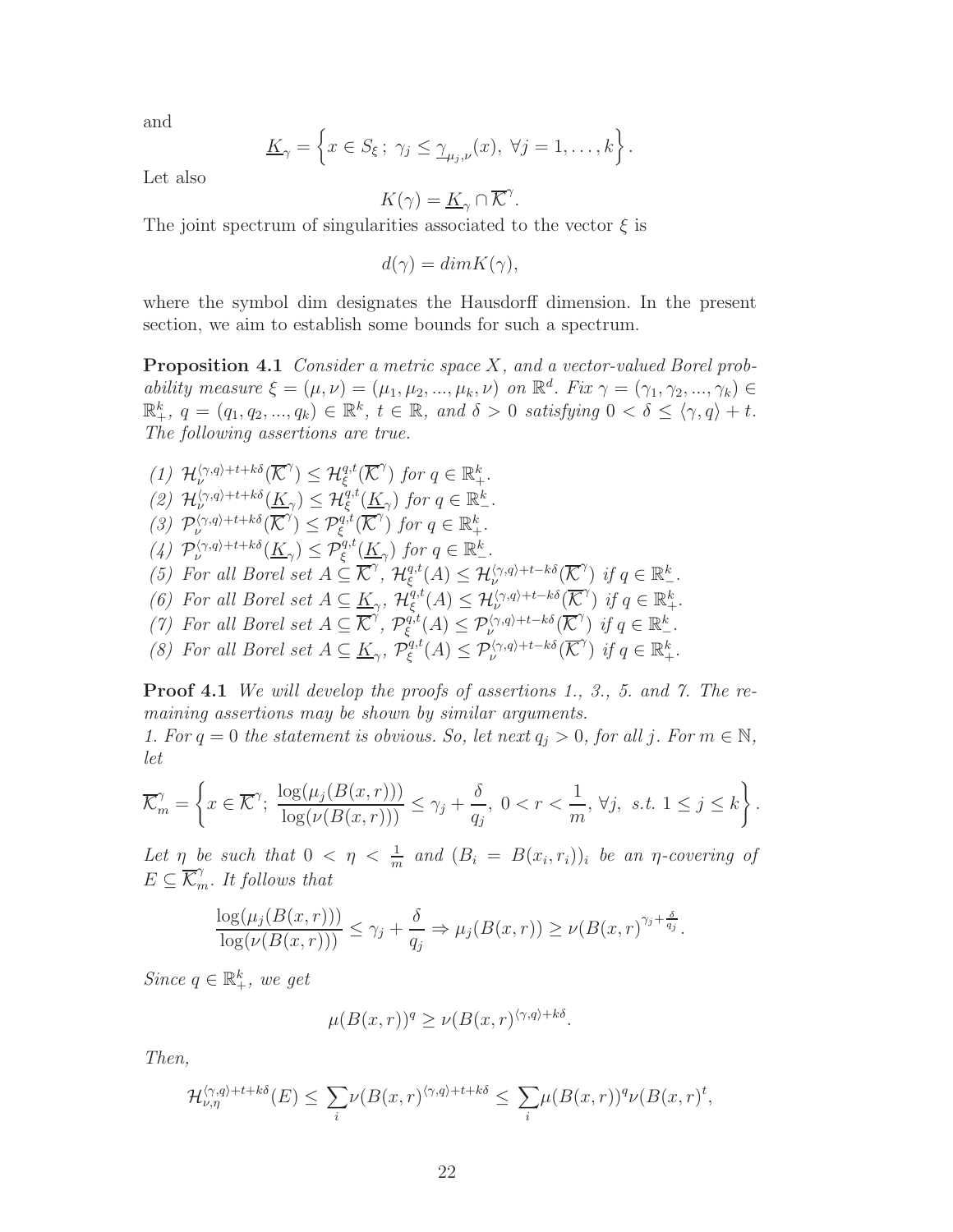which implies that

$$
\mathcal{H}_{\nu,\eta}^{\langle\gamma,q\rangle+t+k\delta}(E)\leq \mathcal{H}_{\xi,\eta}^{q,t}(E), \forall \eta>0.
$$

When  $\eta \downarrow 0$ , we get for all  $E \subseteq \overline{\mathcal{K}}_m^{\gamma}$ ,

$$
\mathcal{H}_{\nu}^{\langle \gamma, q \rangle + t + k \delta}(E) \leq \mathcal{H}_{\xi}^{q.t}(E) \leq \mathcal{H}_{\xi}^{q.t}(\overline{\mathcal{K}}_{m}^{\gamma}).
$$

Hence,

$$
\mathcal{H}_{\nu}^{\langle \gamma, q \rangle + t + k \delta}(\overline{\mathcal{K}}_{m}^{\gamma}) \leq \mathcal{H}_{\xi}^{q,t}(\overline{\mathcal{K}}_{m}^{\gamma}).
$$

Finally, the result follows since  $\overline{\mathcal{K}}^{\gamma} = \mathcal{L} \overline{\mathcal{K}}^{\gamma}_m$ . 3. For  $m \in \mathbb{N}$ , denote

$$
\overline{\mathcal{K}}_m^{\gamma} = \left\{ x \in \overline{\mathcal{K}}^{\gamma}; \ \frac{\log(\mu_j(B(x,r)))}{\log(\nu(B(x,r)))} \leq \gamma_j + \frac{\delta}{q_j}, \ 0 < r < \frac{1}{m}, \forall j, \ \text{s.t.} \ 1 \leq j \leq k \right\}.
$$

Let  $\eta$  be such that  $0 < \eta < \frac{1}{m}$  and  $(B_i = B(x_i, r_i))_i$  be an  $\eta$ -packing of  $E \subseteq \overline{\mathcal{K}}_m^{\gamma}$ . We have

$$
\frac{\log(\mu_j(B(x,r)))}{\log(\nu(B(x,r)))} \le \gamma_j + \frac{\delta}{q_j} \Rightarrow \mu_j(B(x,r)) \ge \nu(B(x,r))^{\gamma_j + \frac{\delta}{q_j}}.
$$

Since  $q \in \mathbb{R}^k_-,$  then

$$
\mu(B(x,r))^q \ge \nu(B(x,r))^{\langle \gamma,q \rangle + k\delta},
$$

which implies that

$$
\sum_{i} \nu(B(x,r))^{\langle \gamma, q \rangle + t + k\delta} \leq \sum_{i} \mu(B(x,r))^q \nu(B(x,r))^t \leq \overline{\mathcal{P}}_{\xi,\eta}^{q,t}(E).
$$

Therefore,

$$
\overline{\mathcal{P}}_{\nu,\eta}^{\langle \gamma,q\rangle+t+k\delta}(E) \leq \overline{\mathcal{P}}_{\xi,\eta}^{q,t}(E), \ \forall \eta > 0.
$$

By letting  $\eta \downarrow 0$  we obtain

$$
\overline{\mathcal{P}}_{\nu}^{\langle \gamma, q \rangle + t + k \delta}(E) \leq \overline{\mathcal{P}}_{\xi}^{q,t}(E), \ \forall \eta > 0 \ and \ \forall E \subseteq \overline{\mathcal{K}}_{m}^{\gamma}.
$$

Consequently, for any covering  $(E_i)_i$  of  $\overline{\mathcal{K}}_m^{\gamma}$ , we get

$$
\mathcal{P}_{\nu}^{\langle \gamma, q \rangle + t + k \delta}(\overline{\mathcal{K}}_{m}^{\gamma}) = \mathcal{P}_{\nu}^{\langle \gamma, q \rangle + t + k \delta}(\bigcup_{i} (\overline{\mathcal{K}}_{m}^{\gamma} \cap E_{i}))
$$
  
\n
$$
\leq \sum_{i} \mathcal{P}_{\nu}^{\langle \gamma, q \rangle + t + k \delta}(\overline{\mathcal{K}}_{m}^{\gamma} \cap E_{i})
$$
  
\n
$$
\leq \sum_{i} \overline{\mathcal{P}}_{\nu}^{\langle \gamma, q \rangle + t + k \delta}(\overline{\mathcal{K}}_{m}^{\gamma} \cap E_{i})
$$
  
\n
$$
\leq \sum_{i} \overline{\mathcal{P}}_{\xi}^{q \cdot t}(E_{i}),
$$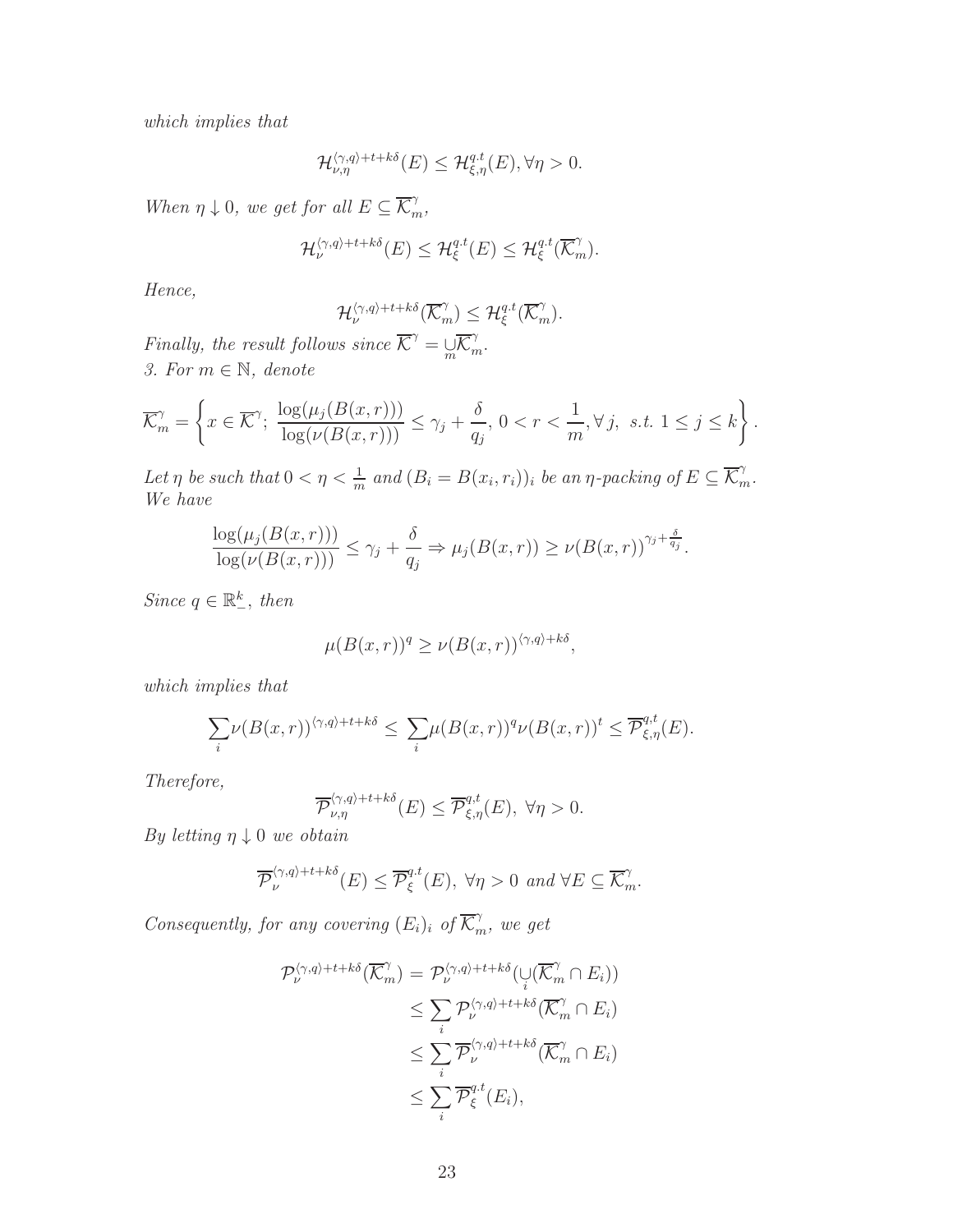which leads to

$$
\mathcal{P}_{\nu}^{\langle \gamma, q \rangle + t + k \delta}(\overline{\mathcal{K}}_m^{\gamma}) \leq \mathcal{P}_{\xi}^{q,t}(\overline{\mathcal{K}}_m^{\gamma}), \ \forall m > 0.
$$

Finally, since  $\overline{\mathcal{K}}^{\gamma} = \overline{\mathcal{K}}^{\gamma}_m$ , we obtain

$$
\mathcal{P}^{\langle \gamma, q \rangle + t + k \delta}_{\nu}(\overline{\mathcal{K}}^{\gamma}) \leq \mathcal{P}^{q,t}_{\xi}(\overline{\mathcal{K}}^{\gamma}).
$$

5. For  $m \in \mathbb{N}$ , consider

$$
T_m = \left\{ x \in A; \ \frac{\log(\mu_j(B(x,r)))}{\log(\nu(B(x,r)))} \le \gamma_j - \frac{\delta}{q_j}, \ 0 < r < \frac{1}{m}, \ \forall \ j, \ s.t. \ 1 \le j \le k \right\}.
$$

Consider a subset  $E \subseteq T_m$ ,  $0 < \eta < \frac{1}{m}$ , and a covering  $(E_i)_{i \in \mathbb{N}}$  of E with  $r_i = diam E_i < \eta$ ,  $\forall i$ . Consider next the set  $I = \{i; E_i \cap E = \emptyset\}$ , and let  $x_i \in E_i \cap E$ . We get an  $\eta$ -covering  $(B(x_i, r_i))$  of E for which we may write that

$$
\frac{\log(\mu_j(B(x_i,r_i)))}{\log(\nu(B(x_i,r_i)))} \le \gamma_j - \frac{\delta}{q_j}.
$$

Thus,

$$
\mu(B(x_i,r_i))^q \geq \nu(B(x_i,r_i))^{\langle \gamma,q \rangle - k\delta}.
$$

Therefore,

$$
\overline{\mathcal{H}}_{\xi,\eta}^{q,t}(E) \leq \sum_{i \in I} \mu(B(x_i, r_i))^q \nu(B(x_i, r_i))^t
$$
  
\n
$$
\leq \sum_{i \in I} \left[ \nu(B(x_i, r_i)) \right]^{(\gamma,q)-k\delta+t}
$$
  
\n
$$
\leq \sum_{i \in I} \left[ \nu(B(x_i, r_i)) \right]^{(\gamma,q)-k\delta+t}.
$$

Consequently,

$$
\overline{\mathcal{H}}_{\xi,\eta}^{q,t}(E) \leq \mathcal{H}_{\nu,\eta}^{\langle \gamma,q \rangle - k\delta + t}(E) \text{ for } \eta < \frac{1}{m}.
$$

By letting  $\eta \rightarrow 0$ , we obtain

$$
\overline{\mathcal{H}}_{\xi}^{q,t}(E) \leq \mathcal{H}_{\nu}^{\langle \gamma,q \rangle - k\delta + t}(E) \leq \mathcal{H}_{\nu}^{\langle \gamma,q \rangle - k\delta + t}(T_m), \ \forall E \subseteq T_m.
$$

Then,

$$
\mathcal{H}_{\xi}^{q,t}(T_m) \leq \mathcal{H}_{\nu}^{\langle \gamma, q \rangle - k\delta + t}(T_m), \ \forall m \in \mathbb{N}.
$$

Finally, the result follows from the equality  $A = \bigcup_{m} T_m$ . 7. Denote for  $m \in \mathbb{N}$ ,

$$
T_m = \left\{ x \in A; \ \frac{\log(\mu_j(B(x,r)))}{\log(\nu(B(x,r)))} \le \gamma_j - \frac{\delta}{q_j}, \ 0 < r < \frac{1}{m}, \ \forall j \ \text{ s.t. } 1 \le j \le k \right\}.
$$

Given  $E \subseteq T_m$ ,  $0 < \eta < \frac{1}{m}$  and an  $\eta$ -packing  $(B(x_i, r_i))_i$  of E, we get

$$
\frac{\log(\mu_j(B(x_i,r_i)))}{\log(\nu(B(x_i,r_i)))} \leq \gamma_j - \frac{\delta}{q_j} \Rightarrow \mu(B(x_i,r_i))^q \leq \nu(B(x_i,r_i))^{(\gamma,q)-k\delta}.
$$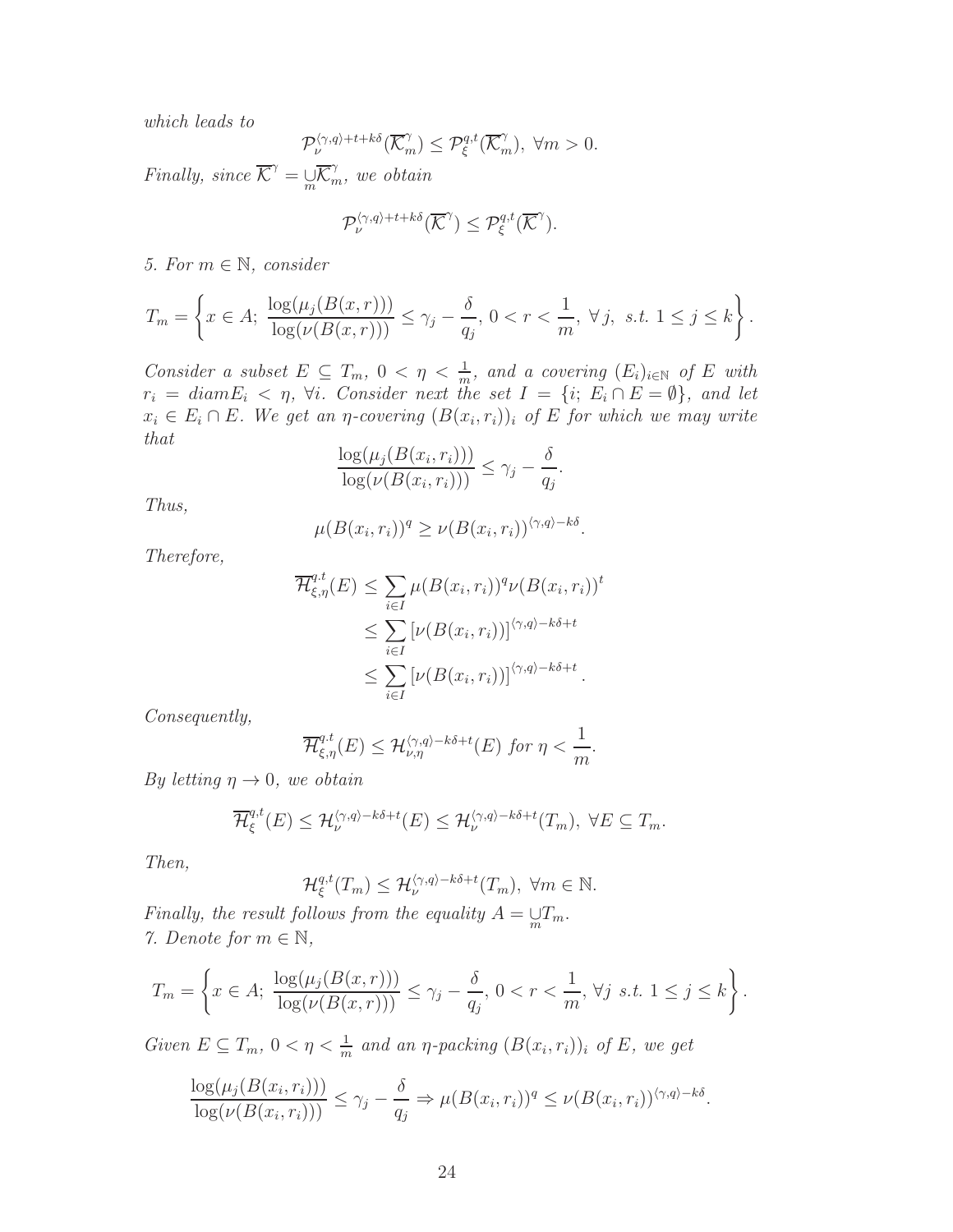Then

$$
\sum_{i} \mu(B(x_i, r_i))^q \nu(B(x_i, r_i))^t \leq \sum_{i} \left[ \nu(B(x_i, r_i)) \right]^{\langle \gamma, q \rangle - k\delta + t} \leq \overline{\mathcal{P}}_{\nu, \eta}^{\langle \gamma, q \rangle - k\delta + t}(E).
$$

Consequently,

$$
\overline{\mathcal{P}}_{\xi,\eta}^{q,t}(E) \leq \overline{\mathcal{P}}_{\nu,\eta}^{\langle \gamma,q\rangle - k\delta + t}(E).
$$

By letting  $\eta \rightarrow 0$  we obtain

$$
\overline{\mathcal{P}}_{\xi}^{q,t}(E) \leq \overline{\mathcal{P}}_{\nu}^{\langle \gamma,q \rangle - k\delta + t}(E), \forall E \subset E_m.
$$

Now, as  $(E_i)_i$  is a covering of  $T_m$ , we get

$$
\mathcal{P}_{\xi}^{q,t}(T_m) \leq \mathcal{P}_{\xi}^{q,t}(\bigcup_{i} (T_m \cap E_i))
$$
  
\n
$$
\leq \sum_{i} \mathcal{P}_{\xi}^{q,t}(T_m \cap E_i)
$$
  
\n
$$
\leq \sum_{i} \overline{\mathcal{P}}_{\xi}^{q,t}(T_m \cap E_i)
$$
  
\n
$$
\leq \sum_{i} \overline{\mathcal{P}}_{\nu}^{(\gamma,q)-k\delta+t}(T_m \cap E_i).
$$

Finally, as  $A = \bigcup_{m} T_m$ , we obtain

$$
\mathcal{P}_{\xi}^{q,t}(A) \leq \mathcal{P}_{\nu}^{\langle \gamma, q \rangle + t - k\delta}(\overline{\mathcal{K}}^{\gamma}), \ \text{for } q \in \mathbb{R}^{k}_{-}.
$$

<span id="page-24-0"></span>Corollary 4.1 Consider a metric space X, and a vector-valued Borel probability measure  $\xi = (\mu, \nu) = (\mu_1, \mu_2, ..., \mu_k, \nu)$  on  $\mathbb{R}^d$ . Fix  $\gamma = (\gamma_1, \gamma_2, ..., \gamma_k) \in$  $\mathbb{R}^k_+$ , and  $q = (q_1, q_2, ..., q_k) \in \mathbb{R}^k$ . Then, the following assertions hold. 1. Whenever  $\langle \gamma, q \rangle + b_{\xi}(q) \geq 0$ , we have

$$
\label{eq:11} \left\{ \begin{aligned} \dim_{\nu}(\overline{\mathcal{K}}^{\gamma}) & \leq \langle \gamma, q \rangle + b_{\xi}(q) \; \textit{for} \; q \in \mathbb{R}_{+}^{k}, \\[1ex] \dim_{\nu}(\underline{K}_{\gamma}) & \leq \langle \gamma, q \rangle + b_{\xi}(q) \; \textit{for} \; q \in \mathbb{R}_{-}^{k}. \end{aligned} \right.
$$

In particular,  $\dim_{\nu}(\overline{\mathcal{K}}^{\gamma}) \leq \gamma_i$ ,  $\forall 1 \leq i \leq k$ . 2. Whenever  $\langle \gamma, q \rangle + B_{\xi}(q) \geq 0$ , we have

$$
\begin{cases}\n\text{Dim}_{\nu}(\overline{\mathcal{K}}^{\gamma}) \leq \langle \gamma, q \rangle + B_{\xi}(q) \text{ for } q \in \mathbb{R}_{+}^{k}, \\
\text{Dim}_{\nu}(\underline{K}_{\gamma}) \leq \langle \gamma, q \rangle + B_{\xi}(q) \text{ for } q \in \mathbb{R}_{-}^{k}.\n\end{cases}
$$

In particular,  $Dim_{\nu}(\overline{\mathcal{K}}^{\gamma}) \leq \gamma_i, \forall 1 \leq i \leq k.$ 

- 3. Whenever  $A \subseteq \underline{K}_{\gamma}$  is Borel with  $\mu_i(A) > 0$  for all i, we have  $\gamma_i \leq \dim_{\nu}(A)$ .
- 4. Whenever  $A \subseteq \underline{K}_{\gamma}$  is Borel with  $\mu_i(A) > 0$  for all i, we have  $\gamma_i \leq Dim_{\nu}(A)$ .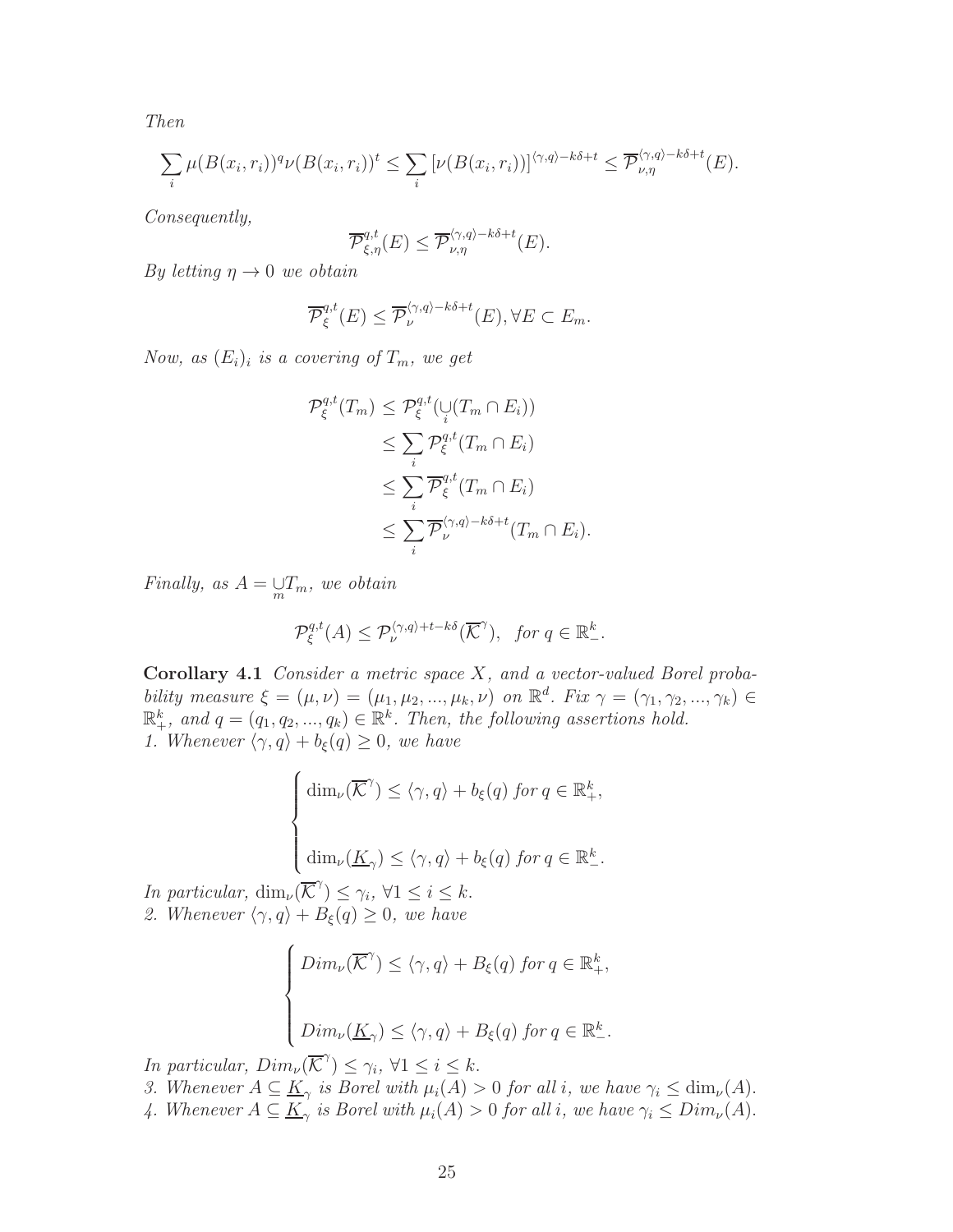Corollary [4.1](#page-24-0) allows as to study the eventual link between the dimension functions  $b_{\xi}$  and  $B_{\xi}$  and the joint multifractal spectrum. Indeed, consider the following quantities,

$$
\underline{a}_{\xi} = \sup_{q_i > 0} \left( -\frac{b_{\xi}(q)}{|q|} \right), \quad \overline{a}_{\xi} = \inf_{q_i < 0} \left( -\frac{b_{\xi}(q)}{|q|} \right),
$$

$$
\underline{A}_{\xi} = \sup_{q_i > 0} \left( -\frac{B_{\xi}(q)}{|q|} \right) \text{ and } \overline{A}_{\xi} = \inf_{q_i < 0} \left( -\frac{B_{\xi}(q)}{|q|} \right).
$$

We now establish upper bounds for  $b_{\xi}$  and  $B_{\xi}$ .

**Theorem 4.1** Consider a metric space  $X$ , a vector-valued Borel probability measure  $\xi = (\mu, \nu) = (\mu_1, \mu_2, ..., \mu_k, \nu)$  on  $\mathbb{R}^d$ , and  $\gamma = (\gamma_1, \gamma_2, ..., \gamma_k) \in \mathbb{R}^k_+$ . It holds that

$$
dim_{\nu}(K(\gamma)) \leq \begin{cases} b_{\xi}^{*}(\gamma) = \inf_{q}(\langle \gamma, q \rangle + b_{\xi}(q)) , \ \forall \gamma \in (\underline{a}_{\xi}, \overline{a}_{\xi})^{k}, \\ 0, \qquad \qquad , \ \forall \gamma \notin (\underline{a}_{\xi}, \overline{a}_{\xi})^{k}, \end{cases}
$$

and

$$
Dim_{\nu}(K(\gamma)) \leq \begin{cases} B_{\xi}^{*}(\gamma) = \inf_{q} (\langle \gamma, q \rangle + B_{\xi}(q)) , \forall \gamma \in (\underline{a}_{\xi}, \overline{a}_{\xi})^{k}, \\ 0, \quad , \forall \gamma \notin (\underline{a}_{\xi}, \overline{a}_{\xi})^{k}. \end{cases}
$$

Proof 4.2 We will sketch the proof of the first part. The second may be checked by similar techniques. Since  $\gamma_i \in (\underline{a}_{\xi}, \overline{a}_{\xi})$  then  $K(\gamma) \neq \emptyset$ . Consequently

$$
\langle \gamma, q \rangle + b_{\xi}(q) \ge 0,
$$

which yields that

$$
dim_{\nu}(K(\gamma)) \leq \begin{cases} \langle \gamma, q \rangle + b_{\xi}(q) \, ; \, \forall q \in \mathbb{R}_{+}^{k}, \\ \langle \gamma, q \rangle + b_{\xi}(q) \, ; \, \forall q \in \mathbb{R}_{-}^{k}. \end{cases}
$$

Consequently,

$$
dim_{\nu}(K(\gamma)) \le \inf_{q}(\langle \gamma, q \rangle + b_{\xi}(q)) = b_{\xi}^{*}(q).
$$

### 5 Validity of an associated joint multifractal formalism

In the classical case of single measures, the multifractal formalism is resumed in a mathematical formula stating that the fractal dimension of the singularities set in the Hausdorff sense (known as the spectrum of singularities) is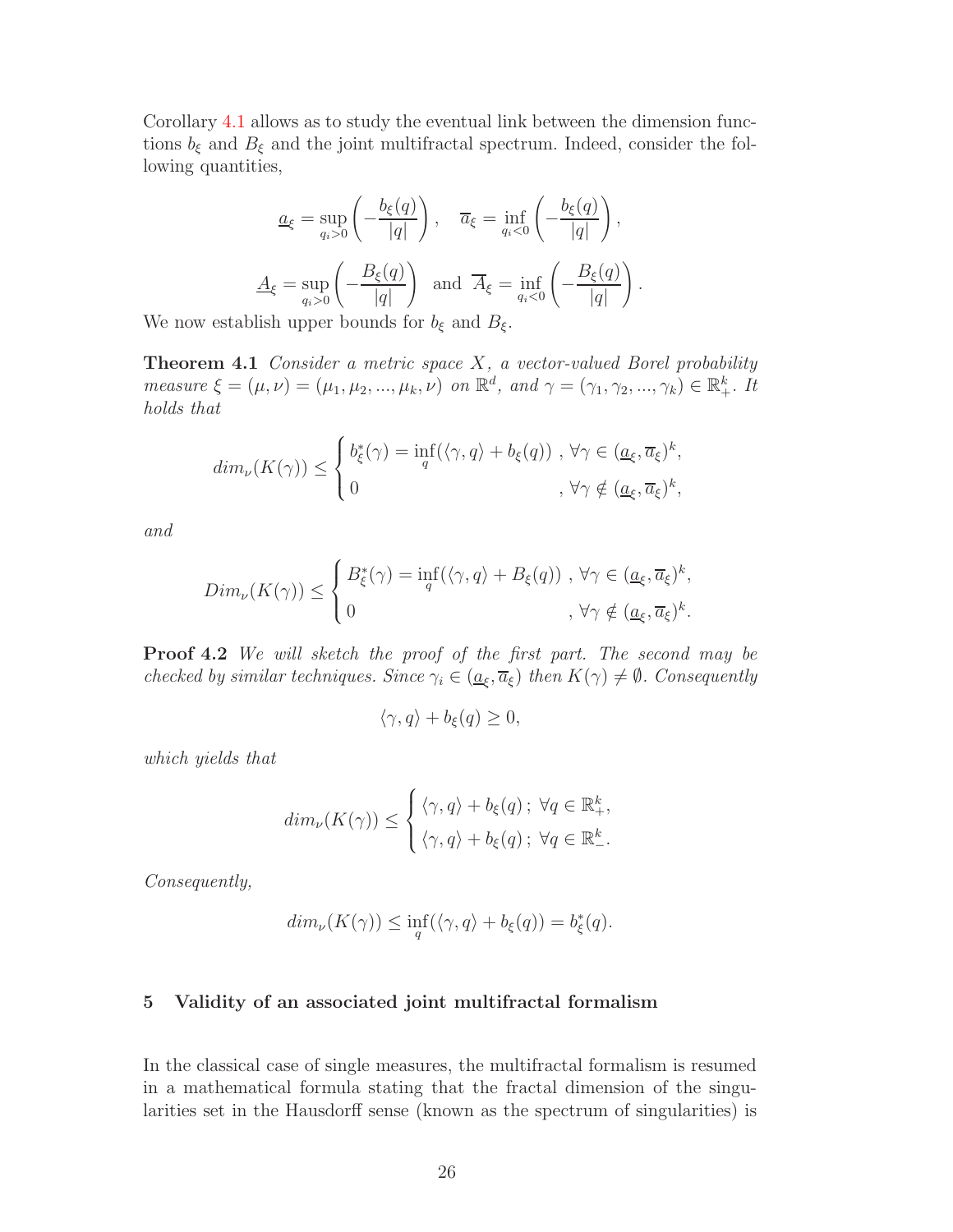evaluated by means of the Legendre transform of a free energy evaluated by some dimension functions b and B, the original versions of  $b_{\xi}$  and  $B_{\xi}$  is our case. Such a formalism has been proved to hold for many cases of measures such as doubling, Gibbs, self similar, ... etc. Moreover, it has been extended for more large cases such as the multifractal case due to  $[49]$  and the mixed case due to [\[48\]](#page-31-4).

In the present part, we propose to develop an extending multifractal formalism relatively to the joint case introduced in the previous sections. Such a joint multifractal formalism conjectures that

$$
d(\gamma) = b_{\xi}^*(\gamma) = B_{\xi}^*(\gamma)
$$

for suitable  $\gamma$ . So, let

$$
E_{\xi}(\gamma) = \left\{ x \in S(\xi) \, ; \, \lim_{r \to 0} \frac{\log(\mu(B(x, r))}{\log(\nu(B(x, r)))} = \gamma \right\},\,
$$

where

$$
\frac{\log(\mu(B(x,r))}{\log(\nu(B(x,r))}) = \left( \frac{\log(\mu_1(B(x,r)))}{\log(\nu(B(x,r))}, \frac{\log(\mu_2(B(x,r)))}{\log(\nu(B(x,r))}, \dots, \frac{\log(\mu_k(B(x,r)))}{\log(\nu(B(x,r))} \right).
$$

<span id="page-26-0"></span>The following theorem provides a case of validity of the extended joint multifractal formalism.

**Theorem 5.1** Consider a vector-valued Borel probability measure  $\xi = (\mu, \nu)$  $(\mu_1, \mu_2, ..., \mu_k)$  on  $\mathbb{R}^d$  with compact support. Let  $q \in \mathbb{R}^k$  at which  $B_{\xi}$  satisfies  $B_{\varepsilon}^{q, B_{\xi}(q)}$  $\zeta^{q, \mathcal{D}_{\xi}(q)}(S_{\xi}) > 0$ . Then,

$$
Dim_{\nu}\left[E_{\xi}(-B_{\xi}'(q))\right] = \dim_{\nu}\left[E_{\xi}(-B_{\xi}'(q))\right] = B_{\xi}^{*}(-B_{\xi}'(q)).
$$

where  $f^*(\alpha) = \inf_{\beta} (\langle \alpha, \beta \rangle + f(\beta)).$ 

The proof reposes on the following lemmas.

**Lemma 5.1** Let  $\alpha = -\nabla B_{\xi}(q)$ . Then

$$
\mathcal{H}_{\nu}^{\langle \alpha,q \rangle + B_{\xi}(q) - k\eta} (E_{\xi}(\alpha)) \geq \mathcal{H}_{\xi}^{q, B_{\xi}(q)} (E_{\xi}(\alpha)), \ \forall \eta > 0.
$$

<span id="page-26-2"></span>Lemma 5.2 We have

<span id="page-26-1"></span>
$$
\mathcal{H}_{\xi}^{q, B_{\xi}(q)}((S_{\mu} \cap S_{\nu}) \backslash E_{\xi}(-\nabla B_{\xi}(q))) = 0.
$$

Proof of Theorem [5.1.](#page-26-0) By Lemma [5.1](#page-26-1) and Lemma [5.2,](#page-26-2) it holds that

$$
\mathcal{H}_{\nu}^{\langle \alpha,q\rangle + B_{\xi}(q) - k\eta} (E_{\xi}(\alpha)) \geq \mathcal{H}_{\xi}^{q, B_{\xi}(q)} (E_{\xi}(\alpha)) = 0, \ \forall \eta > 0.
$$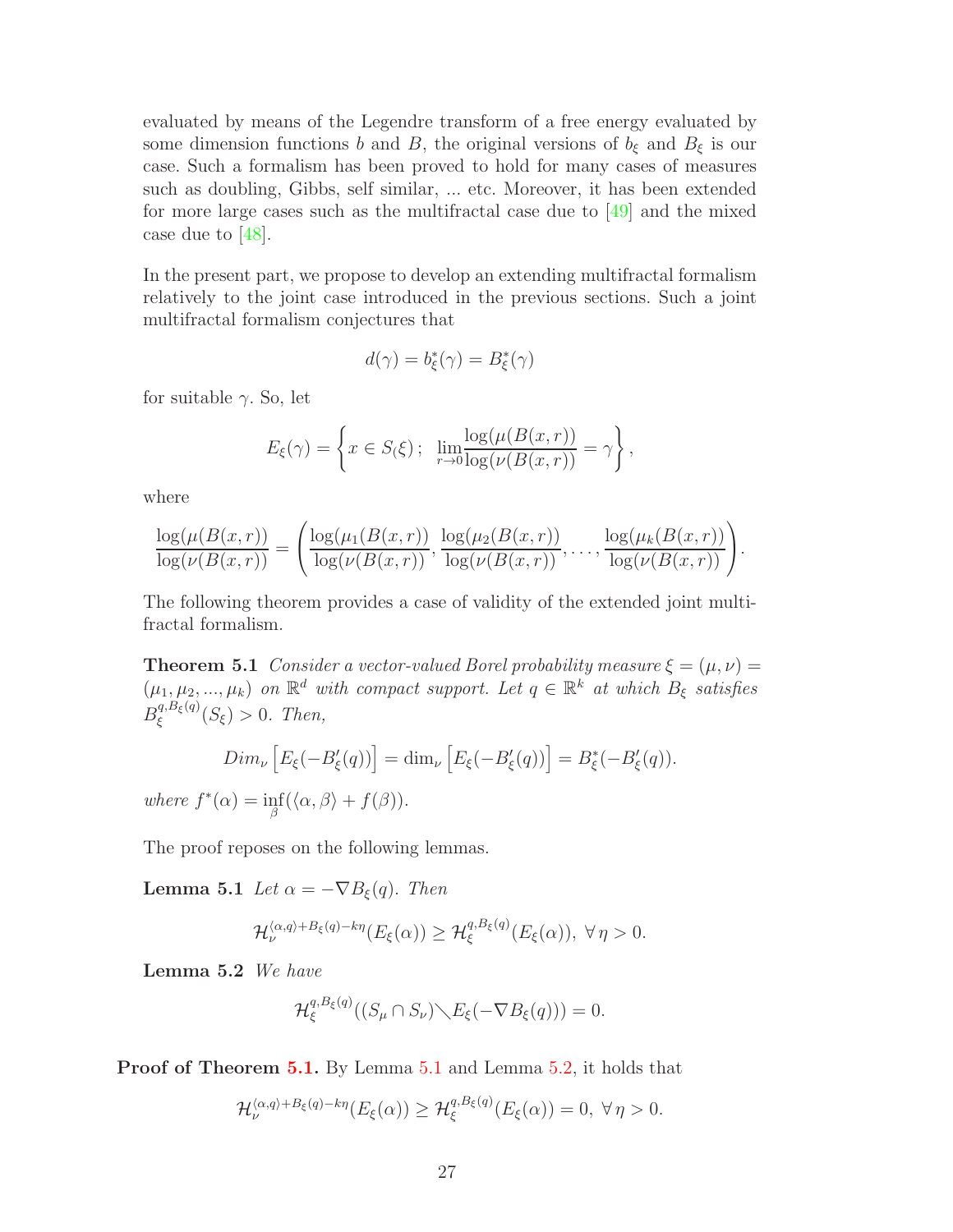Hence,

$$
dim_{\nu}E_{\xi}(-\nabla B_{\xi}(q)) \geq \langle -\nabla B_{\xi}(q), q \rangle + B_{\xi}(q) - k\eta.
$$

Letting  $\eta \to 0$ , this yields that

$$
dim_{\nu} E_{\xi}(-\nabla B_{\xi}(q)) \ge \langle -\nabla B_{\xi}(q), q \rangle + B_{\xi}(q),
$$

As a consequence of this result, we finish our paper by establishing an important result relating the multifractal formalism introduced here of the vectorvalued measures to their projections according to some suitable subspaces of  $\mathbb{R}^d$ .

Let  $m \in \mathbb{N}$  be such that  $0 < m < d$ , and  $G_{d,m}$  be the Grassamannian manifold composed of all *m*-dimensional linear subspaces of  $\mathbb{R}^d$ . Let also  $\gamma_{d,m}$  be the invariant Haar measure on  $G_{d,m}$  satisfying  $\gamma_{d,m}(G_{d,m}) = 1$ . For  $V \in G_{d,m}$ , we designate by  $P_V$  the usual orthogonal projection onto V. Consider also a Borel probability measure  $\mu$  on  $\mathbb{R}^d$ , and denote  $\mu_V$  its projection on V relatively to  $P_V$ , i.e.,

$$
\mu_V(A) = \mu(P_V^{-1}(A)), \ \forall A \subset V.
$$

The following result holds. It extends the results of [\[6\]](#page-29-11), [\[8\]](#page-29-12), [\[11\]](#page-29-2), [\[24\]](#page-30-1), [\[31\]](#page-30-12), [\[32\]](#page-30-13), [\[36\]](#page-31-12), [\[39\]](#page-31-13), [\[46\]](#page-31-14), [\[47\]](#page-31-3), [\[56\]](#page-32-13), [\[61\]](#page-32-14), [\[61\]](#page-32-14), [\[65\]](#page-32-15).

**Theorem 5.2** Let  $\xi = (\mu, \nu) = (\mu_1, \mu_2, ..., \mu_k)$  be a vector-valued Borel probability measure on  $\mathbb{R}^d$  with  $S_{\mu} = S_{\nu}$  being compact, and  $q \in \mathbb{R}^k_-$ . Assume further that

 $(H_1)$   $\mathcal{H}^{q, B_{\xi}(q)}_{\xi}$  $\frac{q, D_{\xi}(q)}{\xi}(S_{\mu}) > 0.$  $(H_2)$   $B_{\xi}(q) < 1$ . (H<sub>3</sub>)  $B_{\xi}(q)$  is differentiable at q.

It holds for all  $V \in G_{n,m}$  that

$$
\dim_{\nu_v} (E_{\mu_v,\nu_v}(-\nabla B_{\xi}(q))) = Dim_{\nu_v} (E_{\xi_v}(-\nabla B_{\xi}(q)))
$$
  

$$
= \dim_{\nu} (E_{\xi_v}(-\nabla B_{\xi}(q)))
$$
  

$$
= Dim_{\nu} (E_{\xi_v}(-\nabla B_{\xi}(q)))
$$
  

$$
= B^*(-\nabla B_{\xi}(q)).
$$

**Proof 5.1** Using equations [\(3\)](#page-9-0)-[\(4\)](#page-9-1), Proposition [3.1](#page-9-2) and the hypotheses  $(H_1)$ and  $(H_2)$ , we get

<span id="page-27-0"></span>
$$
b_{\xi}(q) = B_{\xi}(q). \tag{13}
$$

Similarly,

$$
0 < \mathcal{H}_{\xi}^{q, B_{\xi}(q)}(S_{\mu}) \leq \mathcal{H}_{\xi_v}^{q, B_{\xi_v}(q)}(S_{\mu_v}), \ \forall \ V \in G_{n,m}.
$$

Next, Theorem [5.1](#page-26-0) and equation [\(13\)](#page-27-0) imply that

$$
\dim_{\nu_v} [E_{\xi_v}(-\nabla B_{\xi}(q))] \geq \langle -\nabla B_{\xi}(q), q \rangle + B_{\xi}(q).
$$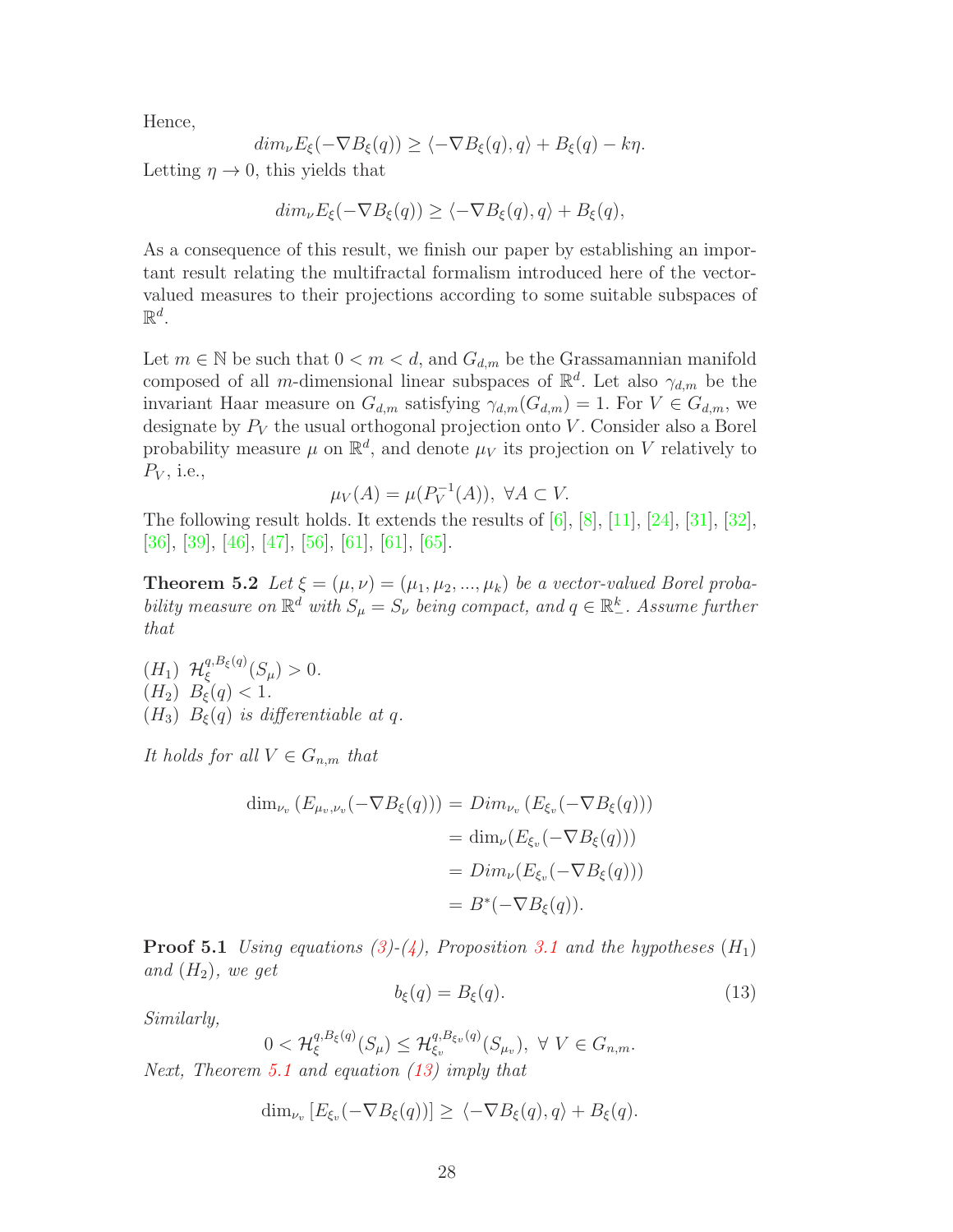The other estimation is satisfied since,

 $\dim_{\nu_v}(E_{\xi_v}(-\nabla B_{\xi}(q))) \ge \langle -\nabla B_{\xi}(q), q \rangle + B_{\xi_v}(q) = \langle -\nabla B_{\xi}(q), q \rangle + B_{\xi}(q).$ This achieves the proof.

#### 6 Conclusion

In the present paper, a class of quasi Ahlfors vector-valued measures has been considered for mixed multifractal analysis. It is shown that under the weak assumption of quasi Ahlfors, the construction of mixed generalizations of fractal measures such as Hausdorff and packing is possible. Such mixed multifractal analysis has induced in a natural way some corresponding multifractal dimensions, which have been shown to satisfy the multifractal formalism in mixed multifractal framework. The results developed here are subject of several extensions. Indeed, the developments showed that to get a valid variant of the multifractal formalism does not necessitate to apply radius power-laws equivalent measures. This leads to think about a general framework where the restriction of the vector-valued measure on balls  $\mu(B(x, r))$  may be any vectorvalued function  $\varphi(r)$  which is not equivalent to power-laws  $r^{\alpha}$  and develop a general formulation for mixed multifractal analysis. From the practical point of view, this is important, as it may lead for example to a mixed multifractal fluctuation analysis version where correlations, cross-correlations and autocorrelations have more flexible laws. Some initial thoughts may be extracted from [\[1,](#page-28-2)[5,](#page-28-3)[12,](#page-29-5)[14,](#page-29-6)[16,](#page-29-4)[22,](#page-30-7)[40,](#page-31-10)[41,](#page-31-6)[42\]](#page-31-7).

#### References

- <span id="page-28-2"></span>[1] P. Abry, H. Wendt and G. Didier, Detecting and estimating multivariate selfsimilar sources in high-dimensional noisy mixtures. 2018 IEEE Workshop on Statistical Signal Processing (SSP), 2017, pp. 688-692.
- <span id="page-28-0"></span>[2] N. Attia, B. Selmi and C. Souissi, Some density results of relative multifractal analysis. Chaos, Solitons and Fractals 103 (2017), 1–11.
- <span id="page-28-1"></span>[3] N. Attia and B. Selmi, Relative Multifractal Box-Dimensions. Filomat 33:9 (2019), 2841–2859. DOI: 10.2298/FIL1909841A.
- <span id="page-28-4"></span>[4] V. Aversa and C. Bandt, The Multifractal Spectrum of Discrete Measures. Acta Univ. Carolinae-Math. Et Phys. 31(2) (1990), pp. 5-8.
- <span id="page-28-3"></span>[5] B. Avishek, Long memory and fractality among global equity markets: A multivariate wavelet approach. MPRA Paper No. 99653, posted 20 Apr 2020, 24 pages, https://mpra.ub.uni-muenchen.de/99653.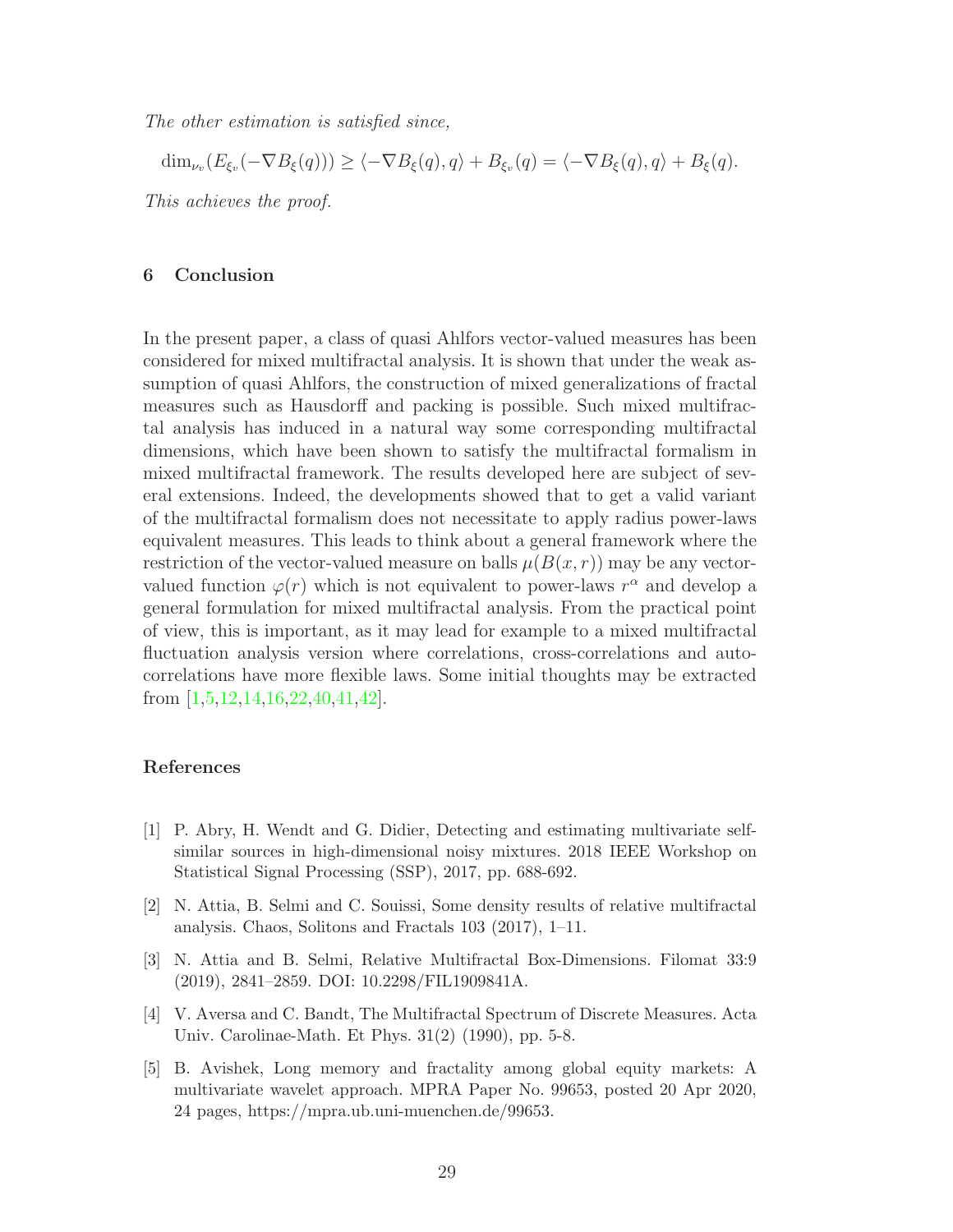- <span id="page-29-11"></span><span id="page-29-10"></span>[6] F. Bahroun and I. Bhouri, Multifractals and projections. Extr. Math., 2006, vol. 21, pp. 83–91.
- <span id="page-29-12"></span>[7] M. T. Barlow and S. J. Taylor, Defining fractal subsets of  $\mathbb{Z}^d$ . Proc. London Math. Soc. 64(3) (1992), pp. 125-152.
- <span id="page-29-0"></span>[8] J. Barral and I. Bhouri, Multifractal analysis for projections of gibbs and related measures. Ergod Theory Dyn Syst. 2011;31:673–701.
- [9] L. Barreira and B. Saussol, Variational principles and mixed multifractal spectra. Transactions of the American Mathematical Society 353(10) (2001), 3919–3944.
- <span id="page-29-2"></span><span id="page-29-1"></span>[10] A. Ben Mabrouk, A note on Hausdorff and packing measures, Interna. J. Math. Sci., 8(3-4) (2009), 135-142.
- <span id="page-29-5"></span>[11] A. Ben Mabrouk, A higher order multifractal formalism, Stat. Prob. Lett. 78 (2008), pp. 1412-1421.
- [12] A. Ben Mabrouk, Fluctuation analysis, Detrended fluctuation analysis, Fractal detrended analysis, Wavelet detrended fluctuation analysis: Extension to Mixed Cases. Project: Selected Topics on Wavelet Analysis and Statistical Applications. May 2018, DOI: 10.13140/RG.2.2.32902.27209.
- <span id="page-29-6"></span><span id="page-29-3"></span>[13] P. Billingsley, Ergodic Theory and Information. John Wiley & Sons, Inc., New York, London, Sydney 1965.
- [14] A. Biswas, H. P. Cresswell and C. S. Bing, Application of Multifractal and Joint Multifractal Analysis in Examining Soil Spatial Variation: A Review. Chapter 6 in Fractal Analysis and Chaos in Geosciences. Edited by Sid-Ali Ouadfeul, InTechOpen, 2012, pp. 109-138. DOI.org/10.5772/51437.
- <span id="page-29-7"></span>[15] S. K. Bozkus, H. Kahyaoglu and A. M. M. Lawali, Multifractal analysis of atmospheric carbon emissions and OECD industrial production index. International Journal of Climate Change Strategies and Management Vol. 12 No. 4, 2020 pp. 411-430. DOI: 10.1108/IJCCSM-08-2019-0050.
- <span id="page-29-9"></span><span id="page-29-4"></span>[16] L. Calvet and A. Fisher, Multifractal volatility, theory, forecasting, and pricing. Academic press advanced finance series, 1st ed, September 2008.
- [17] P. Castiglioni and A. Faini, A Fast DFA Algorithm for Multifractal Multiscale Analysis of Physiological Time Series. Front. Physiol. 10 (2019), 18 pages, Article: 115, DOI: 10.3389/fphys.2019.00115
- [18] C. Cattani and J. Rushchitsky, Wavelet and Wave Analysis as applied to Materials with Micro or Nanostructure. World Scientific Publishing Company, 2007.
- <span id="page-29-8"></span>[19] P. C. Chu, Multifractal analysis of the southwestern iceland sea surface mixed layer thermal structure. Thirteenth Symposium on Boundary Layers and Turbulence, American Meteorological Society, 476-479, 1999. http://hdl.handle.net/10945/36212.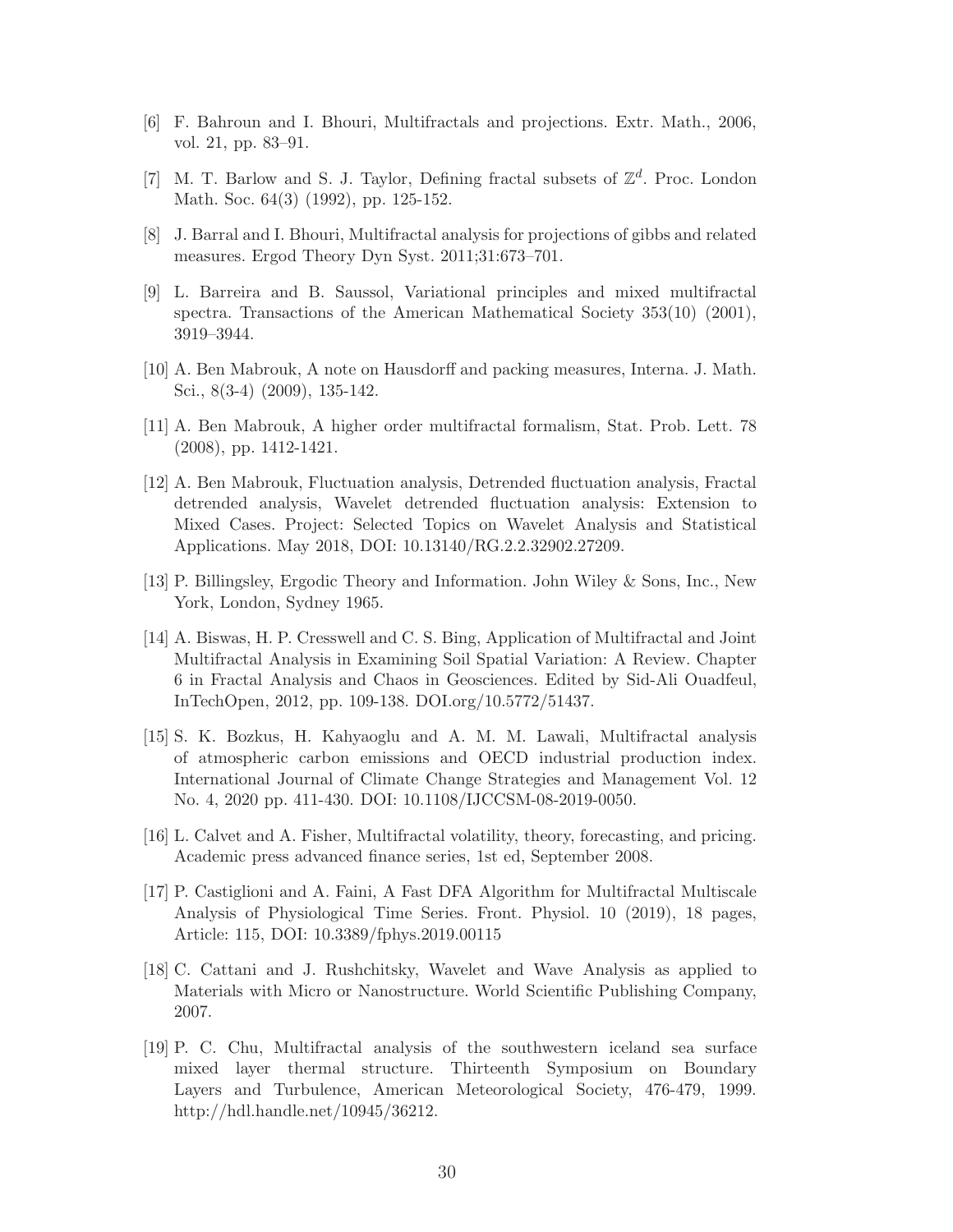- <span id="page-30-3"></span><span id="page-30-0"></span>[20] J. Cole, Relative multifractal analysis. Choas Solitons Fractals 11 (2000), pp. 2233-2250.
- <span id="page-30-7"></span>[21] M. Das, Hausdorff measures, dimensions and mutual singularity. Trans Am Math Soc 357 (2005), pp. 4249-4268 .
- [22] M. Dai, J. Hou, J. Gao, W. Su, L. Xi and D. Ye, Mixed multifractal analysis of China and US stock index series. Chaos, Solitons and Fractals 87 (2016) 268–275.
- <span id="page-30-11"></span>[23] M. Dai, S. Shao, J. Gao, Y. SUN and W. SU, Mixed multifractal analysis of crude oil, gold and exchange rate series. Fractals, 24(4) (2016) 1650046 (7 pages), DOI: 10.1142/S0218348X16500468.
- <span id="page-30-8"></span><span id="page-30-1"></span>[24] Z. Douzi and B. Selmi, Multifractal variation for projections of measures. Chaos Solitons Fractals 91 (2016), pp. 414-420 .
- [25] Z. Douzi and B. Selmi, On the mutual singularity of multifractal measures. Electronic Research Archive. volume 28 number 1, march 2020 pages 423-432. DOI: 10.3934/era.2020024
- <span id="page-30-10"></span>[26] Z. Douzi and B. Selmi, Regularities of general Hausdorffand packing functions. Chaos, Solitons and Fractals 123 (2019) 240–243.
- [27] Z. Douzi and B. Selmi, On the Projections of the Mutual Multifractal R´enyi Dimensions. Anal. Theory Appl., 36(2) (2020), pp. 1-20. DOI: 10.4208/ata.OA-2017-0036.
- <span id="page-30-9"></span>[28] Z. Douzi, A. Samti and B. Selmi, Another example of the mutual singularity of multifractal measures. Proyeccinones (Antofagasta. On line) 40(1) (2021), pp. 17-23.
- <span id="page-30-5"></span>[29] S. Drozdz, R. Kowalski, P. Oswiecimk, R. Rak and R. Gebarowski, Dynamical Variety of Shapes in Financial Multifractality. Complexity, Volume 2018, Article ID 7015721, 13 pages. DOI: 10.1155/2018/7015721.
- <span id="page-30-12"></span><span id="page-30-2"></span>[30] G. A. Edgar, Centered densities and fractal measures. New York J Math 13 (2007), pp. 33-87.
- [31] K. J. Falconer and J. D. Howroyd, Packing dimensions of projections and dimensions profiles. Math Proc Cambridge Philos Soc 121 (1997), 269–86.
- <span id="page-30-13"></span>[32] K. J. Falconer and P. Mattila, The packing dimensions of projections and sections of measures. Math Proc Cambridge Philos Soc 119 (1996), 695–713.
- <span id="page-30-6"></span>[33] Q. Fan, S. Liu, K. Wang, Multiscale multifractal detrended fluctuation analysis of multivariate time series, Physica A: Statistical Mechanics and its Applications, 532 (2019), 121864, DOI: 10.1016/j.physa.2019.121864.
- <span id="page-30-4"></span>[34] G. Gan, C. Ma and J. Wu, Data Clustering Theory, Algorithms, and Applications. ASA-SIAM Series on Statistics and Applied Probability, SIAM, Philadelphia, ASA, Alexandria, VA, 2007.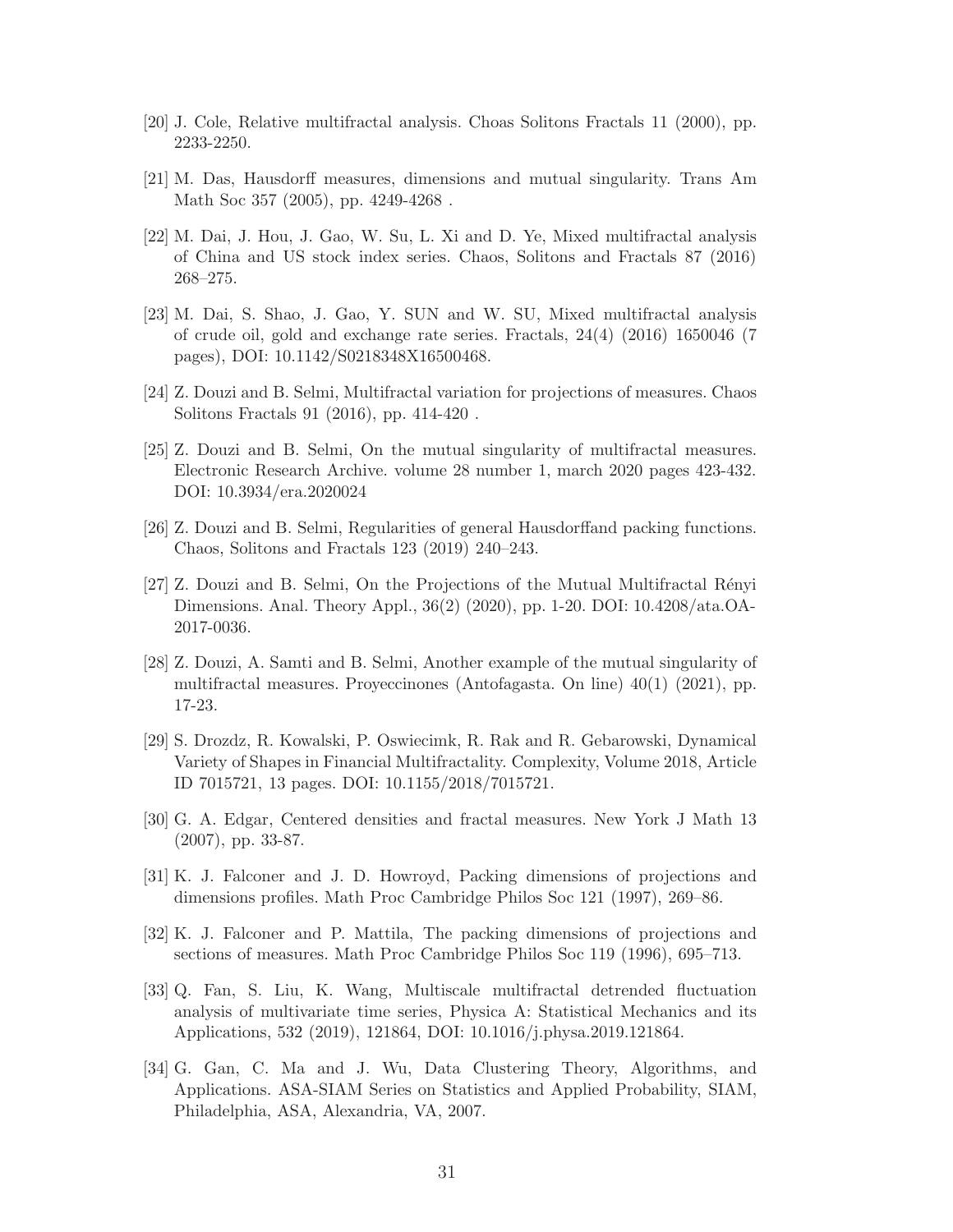- <span id="page-31-12"></span><span id="page-31-11"></span>[35] D. Glasscock, Marstrand-type Theorems for the Counting and Mass Dimensions in  $\mathbb{Z}^d$ . Combinatorics, Probability and Computing 25 (2016), pp. 700-743.
- <span id="page-31-1"></span>[36] B. R. Hunt and V. Y. Kaloshin, How projections affect the dimension spectrum of fractal measures. Nonlinearity 1997;10:1031–46.
- [37] E. Jarvenpaa, M. Jarvenpaa, A. Kaenmaki, T. Rajala, S. Rogovin and V. Suomala, Packing Dimension and Ahlfors Regularity of Porus Sets in Metric Spaces. arXiv:1701.08593v1 [math.CA] 30 Jan 2017
- <span id="page-31-8"></span>[38] Z.-Q. Jiang, W.-J. Xie, W.-X. Zhou and D. Sornette, Multifractal analysis of financial markets: a review. Reports on Progress in Physics, Volume 82, Number 12, ID 125901, 105 pages.
- <span id="page-31-13"></span><span id="page-31-10"></span>[39] R. Kaufman, On Hausdorff dimension of projections. Mathematika 15 (1968), pp. 153–5.
- [40] A. Kinnison and P. Mörters, Simultaneous Multifractal Analysis of the Branching and Visibility Measure on a Galton-Watson Tree. Advances in Applied Probability, 42(1) (2010), 226-245. DOI:10.1239/aap/1269611151.
- <span id="page-31-6"></span>[41] R. Liu and T. Lux, Non-homogeneous volatility correlations in the bivariate multifractal model, The European Journal of Finance, 21(12) (2015), pp. 971- 991, DOI: 10.1080/1351847X.2014.897960.
- <span id="page-31-7"></span>[42] R. Liu and T. Lux, Generalized Method of Moment estimation of multivariate multifractal models. Economic Modelling 67 (2017), pp. 136-148. DOI: 10.1016/j.econmod.2016.11.010.
- <span id="page-31-5"></span>[43] C. Meneveau, K. R. Sreenivasan, P. Kailasnath, and M. S. Fan, Joint multifractal measures: Theory and applications to turbulence. Physical Review A 41(2) (1990), 894-913.
- <span id="page-31-9"></span>[44] P. Manshour, Nonlinear correlations in multifractals: Visibility graphs of magnitude and sign series. Chaos 30, 013151 (2020), 9 pages. DOI: 10.1063/1.5132614.
- <span id="page-31-14"></span><span id="page-31-2"></span>[45] P. Mattila, Geometry of sets and measures in euclidian spaces: fractals and rectifiability. Cambridge University Press; 1995 .
- [46] P. Mattila, Hausdorff dimension, orthogonal projections and intersections with planes. Annales academiae scientiarum fennicae. Series A I Mathematica, 1975, 1, 227–44.
- <span id="page-31-3"></span>[47] P. Mattila and P. Saaramen, Ahlfors-David regular sets and bilipschitz maps. arXiv:0809.4877v1 [math.MG] 29 Sep 2008.
- <span id="page-31-4"></span>[48] M. Menceur, A. Ben Mabrouk and K. Betina, The Multifractal Formalism For Measures, Review and Extension to Mixed Cases. Anal. Theory Appl., Vol. 32, No. 1 (2016), pp. 77-106.
- <span id="page-31-0"></span>[49] L. Olsen, A multifractal formalism, Adv. Math., 116 (1995), 82-196.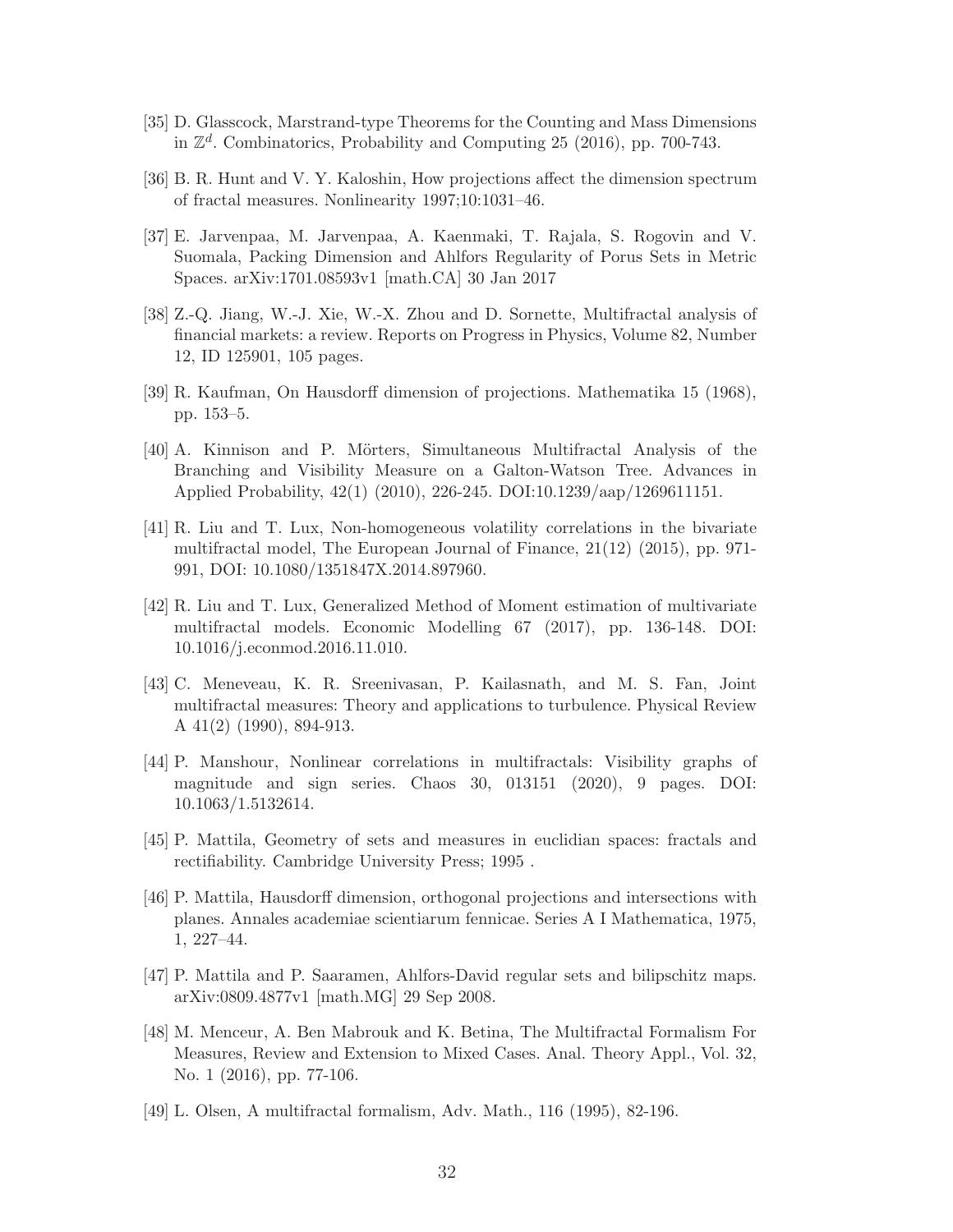- <span id="page-32-12"></span><span id="page-32-0"></span>[50] L. Olsen, Multifractal dimensions of product measures. Math Proc Camb Phil Soc 120 (1996), 709-34.
- <span id="page-32-1"></span>[51] L. Olsen, Dimension inequalities of multifractal Hausdorff measures and multifractal packing measures, Math. Scand., 86 (2000), 109-129.
- <span id="page-32-2"></span>[52] L. Olsen, Integral, probability, and fractal measures, by G. Edgar, Springer, New York, 1998, Bull. Amer. Math. Soc., 37 (2000), 481-498.
- <span id="page-32-3"></span>[53] L. Olsen, Divergence points of deformed empirical measures, Math. Resear. Letters, 9 (2002), 701-713.
- <span id="page-32-5"></span>[54] L. Olsen, Mixed divergence points of self-similar measures, Indiana Univ. Math. J., 52 (2003), 1343-1372.
- <span id="page-32-13"></span>[55] L. Olsen, Mixed generalized dimensions of self-similar measures, J. Math. Anal. and Appl., 306 (2005), 516-539.
- <span id="page-32-11"></span>[56] T. C. O'Neil, The multifractal spectra of projected measures in Euclidean spaces. Chaos, Solitons & Fractals 2000;, 1, 901–21.
- [57] E. Oral and G. Unal, Modeling and forecasting time series of precious metals: a new approach to multifractal data. Financial Innovation (2019) 5:22. DOI: 10.1186/s40854-019-0135-3.
- <span id="page-32-7"></span><span id="page-32-6"></span>[58] H. Pajot, Sous-ensembles de courbes Ahlfors-régulières et nombres de Jones. Publicacions Matematiques, 40 (1996), 497–526.
- [59] Y. B. Pesin, Dimension Theory in Dynamical Systems. Contemporary Views and Applications (Chicago Lectures in Mathematics) (Chicago, IL: University of Chicago Press), 1997.
- <span id="page-32-14"></span><span id="page-32-4"></span>[60] C. Qu, The Lower Densities of Symmetric Perfect Sets, Anal. Theory Appl., 28 (2012), pp. 377-384.
- [61] B. Selmi, A note on the effect of projections on both measures and the generalization of q-dimension capacity. Probl. Anal. Issues Anal. Vol. 5 (23), No. 2, 2016, pp. 38–51.
- <span id="page-32-10"></span>[62] B. Selmi, measure of relative multifractal exact dimensions. Advances and Applications in Mathematical Sciences 17(10) (2018), 629-643.
- [63] B. Selmi, The relative multifractal analysis, review and examples. Acta Sci. Math. (Szeged) 86 (2020), 635–666. DOI: 10.14232/actasm-020-801-8.
- <span id="page-32-9"></span>[64] B. Selmi, Remarks on the mutual singularity of multifractal measures. Proyeccinones (Antofagasta. On line) 40(1) (2021), pp. 73-84.
- <span id="page-32-15"></span><span id="page-32-8"></span>[65] P. Shmerkin, Projections of self-similar and related fractals: a survey of recent developments. 2015. ArXiv:1501.00875v1.
- [66] H-Y. Wang and Y.-S. Feng, Multivariate correlation analysis of agricultural futures and spot markets based on multifractal statistical methods. J. Stat. Mech. (2020) 073403. DOI.org/10.1088/1742-5468/ab900f.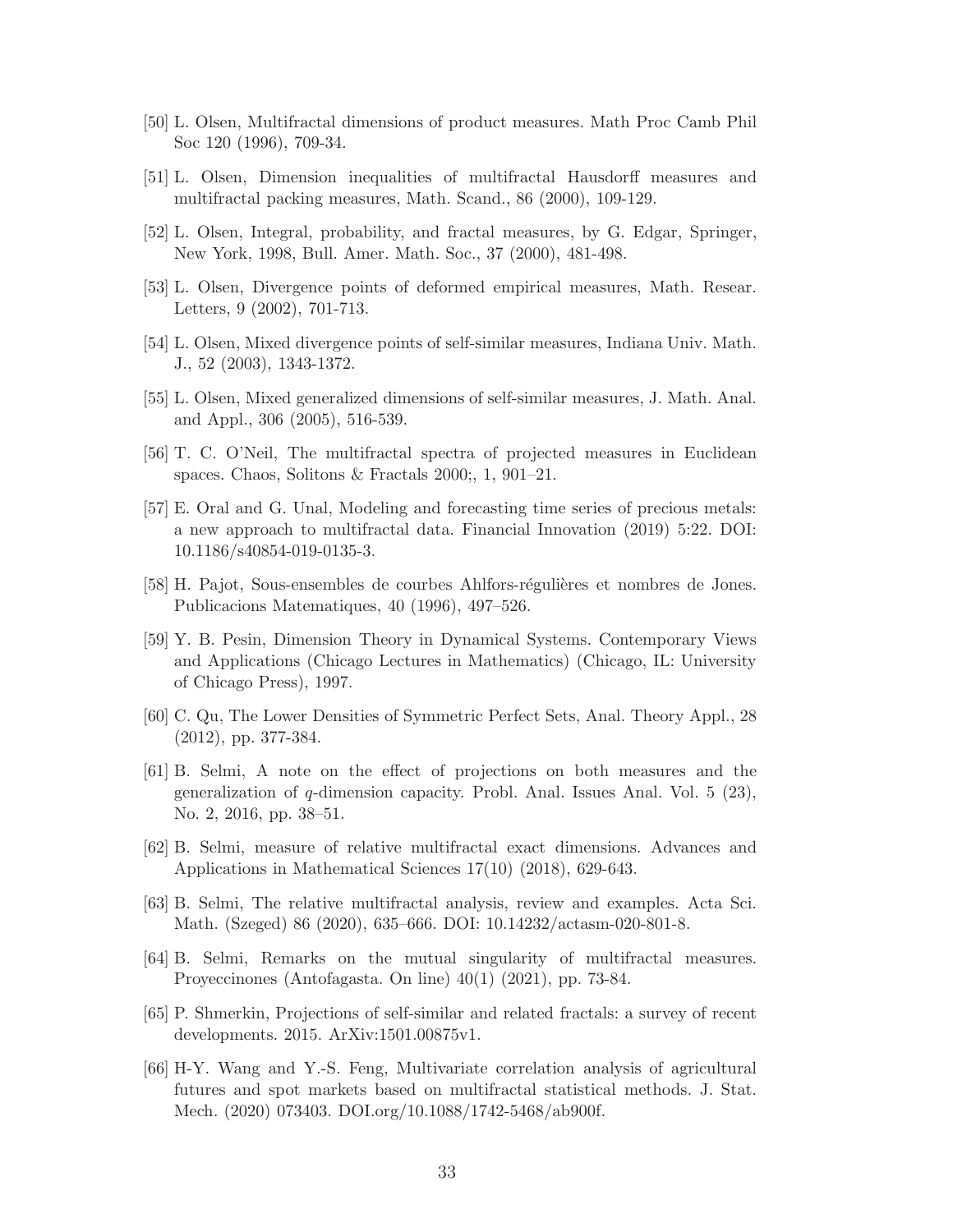- <span id="page-33-14"></span>[67] J. Wang, W. Shao and J. Kim, Multifractal detrended cross-correlation analysis between respiratory diseases and haze in South Korea. Chaos, Solitons and Fractals 135 (2020) 109781, 10 pages.
- <span id="page-33-13"></span>[68] H. Wendt, S. Combrexelle, Y. Altmann, J.-Y. Tourneret, S. McLaughlin and P. Abry, Multifractal Analysis of Multivariate Images Using Gamma Markov Random Field Priors. SIAM J. Imaging Sciences Vol. 11, No. 2, (2018), pp. 1294-1316.
- <span id="page-33-1"></span><span id="page-33-0"></span>[69] M. Xu and S. Wang, The Boundedness of Bilinear Singular Integral Operators on Sierpinski Gaskets, Anal. Theory Appl., 27 (2011), pp. 92-100.
- [70] S. Xu and W. Xu, Note on the Paper "An Negative Answer to a Conjecture on the Self-similar Sets Satisfying the Open Set Condition", Anal. Theory Appl., 28 (2012), pp. 49-57.
- <span id="page-33-7"></span><span id="page-33-2"></span>[71] S. Xu, W. Xu and D. Zhong, Some New Iterated Function Systems Consisting of Generalized Contractive Mappings, Anal. Theory Appl., 28 (2012), pp. 269-277.
- <span id="page-33-3"></span>[72] Y.-L. Ye, Self-similar vector-valued measures Adv. Appl. Math. 38 (2007): 71..96.
- <span id="page-33-4"></span>[73] Y. Yuan, Spectral Self-Affine Measures on the Generalized Three Sierpinski Gasket, Anal. Theory Appl., 31 (2015), pp. 394-406.
- [74] C. Zeng, D. Yuan and S. Xui, The Hausdorff Measure of Sierpinski Carpets Basing on Regular Pentagon, Anal. Theory Appl., 28 (2012), pp. 27-37.
- <span id="page-33-5"></span>[75] Z. Zhou and L. Feng, A Theoretical Framework for the Calculation of Hausdorff Measure Self-similal Set Satisfying OSC, Anal. Theory Appl., 27 (2011), pp. 387-398.
- <span id="page-33-6"></span>[76] Z. Zhu and Z. Zhou, A Local Property of Hausdorff Centered Measure of Self-Similar Sets, Anal. Theory Appl., 30 (2014), pp. 164-172.

## Further readings

- <span id="page-33-9"></span><span id="page-33-8"></span>[77] G. Cao, L.-Y. He and J. Cao, Multifractal Detrended Analysis Method and Its Application in Financial Markets. Springer 2018.
- <span id="page-33-10"></span>[78] C. Cattani and J. Rushchitsky, Wavelet and Wave Analysis as applied to Materials with Micro or Nanostructure. World Scientific 2007.
- <span id="page-33-11"></span>[79] E. Chandrasekhar, V. P. Dimri and V. M. Gadre, Wavelets and Fractals in Earth System Sciences. Taylor & Francis Group 2014.
- <span id="page-33-12"></span>[80] A. Dauphiné, Fractal Geography. John Wiley & Sons, Inc. 2012.
- [81] B. Ghanbarian and A. G. Hunt, Fractals Concepts and Applications in Geosciences. Taylor and Francis Group, 2017.